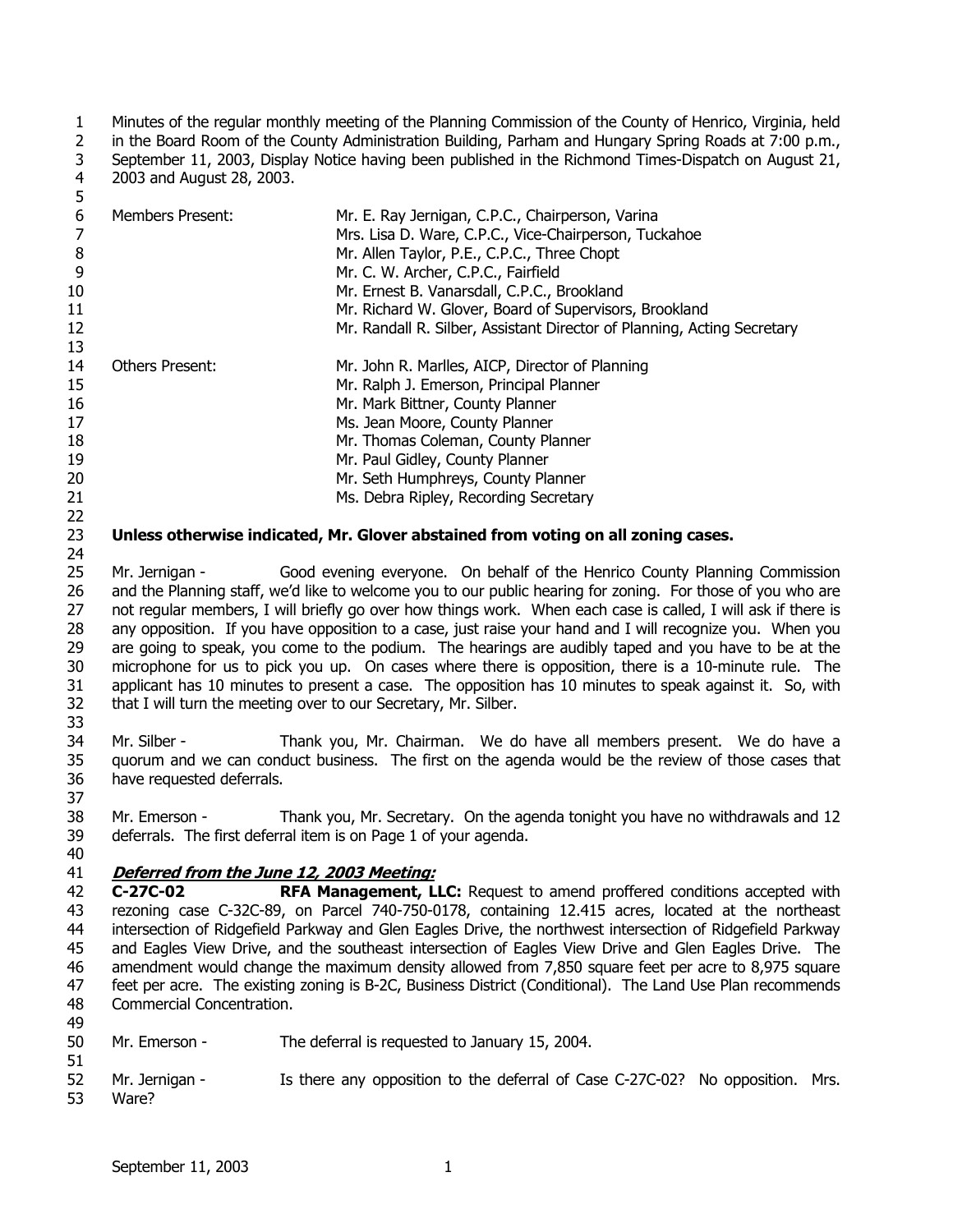Mrs. Ware - I move that Case C-27C-02 be deferred to the January 15, 2004 meeting at the applicant's request.

 Mr. Vanarsdall - Second.

 Mr. Jernigan - We have a motion by Mrs. Ware and a second by Mr. Vanarsdall. All in favor say aye. All opposed say no. The ayes have it. The motion is passed.

 At the request of the applicant, the Planning Commission deferred Case C-27C-02, RFA Management, LLC, to its meeting on January 15, 2004.

## **Deferred from the August 14, 2003 Meeting:**

 **C-25C-03 Henry L. Wilton for Wilton Companies LLC:** Request to conditionally rezone from O-3C Office District (Conditional) to B-2C Business District (Conditional), Parcel 737-751-4601 and part of Parcel 737-751-4028, containing 11.495 acres, located at the northeast intersection of Ridgefield Parkway and dedicated John Rolfe Parkway right-of-way. Retail businesses with limited office uses are proposed. The use will be controlled by proffered conditions and zoning ordinance regulations. The Land Use Plan recommends Urban Residential, 3.4 to 6.8 units net density per acre, and Office.

 Mr. Emerson - The deferral is requested to November 13, 2003.

 Mr. Jernigan - Is there any opposition to the deferral of Case C-25C-03? No opposition.

 Mrs. Ware - I move that C-25C-03, Henry L. Wilton for Wilton Companies, LLC, be deferred to the November 13, 2003 meeting at the applicant's request.

 Mr. Vanarsdall - Second.

 Mr. Jernigan - We have a motion by Mrs. Ware and a second by Mr. Vanarsdall. All in favor say aye. All opposed say no. The ayes have it. The motion is passed.

 At the request of the applicant, the Planning Commission deferred Case C-25C-03, Henry L. Wilton for Wilton Companies, LLC, to its meeting on November 13, 2003.

#### **Deferred from the July 10, 2003 Meeting:**

 **C-32C-03 William R. Cawthorn for Amir Zinat:** Request to conditionally rezone from RTHC Residential Townhouse District (Conditional) to R-5C General Residence District (Conditional), Parcel 749-755-3834, containing approximately 3.33 acres, located on the south line of Three Chopt Road approximately 575 feet east of Cedarfield Parkway. A child care center or multi-family residences are proposed. The use will be controlled by proffered conditions and zoning ordinance regulations. The R-5 District allows a density up to 14.52 units per acre. The Land Use Plan recommends Urban Residential, 3.4 to 6.8 units net density per acre, and Environmental Protection Area.

- Mr. Emerson - The deferral is requested to the December 11, 2003 meeting.
- Mr. Jernigan - Is there any opposition to the deferral of Case C-32C-03? No opposition.
- Mrs. Ware - Then I move that case C-32C-03 be deferred to December 11, 2003 at the applicant's request.
- Mr. Vanarsdall - Second.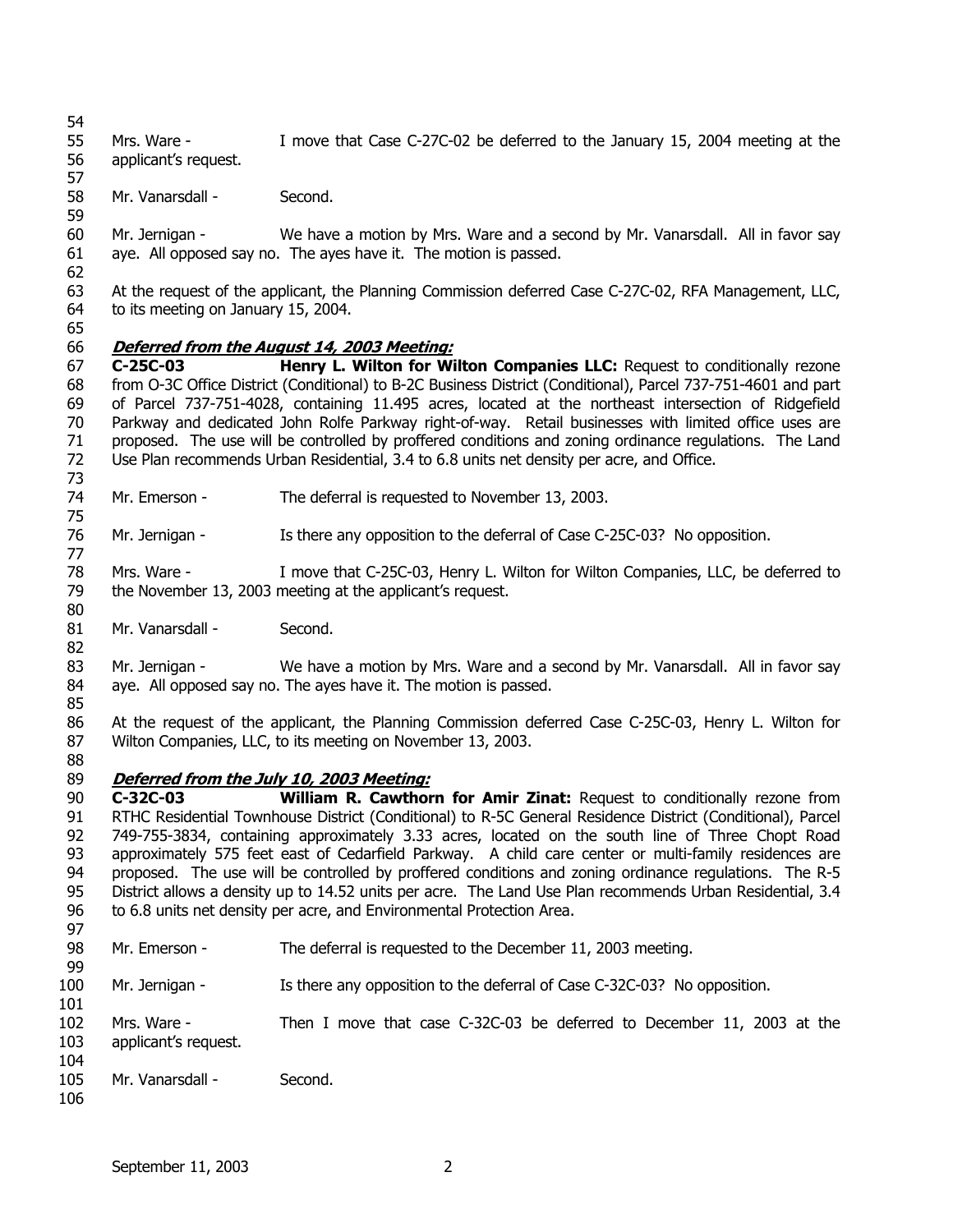107 108 Mr. Jernigan - We have a motion by Mrs. Ware and a second by Mr. Vanarsdall. All in favor say aye. All opposed say no. The motion passes.

109

112

110 111 At the request of the applicant, the Planning Commission deferred Case C-32C-03, William R. Cawthorn for Amir Zinat, to its meeting on December 11, 2003.

113 114 115 116 117 118 **C-43C-03 Melvin Spain for Chuck Lessin**: Request to conditionally rezone from R-0 One Family Residence District to R-1C One Family Residence District (Conditional), Parcel 742-738-9442, containing 3.0 acres, located on the west line of N. Gaskins Road approximately 996 feet north of River Road. A single family residential subdivision is proposed. The applicant proffers the density shall not exceed a maximum of four (4) lots. The R-1 District allows a minimum lot size of 25,000 square feet. The Land Use Plan recommends Rural Residential, not exceeding 1.0 unit per acre.

- 119 120
	- Mr. Emerson The deferral is requested to the October 9, 2003 meeting.
- 121 122 Mr. Jernigan - Is there any opposition to the deferral of Case C-43C-03? No opposition.
- 123 124 125 Mrs. Ware - I move that Case C-43C-03 be deferred to the October 9, 2003 meeting at the applicant's request.
- 126 127 Mr. Vanarsdall - Second.
- 129 130 Mr. Jernigan - We have a motion by Mrs. Ware and a second by Mr. Vanarsdall. All in favor say aye. All opposed say no. The ayes have it. The motion is passed.
- 131 132 133 At the applicant's request, the Planning Commission deferred Case C-43C-03, Melvin Spain for Chuck Lessin, to its meeting on October 9, 2003.
- 134

144

147

151

128

#### 135 **Deferred from the August 14, 2003 Meeting:**

136 137 138 139 140 141 142 **C-41C-03 James W. Theobald for Don Smith:** Request to conditionally rezone from B-2C Business District (Conditional) to M-1C Light Industrial District (Conditional), part of Parcel 808-729-7538, containing 6.496 acres, located at the southeast intersection of Dabbs House and Creighton Roads. A ministorage warehouse/self-storage facility is proposed. The use will be controlled by proffered conditions and zoning ordinance regulations. The Land Use Plan recommends Commercial Concentration. The property is located in the Airport Safety Overlay District.

- 143 Mr. Emerson - The request for deferral is to November 13, 2003.
- 145 146 Mr. Jernigan - Is there any opposition to the deferral of Case C-41C-03? You have opposition to the deferral, ma'am?
- 148 149 150 Mr. Silber - Ma'am, what they have requested is that this be deferred for two months until November 13, 2003. Is your concern that you want to hear the case tonight or is your concern relative to this being put off to some future date?
- 152 153 Mr. Jernigan - Ma'am, would you come up to the microphone, please, and give us your name and address, please.
- 154 155 156 157 Ms. Covington Coleman -Dabbs House Road. It is relative to the constant deferral if you have community support that wants to hear it and wants to oppose it, and we see scheduling it, I know that it's difficult for whoever has got to ...Don Smith, but once I put it on my agenda, I try to be on top of it, so if you can
- 158 schedule ahead next time (unintelligible)
- 159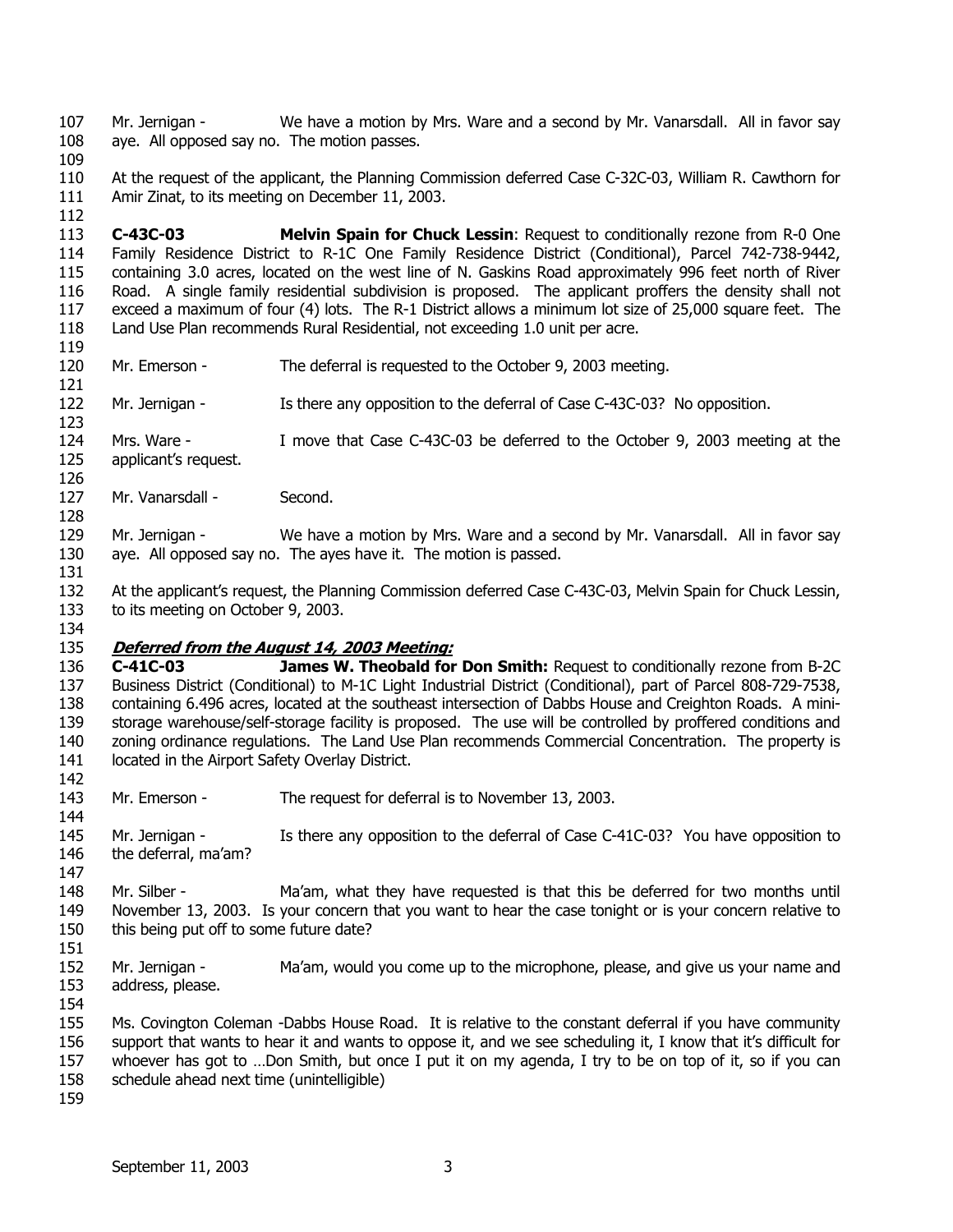- 160 Mr. Jernigan - Do you know Mrs. Palmer?
- 162 Ms. Coleman - Yes.

163 164 165 166 167 168 169 170 Mr. Jernigan - CK. Mrs. Palmer and I have spoken, I have spoken to her two or three times. I am not saying she represents the neighborhood, but I know she represents a few of the neighbors there, and when she called me earlier I told her this case was going to be deferred so we could have another neighborhood meeting and make sure that we had everybody that was affected by this case to be there, and that is the reason that the applicant opted to do 60 days. So we will have plenty of time to get everybody together. I am going to call Mrs. Palmer probably next week and give her a date that the meeting will be.

- 172 173 Mr. Silber - Can we have your name and address and if you will give that to staff behind you, and we will make sure you are included with that.
- 174 175 176 Ms. Coleman - Thank you.

177 178 179 Mr. Jernigan - With that I will move for deferral of Case C-41C-03 to November 13, 2003, by request of the applicant.

- 180 Mr. Taylor - Second.
- 182 183 Mr. Jernigan - We have a motion by Mr. Jernigan and a second by Mr. Taylor. All in favor say aye. All opposed say no. The ayes have it. The motion is passed.
- 184 185 186 At the request of the applicant, the Planning Commission deferred Case C-41C-03, James W. Theobald for Don Smith, to its meeting on November 13, 2003.
- 187

181

161

171

- 188 Mr. Emerson - The next item is on Page 3 of your agenda.
- 189

199

201

203

208

210

#### 190 **Deferred from the July 10, 2003 Meeting:**

191 192 193 194 195 196 197 198 **C-33C-02 Henry L. Wilton for WILHOOK, LLC:** Request to rezone from B-3C Business District (Conditional) to R-3C One Family Residence District (Conditional) and B-3C Business District (Conditional), Parcel 804-736-0481, containing 10.415 acres (approximately 6.7 acres in R-3C; approximately 3.7 acres in B-3C), located at the northeast intersection of Mechanicsville Turnpike and Neale Street (Maplewood Farm). Commercial and single family residential developments are proposed. The uses will be controlled by proffered conditions and zoning ordinance regulations. The R-3 District allows a minimum lot size of 11,000 square feet. The Land Use Plan recommends Commercial Concentration. The site is also in the Airport Safety Overlay District.

- 200 Mr. Emerson - The deferral is requested to November 13, 2003.
- 202 Mr. Jernigan - Is there any opposition to Case C-33C-02? No opposition, Mr. Archer.

204 205 206 207 Mr. Archer - OK, Mr. Chairman, before I move on this and Mr. Wilton is here, I just want to remind him that the community is expecting another meeting prior to this being brought forward on November 13, 2003. And with that, Mr. Chairman, I move deferral of Case C-33C-02, Henry L. Wilton for WILHOOK, LLC, to the November 13, 2003 meeting at the request of the applicant.

- 209 Mr. Vanarsdall - Second.
- 211 212 Mr. Jernigan - We have a motion by Mr. Archer and a second by Mr. Vanarsdall. All in favor say aye. All opposed say no. The ayes have it. The motion passes.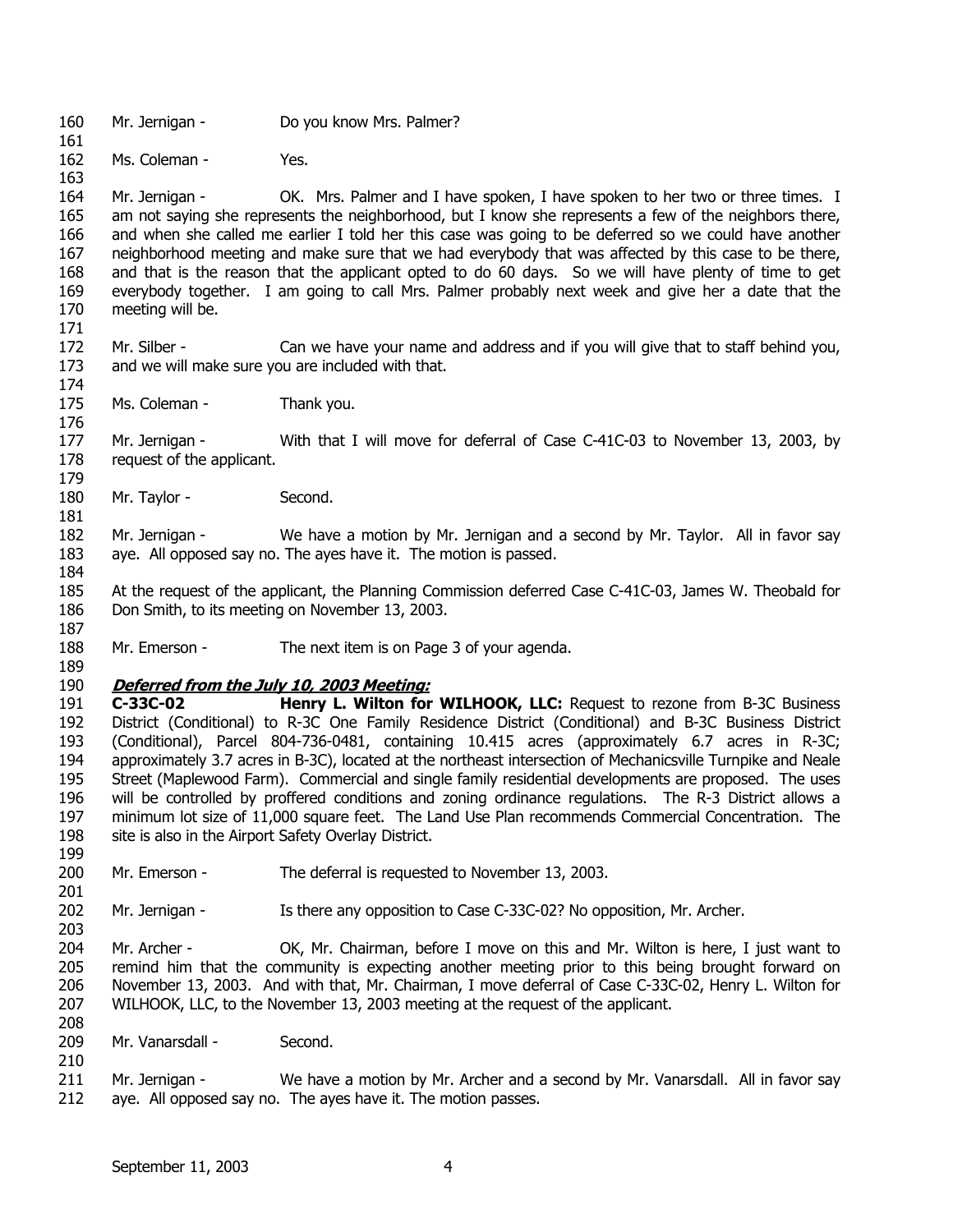222

226

231

214 215 At the request of the applicant, the Planning Commission deferred Case C-33C-02, Henry L. Wilton for WILHOOK, LLC, to its meeting on November 13, 2003.

216 217 218 219 220 Mr. Silber - Mr. Emerson, I just noticed that we are actually into the 8:00 portion of the agenda. So, the other files on the agenda need to be taken up after 8:00, and, in fact, I'd again like to announce this case after 8:00, in case someone has not arrived yet.

221 Mr. Emerson - We have on the Expedited Agenda two items.

223 224 225 Mr. Glover - Mr. Chairman, before you start, I want to make a statement that I usually make in Planning Commission meetings. Since I sit on the Board of Supervisors also, I request that it show on each case that I abstained for the evening, and I will get to vote on it when it comes to the Board of Supervisors.

227 228 229 Mr. Jernigan - Mr. Chairman, I also want to welcome Mr. Glover. He was back in the back talking when we opened the meeting, and we'd like to welcome our Board of Supervisors member, Mr. Glover.

- 230 Mr. Silber - Mr. Emerson, we do have one Expedited on the 7:00 portion of the agenda.
- 232 233 Mr. Emerson - Yes, sir, Mr. Secretary.
- 234 235 236 237 238 239 **C-44C-03 Jay Weinberg for Staples Mill, LC:** Request to amend proffered conditions accepted with rezoning case C-17C-00, on part of Parcel 762-764-6451, containing approximately 8.92 acres, located on the west line of Staples Mill Road (State Route 33) at Warren Road. The applicant proposes to amend proffered conditions relating to building materials and size, access, and parking. The existing zoning is O-2C Office District (Conditional). The Land Use Plan recommends Suburban Residential 1, 1.0 to 2.4 units net density per acre.
- 240

249

252

257

241 242 243 244 245 246 247 Mr. Silber - Really, now, at this point, if this item is on the Expedited Agenda, it means that this item has come forward, it has been reviewed by the County staff, everything has been found to be in order and staff is recommending approval. If there is no opposition tonight, the Commission will hear this with no further consideration or discussion. If there is opposition tonight, we will pull this and hear it in order. This was a method to try to move the meeting a little quicker on what are basically housekeeping items, and consider it as an Expedited Item.

248 Mr. Jernigan - Is there any opposition to Case C-44C-03?

250 251 Mr. Vanarsdall - Mr. Chairman, I recommend that Case C-44C-03, Jay Weinberg for Staples Mill, LLC, be recommended to the Board of Supervisors for approval as outlined in the Expedited Agenda.

253 Mr. Archer - Second.

254 255 256 Mr. Jernigan - We have a motion by Mr. Vanarsdall and a second by Mr. Archer. All in favor say aye. All opposed say no. The ayes have it. The motion passes.

258 **REASON:** Acting on a motion by Mr. Vanarsdall, seconded by Mr. Archer, the Planning Commission voted 5-0 (one abstention) to recommend that the Board of Supervisors **grant** the request because the amendment does not greatly reduce the original intended purposes of the proffers. 259 260 261

262 263 264 265 **ORDINANCE** - To Amend and Reordain Subsection (a) of Section 24-12.1 Titled "Provisional uses permitted," Section 24-51.1 Titled "Provisional uses permitted" and Subsection (a) of Section 24-95 Titled "Additional requirements, exceptions and modifications" of the Code of the County of Henrico to Regulate Stage Towers and Scenery Lofts in Certain Districts.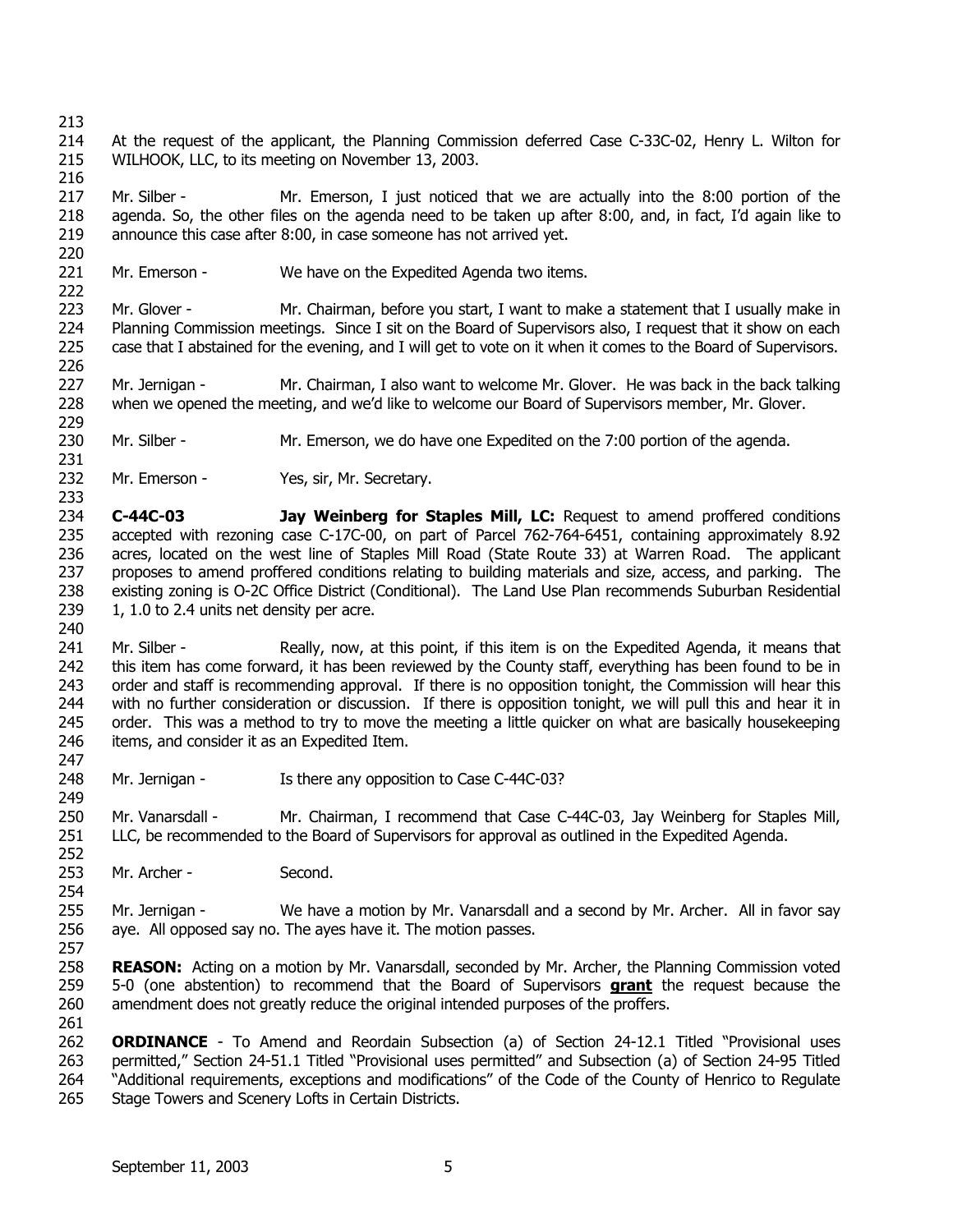#### 266 267 268 269 270 271 272 273 274 275 276 277 278 279 280 281 282 283 284 285 286 287 288 289 290 291 292 Mr. Marlles - Mr. Chairman and members of the Commission, as the Commission is aware, the Zoning Ordinance for the County regulates the height of structures within the various zoning districts within the County. In the R-1 One-Family Residence District, and in the A-1 District, schools and similar uses are limited to 45 feet in height. There are a number of exceptions to that height regulation, including structures and attachments that are allowed to go taller than the normal maximum permitted height, and those exceptions are listed in Section 24-95 (a) 1, which you do have a copy before you. That section includes such structures as smoke stacks, stage towers, scenery lofts, water tanks, sand pipes, windmills. It has been our experience recently, that one of these structures, and I am particularly referring to a stage tower, or scenery lofts, that was constructed near in a residential community has resulted in concerns because the height of the structure was out of scale with the surrounding residential community. This is actually a picture of the stage tower itself (referring to slide). I've got a couple of these pictures to show you. For those of you who don't know what a stage tower or scenery loft is, it is that structure in the back of the stage where they can raise the scenery as one piece, and store the scenery for the various scenes that occur during the course of a play or a performance. On June 10 of this year, the Board directed the Planning Office to prepare an ordinance amendment that would provide for the review of stage towers and scenery lofts on a case-by-case basis if they are to be taller than the 45 ft. height requirement. The proposed amendment before you this evening accomplishes that very simply. The amendment would basically delete stage towers or scenery lofts from Section 24-95 (a) 1, and again, that is the section that lists the structures which are exempt from the height requirement and would add stage towers and scenery lofts to the lists of uses requiring a Provisional Use Permit in the A-1 and R Districts. As the Commission is aware, the Provisional Use Permit process allows for uses to be looked at on a case-by-case basis, and for appropriate conditions to be added possible conditions include such items as setbacks, limitations on the height, etc. That does conclude my presentation, and again, it is a very straightforward amendment. We believe it does give us control over these types of uses, particularly where they are close to residential communities. And with that I will be glad to answer any questions.

- 293 294 Mr. Jernigan - Mr. Marlles, how tall is the structures that we are looking at here?
- 295 Mr. Marlles - This structure is 73 feet, 2 inches tall.
- 297 Mr. Jernigan - Are there any questions for Mr. Marlles from the Commission?
- 299 300 Mr. Marlles - Mr. Chairman, this is a public hearing. There might be someone in the audience who might want to comment on this, and staff is recommending approval.
- 301 302 303 Mr. Jernigan - Is there anyone in the audience who would like to speak on this? Nobody. OK. Mr. Silber.
- 304 305 306 307 308 Mr. Silber - Members of the Commission, there would be a recommendation on this ordinance amendment that would be made and passed on to the Board of Supervisors, and they would likely hold a public hearing on this in next four to eight weeks. So, it would be appropriate for the Commission at this time to take action on this ordinance amendment.
- 310 311 312 313 Mr. Jernigan - With that, I will make a motion that the "Provisional uses permitted," Section 24- 51.1 Titled "Provisional uses permitted" and Subsection (a) of Section 24-95 Titled "Additional requirements, exceptions and modifications" of the Code of the County of Henrico to Regulate Stage Towers and Scenery Lofts in Certain Districts be passed to the Board of Supervisors.
- 315 Mrs. Ware - Second.

296

298

309

314

316

317 318 Mr. Jernigan - We have a motion by Mr. Jernigan and a second by Mrs. Ware. All in favor say aye. All opposed say no. The motion passes.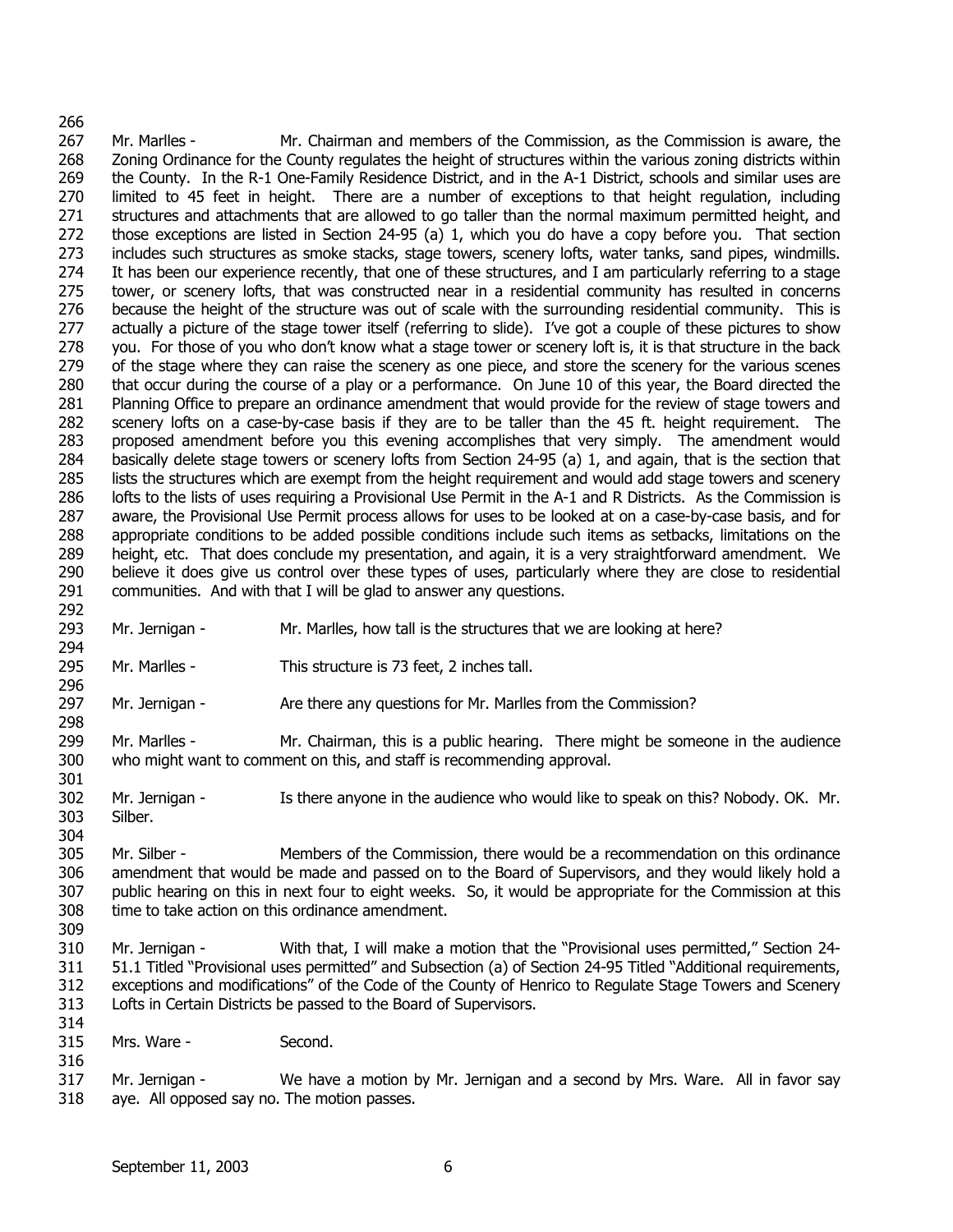320 321 322 323 The Planning Commission voted that "Provisional uses permitted," Section 24-51.1 Titled "Provisional uses permitted" and Subsection (a) of Section 24-95 Titled "Additional requirements, exceptions and modifications" of the Code of the County of Henrico to Regulate Stage Towers and Scenery Lofts in Certain Districts be passed to the Board of Supervisors.

324

334

## 325 **Deferred from the August 14, 2003 Meeting:**

326 327 328 329 330 331 332 333 **C-33C-03 Andrew Scherzer/Kristen Keatley for B K Katherman:** Request to conditionally rezone from A-1 Agricultural District, RTHC Residential Townhouse District (Conditional) and R-6C General Residence District (Conditional) to O-2C Office District (Conditional), Parcels 749-754-5736 and 749-754-5769 and part of Parcel 749-754-2538, containing 6.813 acres, located on the south line of Three Chopt Road approximately 400 feet west of Gaskins Road and on the west line of Gaskins Road approximately 200 feet south of Three Chopt Road. A condominium office park development is proposed. The use will be controlled by proffered conditions and zoning ordinance regulations. The Land Use Plan recommends Urban Residential, 3.4 to 6.8 units net density per acre.

335 336 Mr. Jernigan - Is there any opposition to Case C-33C-03? We have opposition. Ms. Moore.

337 Ms. Moore - Thank you, Mr. Chairman.

338 339 340 341 342 343 This request would consolidate three parcels, including a portion of the rezoning for the adjacent retirement facility approved in 1999 (C-10C-99). This portion of the site would affect three of the proffers attached with that case pertaining to density, the prohibition of access to Three Chopt Road, and development on the northern property fronting Three Chopt Road.

344 345 346 347 348 349 The approval of this rezoning request would essentially void these proffers for the northern portion of this site. The intent of proffers 10 and 15, which govern the adjacent retirement facility, was to reserve the property to allow a coordinated development with the adjacent properties in the future. There was concern that access to Three Chopt Road and other improvements on this portion would disrupt that potential. This request is in keeping with this intent.

350 351 The applicant has submitted revised proffers and a site plan dated September 11, 2003. The time limits would need to be waived in order to take any action of this project tonight.

- 352 353 Major aspects of the proffers include:
- 354 355 356 • One story office buildings with proffered elevations to ensure an attractive design on the facades facing the right-of-ways;
- 357 • The installation of sidewalks along Gaskins Road and Three Chopt Road;
- 358 359 • 35-foot minimum buffers with vegetation equivalent to a 25' transitional buffer along Gaskins and Three Chopt Roads;
- 360 • Preservation of mature trees within wetland areas;
- 361 • Boulevard entry at Gaskins Road; and
- 362 • No access between the site and the adjacent retirement facility.
- 363
- 364 365 366 367 In response to residents' concerns regarding traffic congestion at the Three Chopt/Gaskins Road intersection, the applicant has also proffered that a left turn lane to access the site from Three Chopt Road would be prohibited and daycare and school uses would not be included in the project.

368 369 370 371 Although the requested office use is not consistent with the Land Use Plan recommendation, an office development would be an appropriate use for the site. The site has direct access to Three Chopt and Gaskins Roads and the proposed use would provide a good transition to the adjacent retirement/nursing home facility and would provide more choice for office use within this area.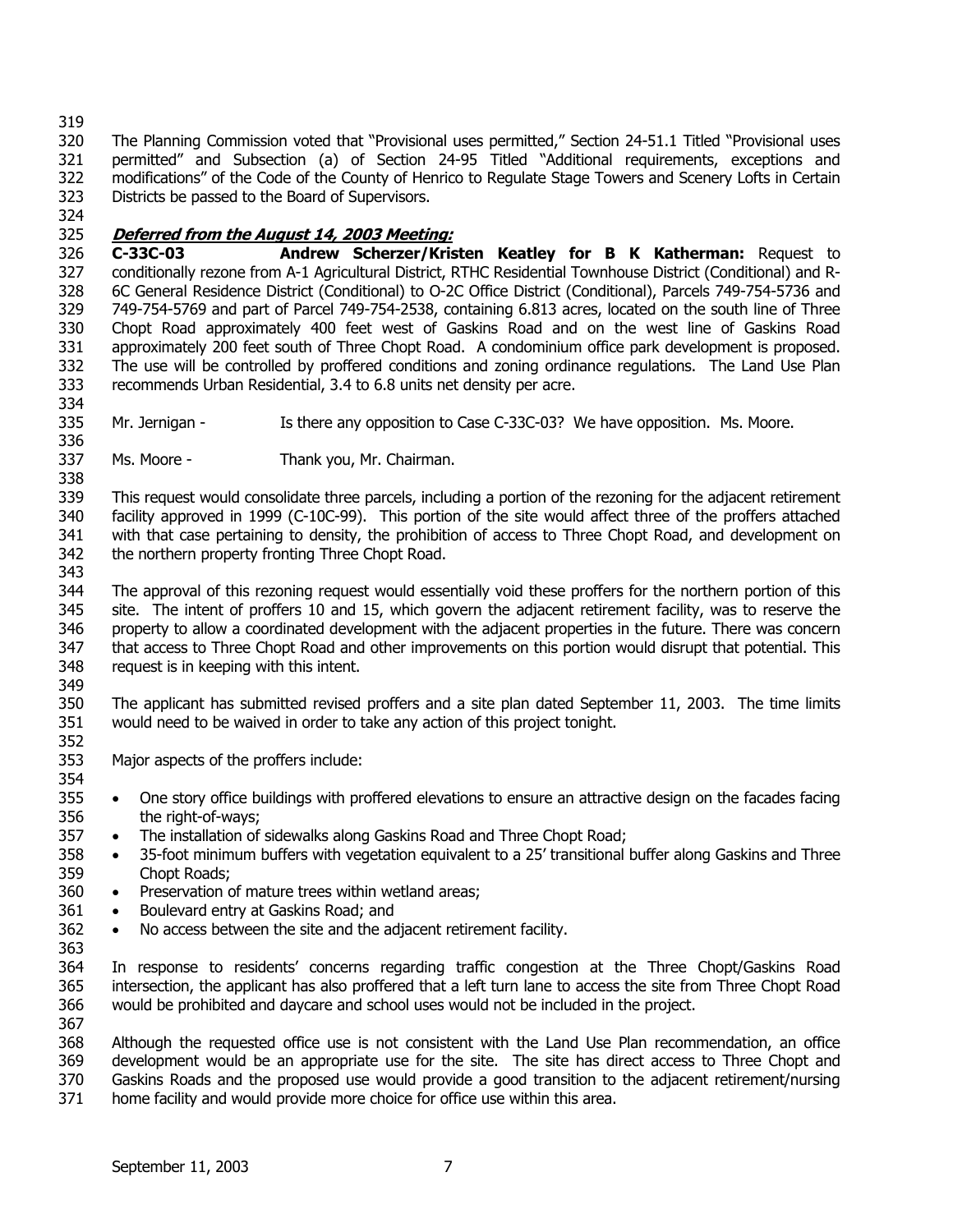374

373 Staff supports this request.

375 That concludes my presentations, I'll be happy to try to answer any questions you may have.

376 377 378 379 Mr. Jernigan - Are there any questions for Ms. Moore from the Commission? Thank you, Ms. Moore.

380 381 382 383 384 385 386 387 388 389 390 391 392 393 Mr. Scherzer - Good evening, Mr. Chairman, and members of the Commission. My name, for the record is Andrew Scherzer, Balzer and Associates, and I represent the applicant, who is also here tonight if you should have any questions. I'd like to thank Jean Moore for presenting the case tonight, as well as for all of the efforts she has made over the last three or four months that we have actually been working on this case. Mrs. Ware had done a yeoman' s job in trying to keep this thing moving in a forward direction and we thank her for her consideration tonight in terms of allowing us to even consider keeping this thing moving now that most of the issues that we feel were contentious in the process have been resolved, at least to our knowledge. I would also like to thank the number of neighbors that will be here tonight, and some of them may want to speak about some issues that may still give them concern or issues they want on the record, but we do feel that the process, certainly over the last few weeks, has pushed this case to the point where it is today, where staff supports it; we feel we have the general support of the neighborhood and we feel it really will be a successful part of this neighborhood and the community and the County in general. I'd like to reserve the rest of my time to rebut and deal with any issues that come up. And I thank you for your consideration tonight.

395 396 397 Mr. Jernigan - Are there any questions from the Commission? Thank you, Mr. Scherzer. OK. We will hear from Mr. Kofax.

398 399 400 401 402 403 404 Mr. Silber - Let me remind those present tonight, Mr. Chairman did this at the beginning of the meeting, that the Planning Commission has a policy that they feel to keep the meeting moving that they encourage people to be concise and to the point. The policy is that those making the presentation, the applicant, have 10 minutes to make their case and save some of that time for rebuttal, and those speaking in opposition have 10 minutes, that is collectively 10 minutes. The Planning Commission has the right to extend that and grant more time if they feel it is necessary, but we'd like to try to keep it to about 10 minutes.

406 407 408 409 Mr. Kofax - I am David Kofax and I am one of the guys at the Cross Keys area who has been active in anything that goes on in this area. I was chosen from the folks today to represent the community as a whole, probably for the shock value, in that we are not opposed in the sense of "Don't approve it," but we do have some comments to make relative to it.

410

405

394

411 412 413 414 415 416 417 418 419 420 I would like to thank Todd Lewis, who is following in my steps at Cross Keys as the other zoning guy, and hopefully you will see more of him than me. We've spent a lot of time working on this and learning how the system works. Our other neighbors, Richard will speak, Tammy and Duncan, who are there and many others were there. We've had about 20 at each of our neighborhood meetings. Also, I would like to thank Tim Foster, our resident, he is not a resident of our neighborhood, but he is there so often that he is part of our traffic engineering, and over the years he has certainly been beneficial, to let us know how traffic engineering studies work, how they apply, so we are pretty knowledgeable in that area, and Mrs. Ware, also, in particularly getting in and observing the meetings, so that we didn't have any confrontation type of things today and saying "Here's what works and here is what doesn't work on the site"  $-$  so we thank you for that.

421

422 423 424 We have come down to the point that the zoning, with respect to use and intensity of use, which is what is the basic issue here today, is acceptable, given what the proffers that you heard brought forward. So, not having the day care center and not having a left turn was certainly a big concern that the folks had.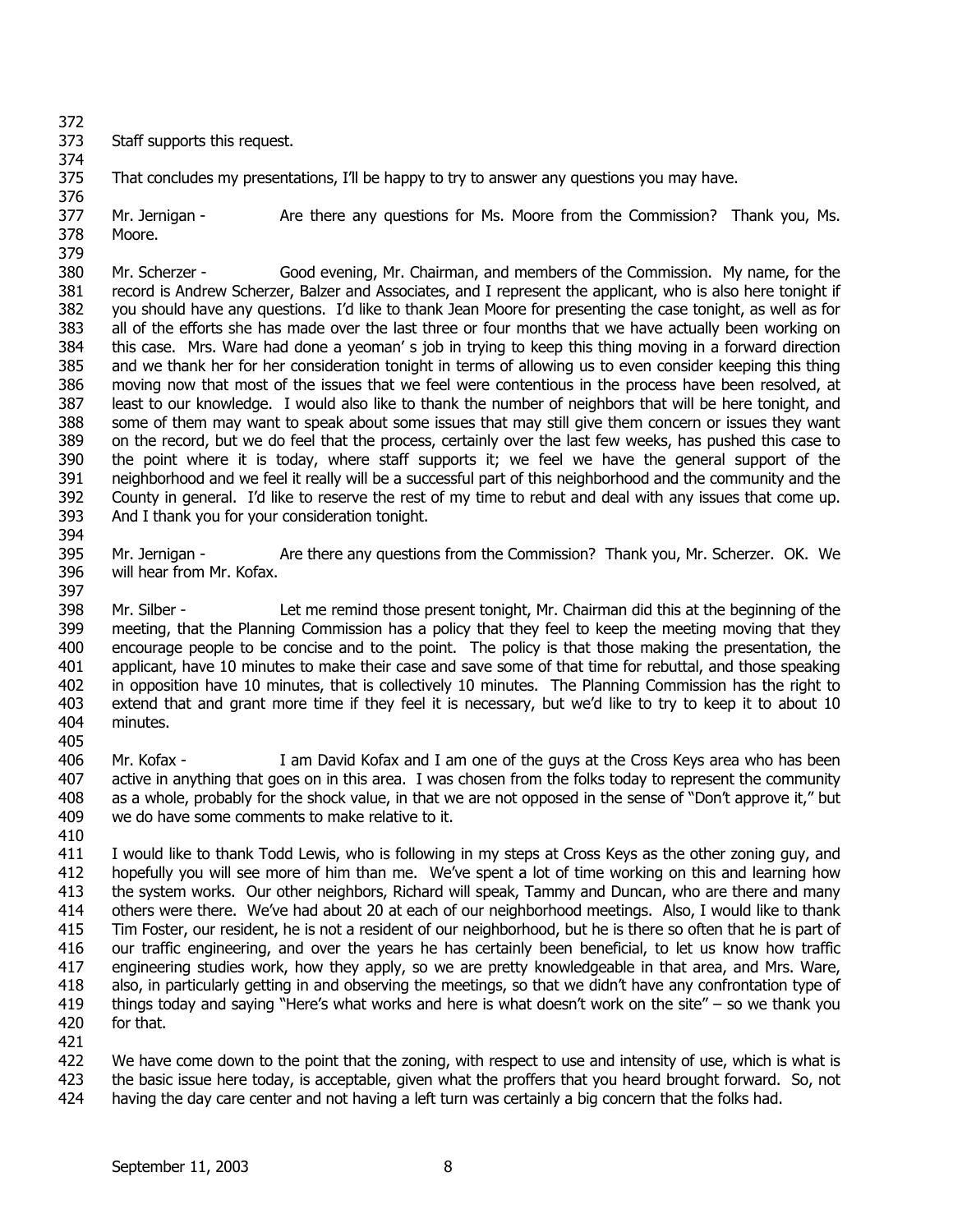443

446

452

454

457

460

462

426 427 428 429 430 431 432 433 434 435 436 437 438 439 440 441 442 My other comments pertain to, there are a few things in the staff report about the need for office, which I would debate, but it is not worth the debate, and also, for the representation on the proffers that were done with the retirement community, that, they were in conflict with what is being proposed today. I think what is being proposed today is about as good as we can get with those. There is one, and maybe the applicants can address this later, but I haven't seen the proffers for tonight, but it was read that one of them would not have a connection with the retirement community, and if that is governed by the other proffers on the other site, I think, so be it, and maybe address that, but I wouldn't think it would be appropriate to add that as a condition as a proffer on this one, because then you have to go through and change both proffers if it works out that it is a good thing to do. So, my suggestion would be that maybe the developer would want to pull that proffer back, so that he'd have freer hands in case that is a positive thing to work on later and work out. The only other point to make is that, particularly where the day care was, and that has been changed by office now, that was a 24-hour move and there may be some work to be done there, and we've raised some concerns about the intensity of the development on the site, but those are things we will look at when we get more site information, and we look forward to meeting with Mr. Katherman when it goes to the POD process, and I also want to thank Mr. Katherman for listening to the neighbors and to the District Commissioner and saying, "OK, we've got to drop the day care and the left turn." Do you have any questions?

444 445 Mr. Jernigan - Thank you, Mr. Kofax. Are there any questions for Mr. Kofax from the Commission?

447 448 449 450 451 Mr. Silber - Let me clarify one point and the staff may need to clarify me if I am interpreting this wrong, but the proffer that you refer to, if you haven't seen it, is Proffer 18 and speaks to the proffer that is on the adjacent property, basically saying, if I am reading it properly, that the proffer next door would have to be amended to eliminate that access restriction before access would be allowed through this subject property.

453 Mr. Kofax - That is correct. That would be good wording.

455 456 Mr. Silber - That is the way that it stands now. I would like to look at that closer before that goes to the Board of Supervisors, but that is the way that it reads at this point.

- 458 459 Mr. Kofax - I have always supported having interconnectiveness between projects like this. Thank you.
- 461 Mr. Jernigan - Thank you, sir. Who was next? Good evening.

463 464 465 466 467 468 469 470 471 472 473 474 Mr. Solari - Good evening. My name is Richard Solari and I live at 10805 Three Chopt Road, and if you are familiar with that address and the intersections of Gaskins and Three Chopt, I am one of the neighbors who will be most directly impacted by whatever development we end up with at that intersection. My objection tonight is basically in the procedural approach that was taken by the applicant. We did, in fact, have two community meetings and a number of the concerns we aired were addressed, however, I personally just found out about some substantive changes to this earlier today. They don't even have a copy of the amended proffers to hand out to us to look over it tonight, so I don't think it is fair to the neighbors to say, "Well, we took care of everything you wanted us to take care of, so go ahead and drop your opposition." I think a deferral for 30 days would be appropriate to give us time to look over those revised proffers and a drawing that has some detail. This little photo copy doesn't even have the roads labeled on it. I think we should be given more time to look over the new proposal as it stands now, instead of saying "You all go ahead and vote for approval."

475

476 477 Mrs. Ware - There have been some changes to the proffers, but most of the proffers have stayed the same from the last meeting that we had. I believe that was last week. There is time between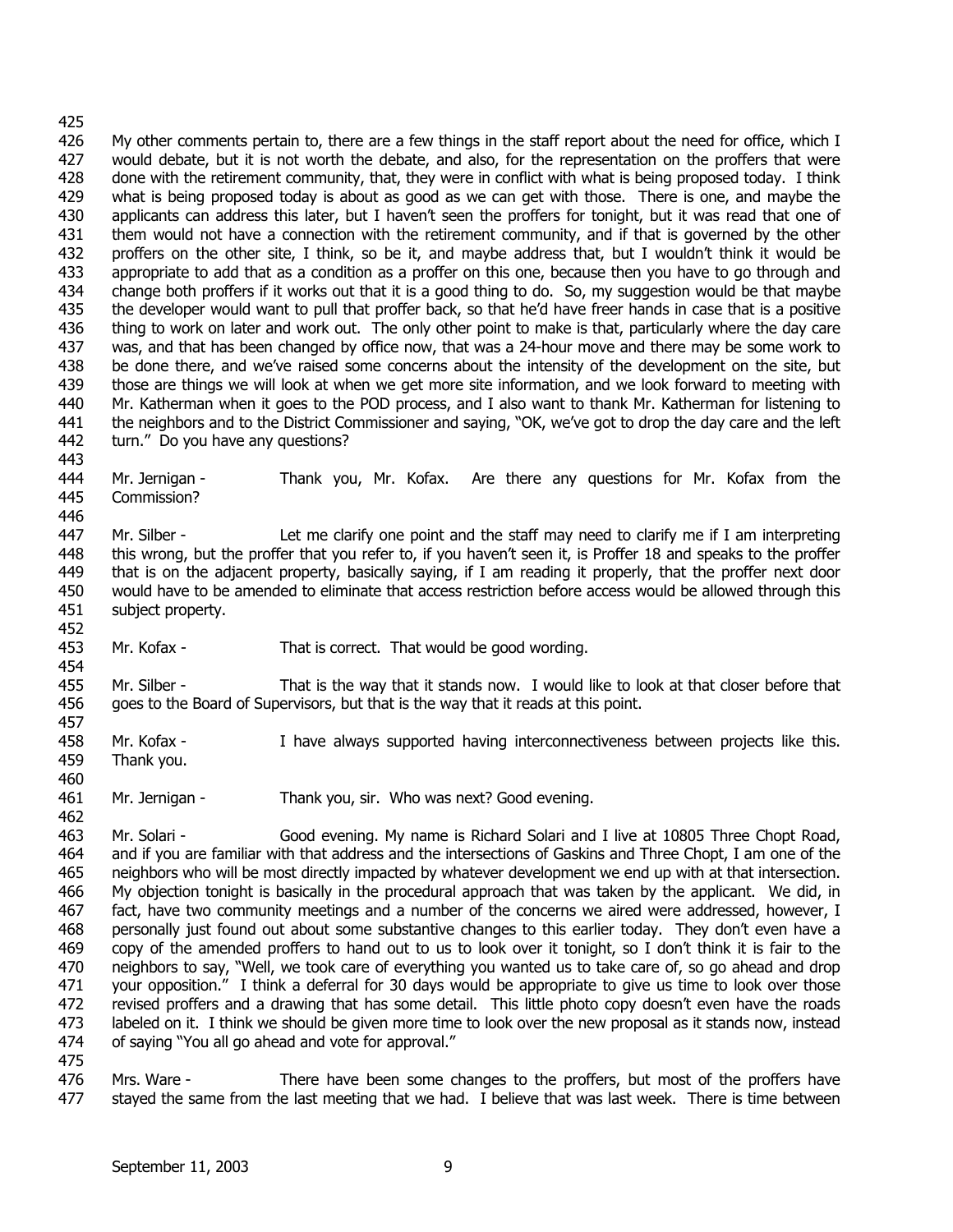478 479 480 481 482 now and the Planning Commission meeting and the Board of Supervisors meeting to look over these proffers again. This is the final word. The Board of Supervisors does have the final word, and I am sure that the applicant would be happy to give you a set of proffers. Do you have any extra set this evening? I have two sets. You can have a set of mine or Jean will have one that you can look over, but at this point I feel that it is best to go ahead and move on with the case.

483

512

525

527

484 485 Mr. Jernigan - Are there any questions for Mr. Solari from the Commission? Thank you, sir.

486 487 488 489 490 491 492 493 494 Mr. Scherzer - I would just like to say we thank you for your patience with us this evening over this process. It has been, there have been some ups and downs, but we do feel obviously that the progress that we've made, minor adjustments in terms of the wording, are fairly clearly understood, and we certainly welcome the opportunity to talk to anyone in the intervening time between the Planning Commission and the Board. However, changes were made at the request of the neighborhood, and obviously, some concerns of staff and Mrs. Ware, and we feel we are making the right changes for the right reason, and we do thank you for your patience and we do ask for a favorable recommendation this evening. I am available for any questions, and I thank you again for your patience.

495 496 497 Mr. Jernigan - Are there any questions for Mr. Scherzer? Thank you, sir? We have more opposition? How are you this evening?

498 499 500 501 502 503 504 Mr. Smith - My name is John Smith and I live in Raintree, and I am not familiar with the process, but our interest in Raintree is the impact of this development on the wetlands in that area and in the wetlands moving south into our area, along Deep Run Green and into Gregory's Pond, and so my question basically is, "Is there a point in this process where we can get involved?" I heard you mention preservation of wetlands, just like one of the proffers, but it is a complicated thing, and we need to know if we can get involved in this before it is a (unintelligible) and have some input.

505 506 507 508 Mrs. Ware - When they will be addressing those issues is at plan of development when they have more detailed information, and if you give your name to Ms. Moore, we will make sure that you are on a list to be contacted that is being reviewed.

- 509 510 Mr. Smith - All right. There is another point where we get to do that?
- 511 Mrs. Ware - There is another.

513 514 515 516 517 518 519 520 521 522 523 Mr. Silber - Mr. Smith, if I can maybe add to that, and Mrs. Ware did a good job in explaining the process, but basically what happens after tonight, if this is passed on, and ultimately the Board of Supervisors acts on the rezoning, then the use rights are in place, and they can develop that piece of property. But they have to come in with detailed engineering plans that shows how they are going to lay out this property. All of the information relative to drainage and wetlands and storm water runoff will be dealt with at that time, and your concern is a good concern, because there are extensive wetlands here, that flows into the floodplain and heads down towards Raintree, so your point is well taken, but at this point in time they are making the determination as to whether the use is appropriate at this location. Your involvement would come later at the time of plan of development review. So, if you could leave your name and address, we will make sure that you receive notification when that plan of development comes in.

- 524 Mr. Smith - **OK.**
- 526 Mr. Jernigan - Thank you, Mr. Smith. Mrs. Ware.

528 529 530 Mrs. Ware - I know that Mr. Solari has asked about the proffers, and the big changes that took place are the ones that were talked about at the last neighborhood meeting. There is no left-turn access. The proposed day care has been removed, and also the access from the assisted living facility has been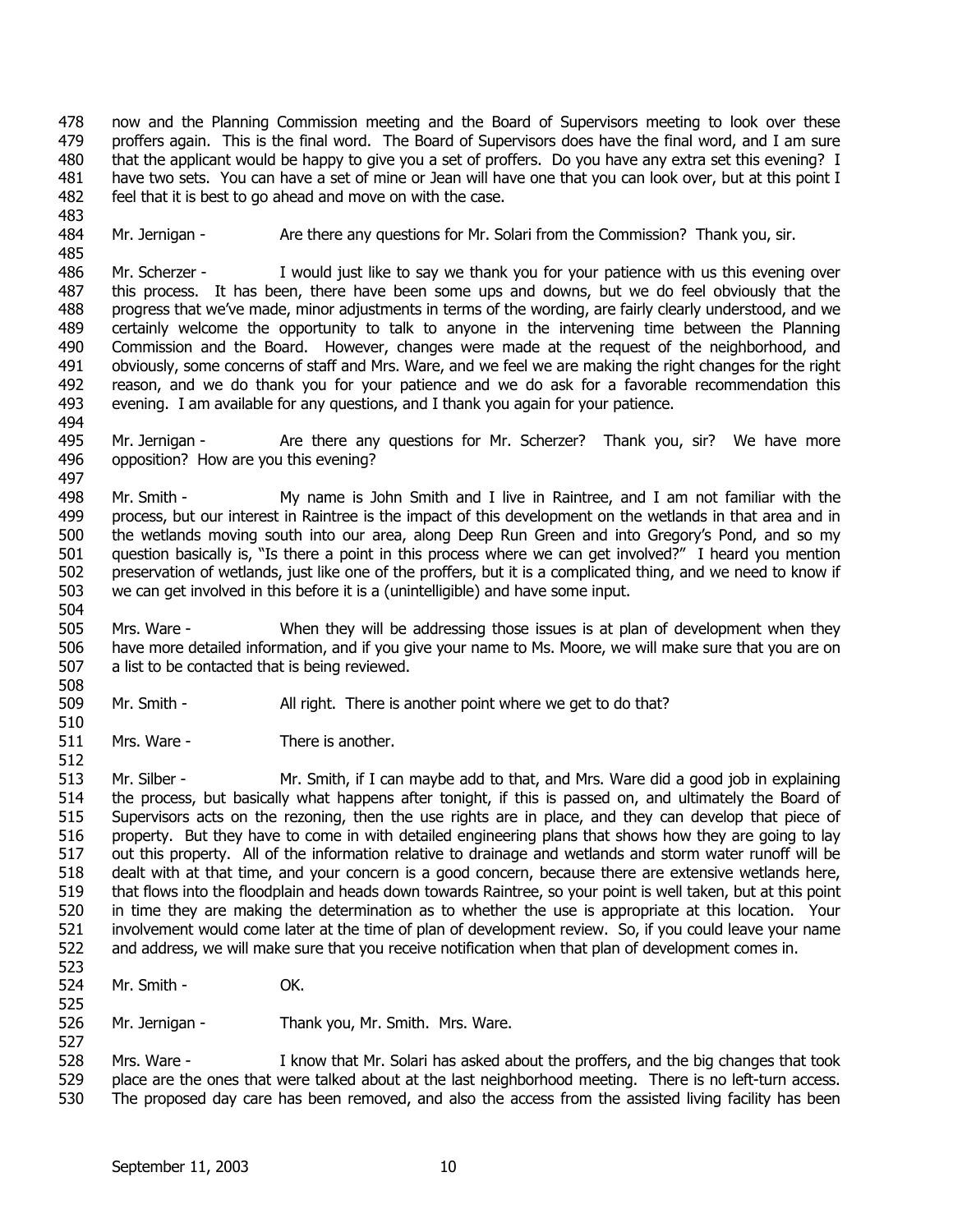531 532 533 534 535 536 537 538 539 540 addressed. I know that we went over some other minor changes, additions and deletions at the meeting last, and those were made as well. The current zoning on this property is reflective of a large townhouse development from 1988 that was never constructed. The request provides coordinated development by combining three parcels, as well as a good transition to the adjacent retirement home facility. Office condo use will also help to disburse traffic in this area throughout the day. The project is in keeping with the development trends in the area, and it will be compatible with the design and use of the adjacent retirement facility, water treatment plant to the south, and other office uses to the east. Therefore, I move that Case C-33C-03 be sent to the Board of Supervisors with a recommendation for approval. Oh, I have to waive the time limits. I move that we waive the time limits.

541 Mr. Vanarsdall - Second.

542

545

553

556

563

566

570

578

543 544 Mr. Jernigan - We have a motion by Mrs. Ware and a second by Mr. Vanarsdall to waive the time limits. All in favor say aye. All opposed say no. The motion passes.

- 546 547 548 The Planning Commission voted to waive the time limits on the revised proffers and a site plan dated September 11, 2003.
- 549 550 Mrs. Ware - Now I move that Case C-33C-03 be sent to the Board of Supervisors with a recommendation of approval.
- 551 552 Mr. Vanarsdall - Second.

554 555 Mr. Jernigan - We have a motion by Mrs. Ware and a second by Mr. Vanarsdall. All in favor say aye. All opposed say no. The motion passes.

557 **REASON:** Acting on a motion by Mrs. Ware, seconded by Mr. Vanarsdall, the Planning Commission voted 5-0 (one abstention) to recommend that the Board of Supervisors **grant** the request because it would provide for appropriate development of that site and the proffered conditions will assure a level of development otherwise not possible. 558 559 560 561

562 Mrs. Ware - When is the next Board meeting?

564 565 Mr. Silber - This rezoning request would be going to the Board of Supervisors at their next meeting, or their meeting in October, and the date would be October 14, 2003 at 7:00 p.m.

567 568 569 Mr. Jernigan - All of our deferred cases weren't pulled through because we have a split agenda. One starts at 7:00 p.m. and the other starts at 8:00 p.m. We can't handle the other deferrals until the 8:00 p.m. hour.

#### 571 **Deferred from the August 14, 2003 Meeting:**

572 573 574 575 576 577 **C-35C-03 Gary Weinberger**: Request to rezone from M-2 General Industrial District and M-2C General Industrial District (Conditional) to M-2C General Industrial District (Conditional) Parcels 818-707- 0077, 818-707-3268, and 818-707-1322 containing approximately 31.2 acres located at the southwest intersection of Charles City and Miller Roads. The applicant proposes to construct additional parking and make other improvements to an existing truck terminal. The Land Use Plan recommends Heavy Industry. The site is also in the Airport Safety Overlay District.

- 579 580 Mr. Silber - Ms. Moore.
- 581 582 Ms. Moore - Thank you, Mr. Secretary.
	- September 11, 2003 11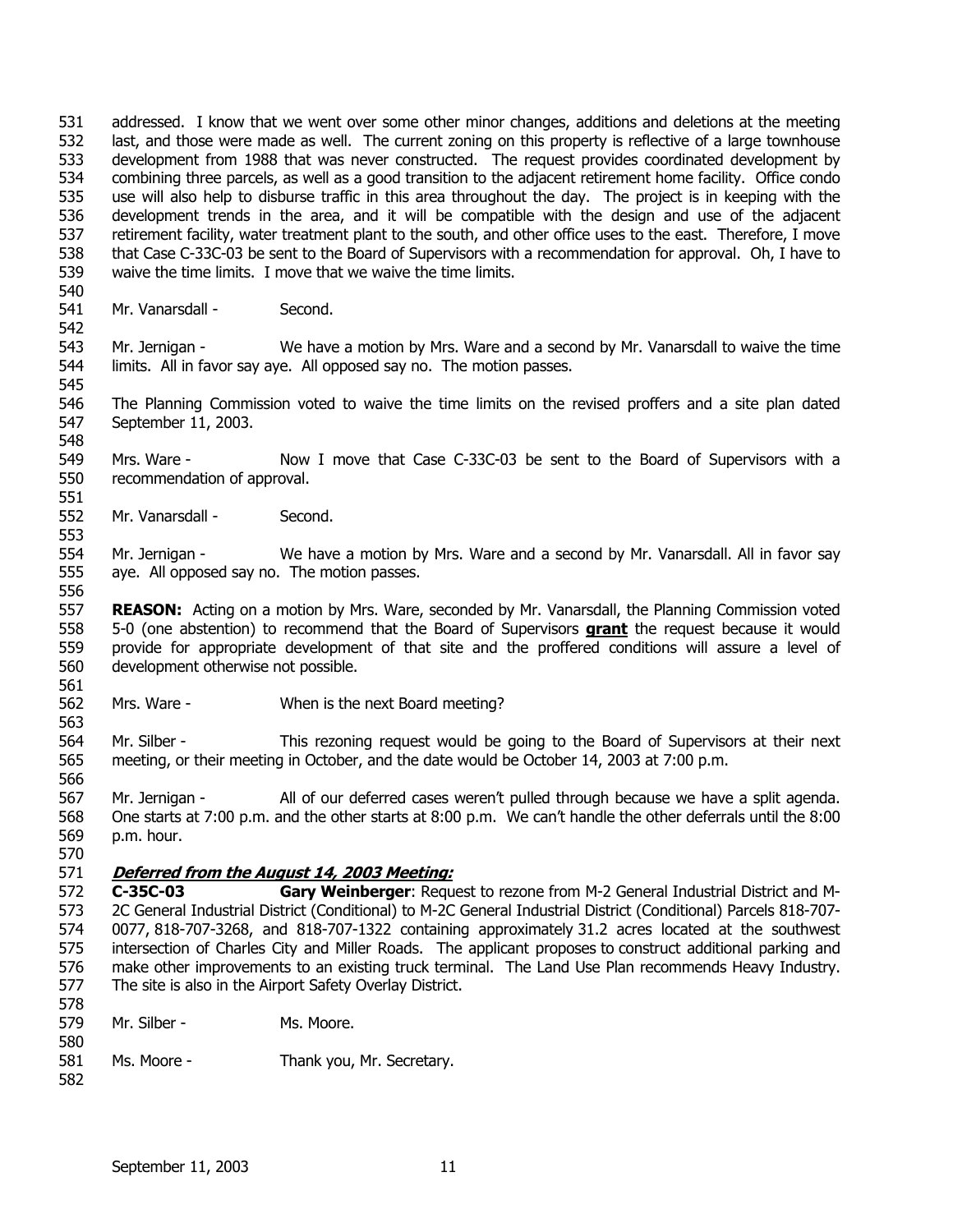583 584 Mr. Jernigan - Is there any opposition to Case C-35C-03? We have opposition. Ms. Moore, you may proceed.

586 587 588 589 Ms. Moore - This request, if approved, will permit Swift Transportation to construct an addition up to 30' in height for their existing truck terminal and fueling facility. The existing proffer limits height to 20 feet. This request also consolidates the existing proffers attached with Cases C-43C-94 and C-76C-97, which govern the site.

591 592 593 With the exception of building height, this request carries forth the existing proffers attached with the property. In addition, the applicant has provided new proffers including:

- Prohibiting the use of barb wire and gravel on the site; and
- Prohibiting the sale or dispensing of fuel to the general public.

597 598 599 At the time the staff report was drafted, there were two unresolved issues. One pertained to referencing the correct adjacent properties to implement the 50 and 35 -foot buffers, so the intent of such screening would be maintained.

600

606

611

613  $614$ 

624

630

632

585

590

594 595 596

601 602 Secondly, the applicant did not submit a site plan referenced in Proffer #2.

603 604 605 The applicant submitted revised proffers which address these concerns. These proffers are dated September 5, 2003, copies of which you just received. In addition, the applicant has submitted a site plan showing the entire facility and the proposed addition.

607 608 609 610 The existing use, site layout and proposed addition to expand the truck terminal are in keeping with the 2010 Land Use Plan's designation for Heavy Industrial and EPA on the site. In addition, the proposal would be harmonious with the surrounding development and would enhance the site design of this facility. Therefore, staff supports this request.

612 This concludes my presentation, I'd be happy to try to answer any questions you may have.

Mr. Jernigan - Are there any questions for Ms. Moore from the Commission?

| 014<br>615 | <u>MI. Jerniyan - </u> | Are there any questions for MS. Moore from the Commission?                  |
|------------|------------------------|-----------------------------------------------------------------------------|
| 616        | Mr. Archer -           | Ms. Moore, these proffers are on time, right? They don't need to be waived. |
| 617        |                        |                                                                             |
| 618        | Ms. Moore -            | Yes, sir. They are on time.                                                 |
| 619        |                        |                                                                             |
| 620        | Mr. Jernigan -         | Ms. Moore, how many parking places are we picking up out of this?           |
| 621        |                        |                                                                             |

622 623 Ms. Moore - I don't have that answer off the top of my head, but I can find out for you in a few minutes.

625 626 Mr. Jernigan - All right. Thank you. Is the applicant here? Sir, you can come up to the podium, please. How are you?

- 627 628 629 Mr. Weinberger - Good. My name is Gary Weinberger and I am vice president with Swift Transportation.
- 631 Mr. Jernigan - OK, sir. Would you like to reserve rebuttal time? You have ten minutes.

633 Mr. Weinberger - Yes, if there are any questions, I'd be happy to answer those.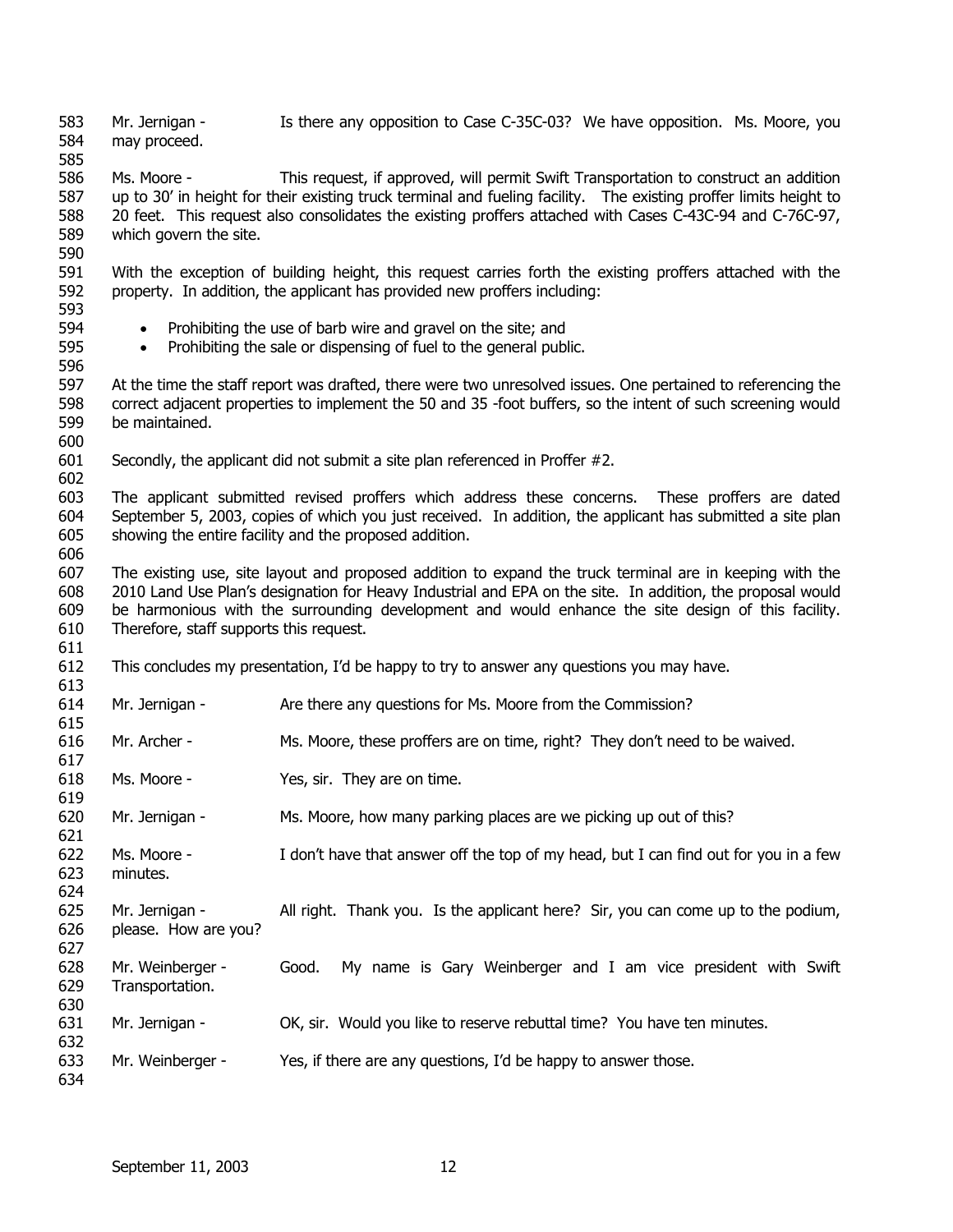635 636 637 638 639 640 641 642 643 644 645 646 647 648 649 650 651 652 653 654 655 656 657 658 659 660 661 662 663 664 665 666 667 668 669 670 671 672 673 674 675 676 677 678 679 680 681 682 683 684 685 686 687 Mr. Jernigan - Well, maybe you can answer this. How many parking places are we going to pick up on the POD? Mr. Weinberger - I would have to look at my... Ms. Moore - There are 83 existing and 102 would be new. Mr. Jernigan - 102? Ms. Moore - Yes, sir. Mr. Jernigan - Thank you, Jean. I don't have any questions other than that. I know that it has been a long discussion and this case was probably looking good last month. It just was not advertised correctly, because we incorporated all of the land in, but if you don't have any statements, then I am going to hear from the opposition, and then I will let you rebut to him. Mr. Weinberger - I understand. Mr. Jernigan - Thank you, Mr. Weinberger. Sir, you may come up. Mr. Henricus - Good evening. I am George Henricus and my Dad owns a piece of property out there. It is zoned M-1, and with more traffic coming out on Charles City Road, we are wondering how the impact to that is going to be or access in and out of that piece of property. You are going to end up adding 102 more spots out there. Is that going to impact us with a business coming in and out on Charles City Road? The other question I had is with these additional parking spaces. Are we going to end up having more water problems? In the past we have had over the years, out there, all the water that comes across from the Byrd Center comes across my Dad's property, and I am just kind of concerned – does the County know that this is an issue, and are we addressing that properly. And, the other thing I had, in the past, these fellows end up, they run their rigs all night long, and in the winter the fumes out there get pretty bad. Are we doing anything to take care of that. I mean, if you run a rig out there all night long and you walk out, that is all you are breathing are fumes, and are we addressing that? Mr. Jernigan - First of all, I didn't hear your last name. Mr. Henricus - Henricus. My Dad has run a business there for the last 25 years and, you know, it impacts us. If they end up putting too much traffic on Charles City Road where you can't get in and out of the place… Mr. Jernigan - Well, one reason I am glad this case came along was to get them off of the road. If you are there now, you know the stacking problem that they are having. Mr. Henricus - Yes, I understand that. Mr. Jernigan - You know they are stacking on the road now. The police are having problems with it and all, and I am glad to see this, because it will get them in and off of the road, and have a place to park. That is the reason that I did want this case moved along. They want to put another building back there, and what happened on that, the current building height was limited to 20 feet. They wanted to go to 30 feet, and I had Mr. Weinberger, we incorporated so that the proffers that exist on the property now, the small four acres that they had went on the whole 31. Now, you are speaking of drainage. At the time of POD, when they compile the plan for this other building, that will be addressed through our Department of Public Works. Mr. Henricus - Well, I am here for my Dad and looking out for his best interests.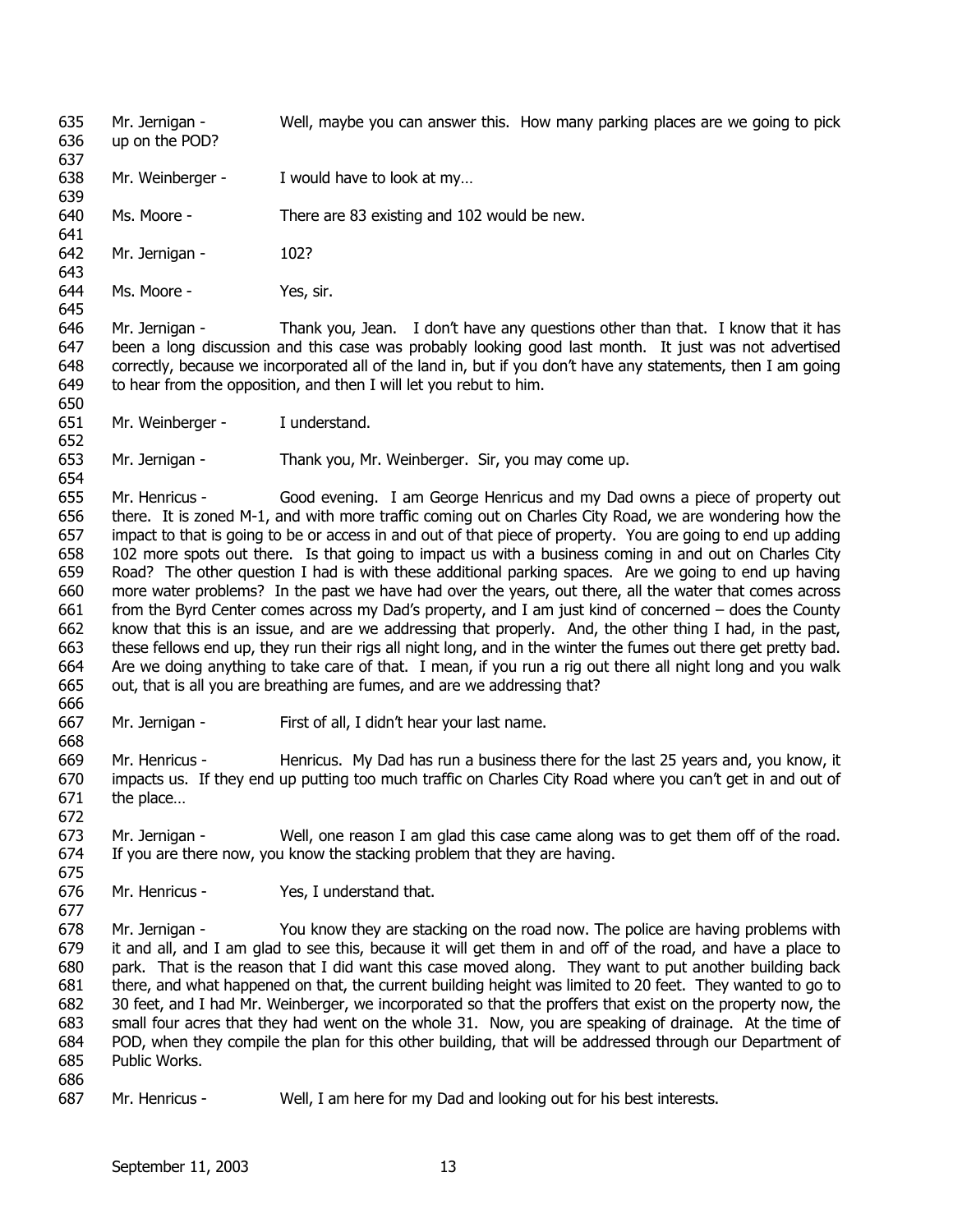688 689 Mr. Jernigan - But I am hoping this will make the situation, as far as the fumes,

691 692 693 Mr. Henricus - You know you've got 120 more rigs or what. How many more rigs are we talking about putting out there, running all night long.

694 695 696 697 Mr. Jernigan - Well, I don't know that we are going to have that much more, but we are not going to have them stacked out on Laburnum and Miller Road. They are going to be tucked in, away, and that is what we want to do. They may have some more trucks. I am not sure.

698 699 700 701 702 703 704 705 706 707 Mr. Silber - Mr. Chairman, let me suggest this, perhaps. I think the applicant can get back up in a few minutes to address the question on the number of trucks that would be at the site versus what is there now, and he can do that in a few minutes. I think what is important is there is a plan of development that has been submitted. It will be coming to the Planning Commission, I believe, later this month. Staff, correct me if I am wrong, but I believe it comes up later this month, so please find out when that comes up, review that plan and begin to become familiar with those issues. But the drainage aspects will be dealt with with that plan of development. Access and traffic that might come off of this property impacting Charles City Road and potentially your access, I think it may be best that you consult with the traffic engineer. He was here earlier. He is coming back for another case. If you can't reach him tonight, we will put you in touch with him, and you can speak to that.

709 710 The comments in the staff report say that there will be no impact from this site on the existing roads that would be overwhelming. We believe that should be taken care of.

711 712 713 714 Mr. Henricus - The thing I am trying to do, we are right there by Laburnum and Charles City Road, so what happens if we get too much traffic. I've got a funny feeling that it will get further and further and you will never be able to make that left-hand turn on Laburnum, you know.

716 Mr. Silber - Are you the first parcel that is zoned industrial on the south side of Charles City?

718 Mr. Henricus - Yes, sir. Right beside the Baptist Church.

720 721 Mr. Silber - That may be a valid concern. It looks like there would have to be a lot of stacking before it could impact your access, but that is a possibility.

723 724 Mr. Henricus - Right now, I don't want to end up losing my access to the road. That is my main concern. I don't want to see them come out there and extend the road so I can't come out of my property.

726 Mr. Jernigan - Your condition should get better rather than worse.

728 Mr. Henricus - I appreciate it.

690

708

715

717

719

722

725

727

729

732

730 731 Mr. Jernigan - Are there any questions of Mr. Henricus from the staff or the Commission? Thank you. All right. Mr. Weinberger.

733 734 735 736 737 738 739 740 Mr. Weinberger - Thank you and those are some legitimate questions. Your comment back here about the number of trucks is correct. We now, if you ever went in our yard on the weekend, we have exceeded the parking places. There are trailers, not necessarily tractors, parked in our driveways, and this will alleviate that. We now drop trailers at a lot of our customers. We don't have the space. It is mostly trailer drop parking situation. A standard, just as a point of information, on a full load truck area itself, we have 3 to 3.5 to 1 ratio trailers to trucks, so even if we filled this, 83 and 102, is that the total? Say we'd have 185 spaces, and they would never be more than 1/3 of that, tractors there. I don't know if that answers your question. We are not bringing any more equipment in other than trailers. As far as the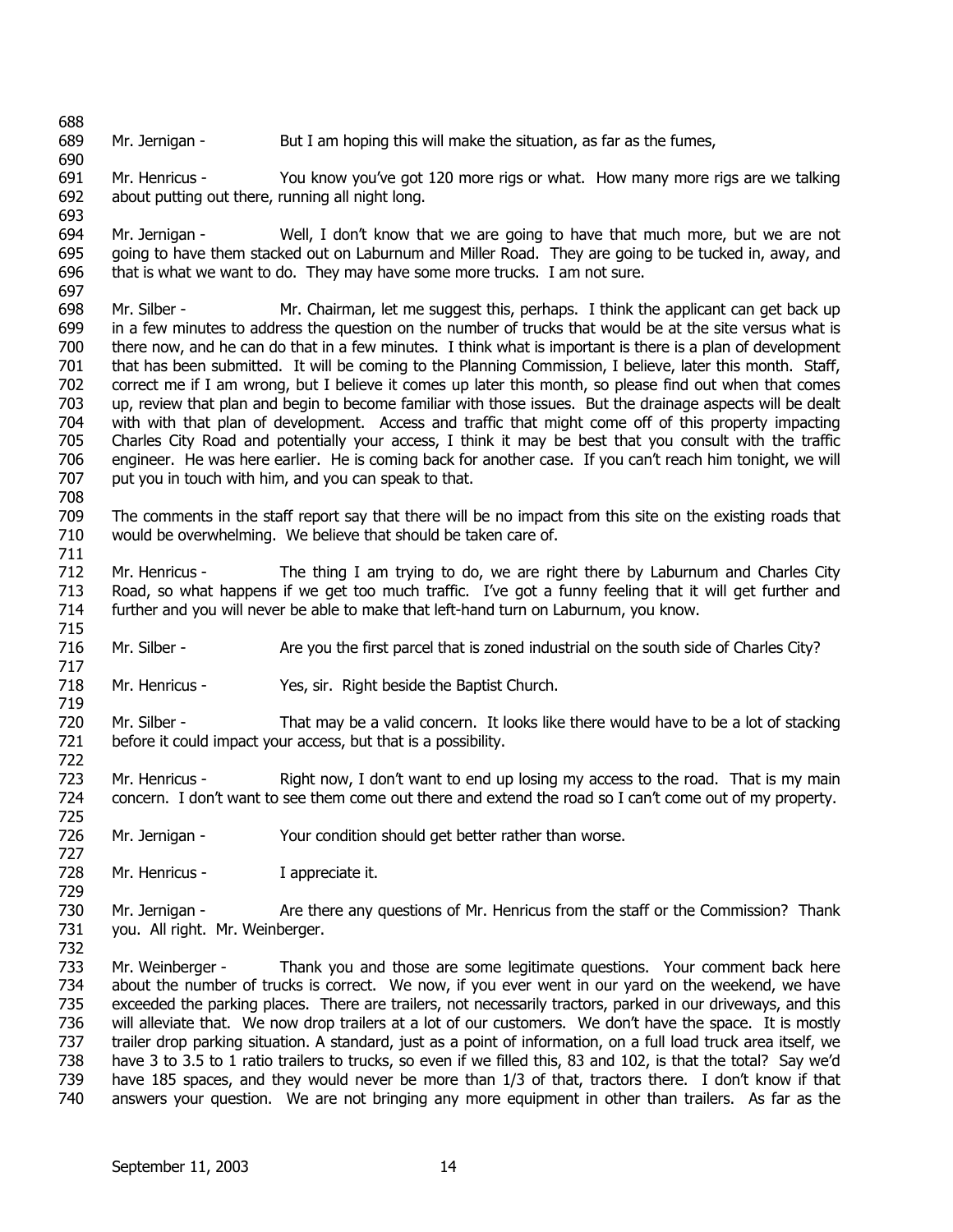741 742 743 744 745 746 747 748 749 750 drainage goes, Mr. Henricus, I believe you are under the second lot over. Now, the drainage problem they've been talking about has been one that is not really his problem but the County's problem. Since 1994 when I first developed the five acres on the corner, it drains across his property off of Charles City Road, and then goes into a drainage pipe that goes under Laburnum and down wherever from there. We don't drain any water from his property. All of our water is contained in a pond that we have created at the rear of our property, which is on the piece that is currently developed, the M-2C piece, right against Laburnum. We drain all of our water there and then we made sure, as you well know, we built that up three or four feet behind his property on ours to prohibit any water from ever going out to his property. His problem is the water from Charles City Road drains across his property to that drainage ditch. Am I correct?

751 752

753 754 Mr. Silber - We can only record those that are at the podium. So, let's let the applicant continue to speak.

- 755 756 Mr. Weinberger - What was his other question? There were three I think.
- 757 Mr. Silber - Access, drainage and fumes from the trucks.

758 759 760 761 762 763 764 Mr. Weinberger - As far as fumes from the trucks, we have to idle them during the Winter time, but I can guarantee you that our equipment is State-of-the-Art as any equipment in use. You don't see any trucks that are old relics. All of our engines are the most clean burning engines that are made today. These are Detroit Cummings Engines. There are no better engines made. I mean, of course, you probably know that everybody is pushing for cleaner engines, whether it is in cars, trucks, whatever it may be, and when that gets there, we will be in line to buy those. They are just not available today.

- 765 766 767 Mr. Jernigan - Are there any questions for Mr. Weinberger from the Commission? All right. Thank you, sir.
- 768
- 769 770 Mr. Weinberger - Thank you.

771 772 773 774 775 776 Mr. Jernigan - Tom Coleman was one of the staff members that worked on this case and got everything brought around, and Tom, I want to thank you for your effort on this. I feel that even though we do have some problems down there, that this, over all, is going to be a better situation for you, and for the County as a whole. So, with that I would like to recommend approval of Case C-35C-03, Gary Weinberger Trucking Company.

777 Mrs. Ware - Second.

779 780 781 Mr. Jernigan - We have a motion by Mr. Jernigan and a second by Mrs. Ware. All in favor say aye. All opposed say no. The ayes have it. The motion is passed.

782 **REASON:** Acting on a motion by Mr. Jernigan, seconded by Mrs. Ware, the Planning Commission voted 5- 0 (one abstention) to recommend that the Board of Supervisors **grant** the request because it is appropriate industrial zoning in this area, it conforms wit the recommendations of the Land Use Plan, and the proffered conditions will provide appropriate quality assurances not otherwise available. 783 784 785

786

778

#### 787 **Deferred from the August 14, 2003 Meeting:**

788 789 790 791 792 793 **C-28C-03 Abe L. Massad for A. F. Associates:** Request to conditionally rezone from B-1 Business District to B-3C Business District (Conditional), Parcel 764-752-9619, containing 1.02 acres, located at the northwestern terminus of Fountain Avenue (unimproved) approximately 275 feet west of Hungary Spring Road. A retail, sales, service and warehouse facility relating to a motorcycle and marine business is proposed. The use will be controlled by proffered conditions and zoning ordinance regulations. The Land Use Plan recommends Commercial Concentration.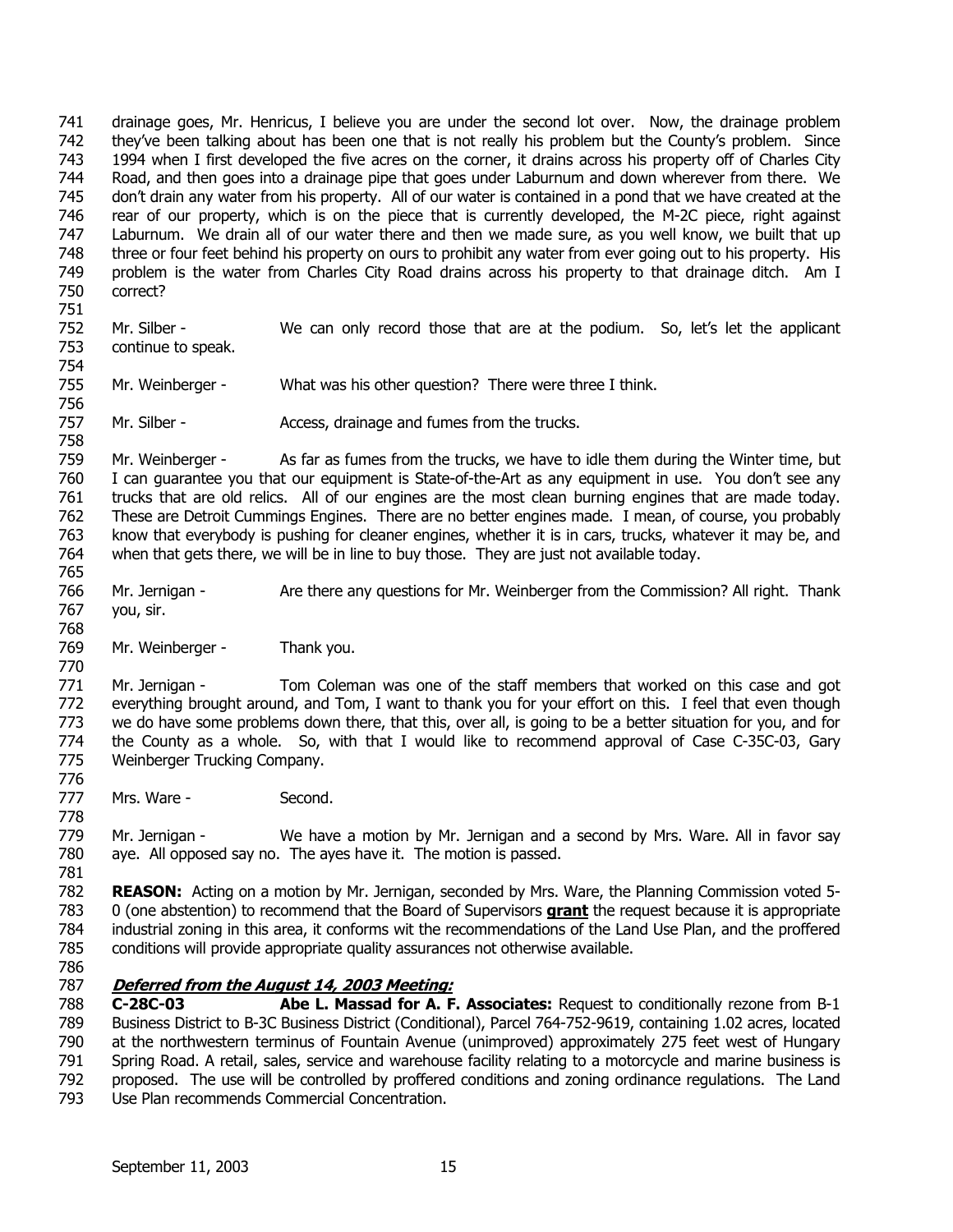794 795 796 797 798 799 800 801 802 803 804 805 806 807 808 809 810 811 812 813 814 815 816 817 818 819 820 821 822 823 824 825 826 827 828 829 830 831 832 833 834 835 836 837 838 839 Mr. Jernigan - Is there any opposition to Case C-28C-03? No opposition. You may proceed, Mr. Emerson. Mr. Emerson - Thank you, Mr. Chairman. The applicant proposes to expand the existing Honda House for sales, service, and warehousing of motorcycle and marine products. The proposed use is consistent with the Land Use Plan's designation of Commercial Concentration for this site and with the adjacent commercial developments. The addition would be developed at the rear of the existing Honda House. It would be adjacent to Fountain Avenue, which is unimproved right-of-way at this location. The applicant has filed a request to vacate this right-of-way, which is scheduled to be heard by the Board of Supervisors on October  $14<sup>th</sup>$ , 2003. The staff report notes several concerns and the applicant has submitted revised proffers dated September 8, 2003 addressing these concerns. Specifically, the applicant has revised: • Proffer #3, which would prohibit check cashing/payday loan establishments and bowling alleys along with some other prohibited uses, • Proffer #6 regarding visibility of items over any potential screening wall and outside storage, and • Proffer #7 prohibiting access to Schrader Road. In addition, the applicant has proffered an elevation, which is referenced in Proffer 8. Staff recommends approval of this request. If you have any questions or comments, I will be happy to try to answer them. Mr. Jernigan - Are there any questions for Mr. Emerson from the Commission? Thank you, Mr. Emerson. Mr. Vanarsdall. Mr. Vanarsdall - I don't really need to hear from the applicant unless some of the other Commission members would like to ask some questions. First of all, I am glad that Honda House has decided to stay there and expand, and we have deferred this case once, so as Mr. Emerson said, they will go before the Board to vacate Fountain Avenue. The applicant has agreed to all of the things that we discussed, and I appreciate your getting them in to us Jack, Mr. Beamon and Mr. Upshur. With that, I move that Case C-28C-03, Abe L. Massad for A. F. Associates be recommended to the Board of Supervisors for approval. Mr. Taylor - Second. Mr. Jernigan - We have a motion by Mr. Vanarsdall and a second by Mr. Taylor. All in favor say aye. All opposed say no. The motion passes. **REASON:** Acting on a motion by Mr. Vanarsdall, seconded by Mr. Taylor, the Planning Commission voted 5-0 to recommend that the Board of Supervisors **grant** the request because it conforms to the recommendations of the Land Use Plan, is reasonable in light of the Business District zoning in this area and the proffered conditions provide appropriate quality assurances. 840 841 842 843 844 845 Mr. Silber - At this time, Mr. Emerson, it would be fine to continue on with the deferrals. 846 **Deferred from the July 10, 2003 Meeting:**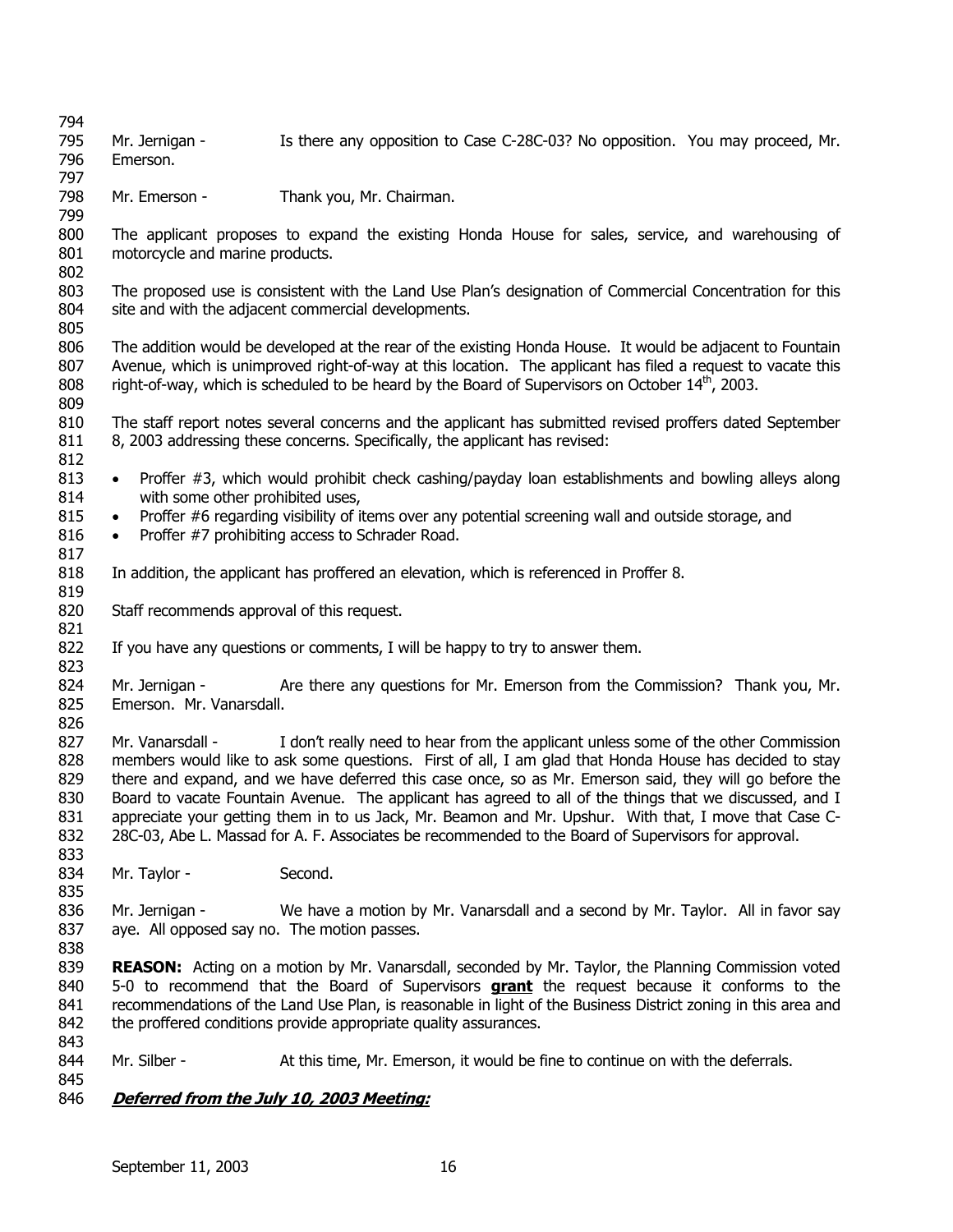**C-33C-02 Henry L. Wilton for WILHOOK, LLC:** Request to rezone from B-3C Business District (Conditional) to R-3C One Family Residence District (Conditional) and B-3C Business District (Conditional), Parcel 804-736-0481, containing 10.415 acres (approximately 6.7 acres in R-3C; approximately 3.7 acres in B-3C), located at the northeast intersection of Mechanicsville Turnpike and Neale Street (Maplewood Farm). Commercial and single family residential developments are proposed. The uses will be controlled by proffered conditions and zoning ordinance regulations. The R-3 District allows a minimum lot size of 11,000 square feet. The Land Use Plan recommends Commercial Concentration. The site is also in the Airport Safety Overlay District. 847 848 849 850 851 852 853 854 855

856 857 858 859 860 Mr. Silber - The Planning Commission took action earlier to defer this request. If there is someone here that was opposing, or wants to oppose deferral, we could reconsider that. If there is no opposition, I would argue that the motion and action stands. Is there anyone in opposition or has concern with C-33C-02? OK. Mr. Emerson, if you could run through the other deferrals on the 8:00 p.m. portion of the agenda.

861

863

870

872

875

880

883

862 Mr. Emerson - Yes, sir, Mr. Secretary. On Page 4 of the agenda is C-38C-03.

#### 864 **Deferred from the August 14, 2003 Meeting:**

865 866 867 868 869 **C-38C-03 Andrew M. Condlin for Park Central Associates, L. C.:** Request to amend proffered conditions accepted with Rezoning Case C-8C-95, on Parcels 790-759-6085 and 789-759-9448, containing 14.003 acres, located at the northeast intersection of E. Parham Road and Park Central Drive (Park Central Business Park). The applicant proposes to reduce the Parham Road buffer from 125' to 75'. The existing zoning is O-2C Office District (Conditional). The Land Use Plan recommends Office.

- 871 Mr. Emerson - The deferral is requested to the October 9, 2003 meeting.
- 873 874 Mr. Jernigan - Is there any opposition to the deferral of Case C-38C-03? No opposition. Mr. Archer.
- 876 877 878 Mr. Archer - Mr. Chairman, I move deferral of Case C-38C-03 to the October 9, 2003 meeting at the request of the applicant.
- 879 Mr. Vanarsdall - Second.

881 882 Mr. Jernigan - We have a motion by Mr. Archer and a second by Mr. Vanarsdall. All in favor say aye. All opposed say no. The ayes have it. The motion is passed.

884 885 At the applicant's request, the Planning Commission deferred Case C-38C-03, Andrew M. Condlin for Park Central Associates, L. C., to its meeting on October 9, 2003.

886

#### 887 **Deferred from the August 14, 2003 Meeting:**

888 889 890 891 892 893 894 **C-39C-03 Andrew M. Condlin for Windsor Business Park, LLC:** Request to amend proffered conditions accepted with rezoning case C-90C-97, on Parcels 791-760-1417, 791-760-7833, 792- 760-2349 and 792-760-3482, containing 18.877 acres, located on the north line of E. Parham Road at Magellan Parkway (Windsor Business Park). The applicant proposes to reduce the Parham Road buffer from 125' to 75'. The existing zoning is O-2C Office District (Conditional) and M-1C Light Industrial District (Conditional). The Land Use Plan recommends Office and Office/Service.

- 895 Mr. Emerson - The deferral is requested to the October 9, 2003 meeting.
- 896 897 898 899 Mr. Jernigan - Is there any opposition to the deferral of Case C-39C-03? No opposition. Mr. Archer.
	- September 11, 2003 17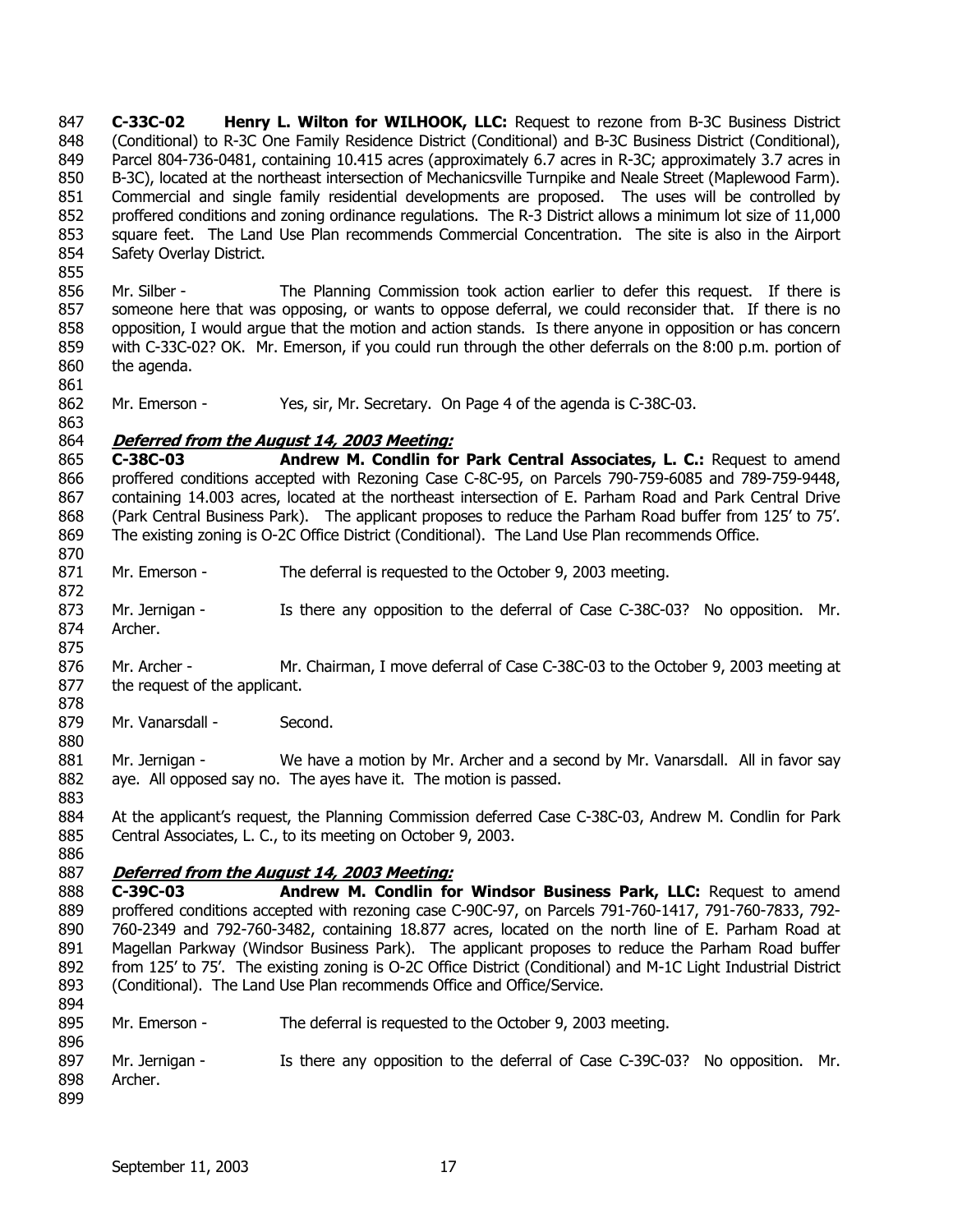900 901 Mr. Archer - Mr. Chairman, I move deferral of Case C-39C-03 to the October 9, 2003 meeting at the request of the applicant.

903 Mr. Vanarsdall - Second.

902

904

907

910

925

927

933

905 906 Mr. Jernigan - We have a motion by Mr. Archer and a second by Mr. Vanarsdall. All in favor say aye. All opposed say no. The ayes have it. The motion is passed.

908 909 At the request of the applicant, the Planning Commission deferred Case C-39C-03, Andrew M. Condlin for Windsor Business Park, LLC, to its meeting on October 9, 2003.

911 912 913 914 915 916 917 **C-46C-03 Andrew Condlin for Gregory A. Windsor:** Request to conditionally rezone from R-2 One Family Residence District to R-2AC One Family Residence District (Conditional), part of Parcel 791- 759-1653, containing approximately 8.76 acres, located on the south line of E. Parham at the east line of Franconia Road to the west line of Fredonia Road. A single family residential subdivision is proposed. The applicant proffers a maximum of 171 building lots including the acreage on the companion case C-47C-03. The R-2A District allows a minimum lot size of 13,500 square feet. The Land Use Plan recommends Office.

918 Mr. Emerson - Deferral is requested to the October 9, 2003 meeting.

919 920 921 922 Mr. Jernigan - Is there any opposition to the deferral of Case C-46C-03? No opposition. Mr. Archer.

923 924 Mr. Archer - I move deferral of Case C-46C-03 to the October 9, 2003 meeting at the applicant's request.

926 Mr. Vanarsdall - Second.

928 929 930 Mr. Jernigan - We have a motion for Mr. Archer and a second by Mr. Vanarsdall. All in favor say aye. All opposed say no. The ayes have it. The motion is passed.

931 932 At the request of the applicant, the Planning Commission deferred Case C-46C-03, Andrew Condlin for Gregory A. Windsor, to its meeting on October 9, 2003.

934 935 936 937 938 939 940 941 942 **C-47C-03 Andrew Condlin for Gregory A. Windsor:** Request to conditionally rezone from A-1 Agricultural District and R-2 One Family Residence District to R-2AC One Family Residence District (Conditional), part of Parcel 791-759-1653 and Parcels 792-759-3596 and 793-759-4718, containing approximately 90.3 acres, located on the southwest line of E. Parham Road at the east line of Fredonia Road to the north line of Chamberlayne Road (Route 301). A single family residential subdivision is proposed. The applicant proffers a maximum of 171 building lots including the acreage on the companion case C-46C-03. The R-2A District allows a minimum lot size of 13,500 square feet. The Land Use Plan recommends Office and Environmental Protection Area.

943 Mr. Emerson - The deferral is requested to the October 9, 2003 meeting.

944 945 946 947 Mr. Jernigan - Is there any opposition to the deferral of Case C-47C-03? No opposition. Mr. Archer.

948 949 Mr. Archer - Mr. Chairman, I move deferral of Case C-47C-03, Andrew Condlin for Gregory A. Windsor, to the October 9, 2003 meeting, at the applicant's request.

950 951 Mrs. Ware - Second.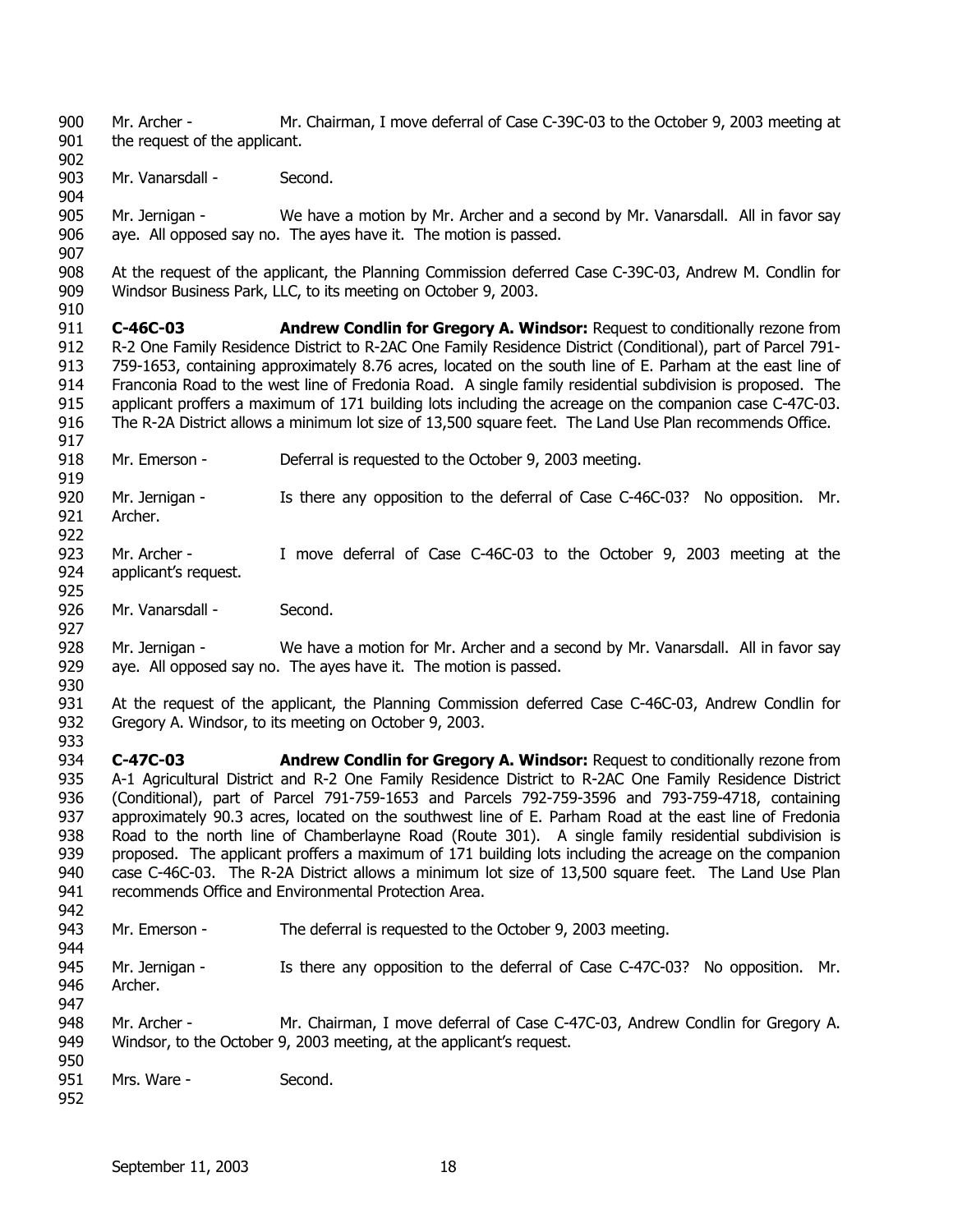953 954 Mr. Jernigan - We have a motion by Mr. Archer and a second by Mrs. Ware. All in favor say aye. All opposed say no. The ayes have it. The motion is passed.

955

958

966

974

976

956 957 At the request of the applicant, the Planning Commission deferred Case C-47C-03, Andrew Condlin for Gregory A. Windsor, to its meeting on October 9, 2003.

## 959 **Deferred from the July 10, 2003 Meeting:**

960 961 962 963 964 965 **C-18C-03 James W. Theobald for Commercial Net Lease Realty Services, Inc.:** Request to conditionally rezone from B-3 Business District and A-1 Agricultural District to B-2C Business District (Conditional), Parcel 741-761-8112 and part of Parcel 741-761-8532, containing approximately 2.899 acres, located at the southeast intersection of W. Broad Street (U. S. Route 250) and Three Chopt Lane. A retail use is proposed. The use will be controlled by proffered conditions and zoning ordinance regulations. The Land Use Plan recommends Office and Commercial Concentration.

- 967 Mr. Emerson - The deferral is requested to the November 13, 2003 meeting.
- 968 969 970 Mr. Jernigan - Is there any opposition to the deferral of Case C-18C-03? No opposition. Mr. Taylor.
- 971 972 973 Mr. Taylor - Mr. Chairman, I move deferral of Case C-18C-03 to November 13, 2003, at the applicant's request.
- 975 Mr. Vanarsdall - Second.

977 978 Mr. Jernigan - We have a motion by Mr. Taylor and a second by Mr. Vanarsdall. All in favor say aye. All opposed say no. The ayes have it. The motion is passed.

979 980 981 982 At the request of the applicant, the Planning Commission deferred Case C-18C-03, James W. Theobald for Commercial Net Lease Realty Services, Inc, to its meeting on November 13, 2003.

#### 983 **Deferred from the August 14, 2003 Meeting:**

984 985 986 987 988 989 990 **C-42C-03 William Shewmake for P & F LLC:** Request to conditionally rezone from R-3 One Family Residence District to O-1 Office and B-3C Business District (Conditional), Parcels 761-754-2053 and 761-754-1763, containing approximately 1.0 acre (B-3C - .23 acre, O-1 - .77 acre), located on the east line of Skipwith Road approximately 360 feet north of N. Parham Road and approximately 520 feet south of W. Broad Street (U. S. Route 250). Office uses and parking for the adjacent Infiniti car dealership are proposed. The uses will be controlled by proffered conditions and zoning ordinance regulations. The Land Use Plan recommends Office.

| 991  |                  |                                                                                 |
|------|------------------|---------------------------------------------------------------------------------|
| 992  | Mr. Emerson -    | The deferral is requested to the November 13, 2003 meeting.                     |
| 993  |                  |                                                                                 |
| 994  | Mr. Jernigan -   | Is there any opposition to the deferral of Case C-42C-03? Mr. Taylor?           |
| 995  |                  |                                                                                 |
| 996  | Mr. Taylor -     | I move deferral of Case C-42C-03 to November 13, 2003 at the request of the     |
| 997  | applicant.       |                                                                                 |
| 998  |                  |                                                                                 |
| 999  | Mr. Vanarsdall - | Second.                                                                         |
| 1000 |                  |                                                                                 |
| 1001 | Mr. Jernigan -   | We have a motion by Mr. Taylor and a second by Mr. Vanarsdall. All in favor say |
| 1002 |                  | aye. All opposed say no. The ayes have it. The motion is passed.                |
| 1003 |                  |                                                                                 |
| 1004 | Mr. Emerson -    | Mr. Secretary, we have one remaining Expedited item. That is on page 6 of your  |
| 1005 | agenda.          |                                                                                 |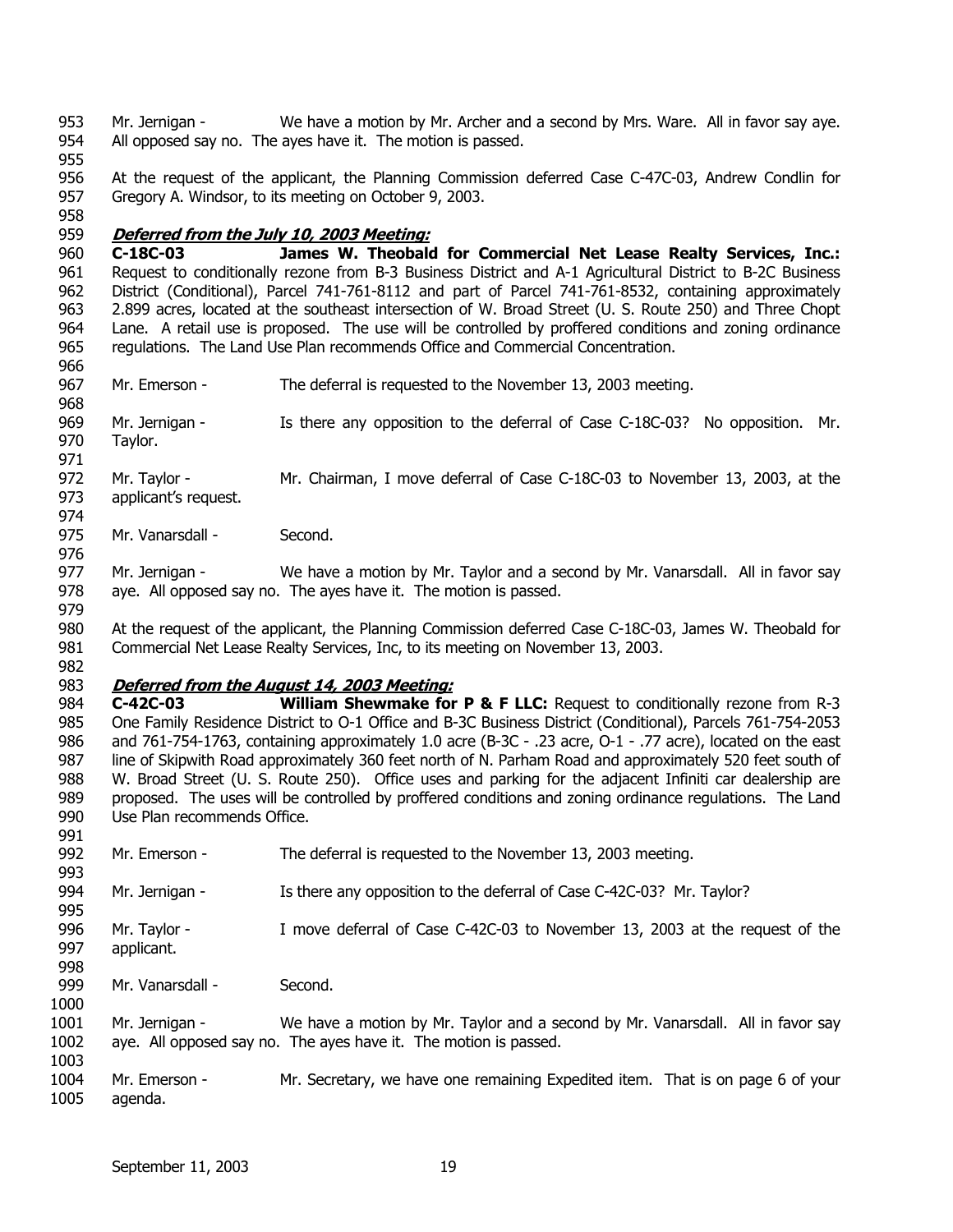1019

- 1007 1008 1009 1010 1011 1012 1013 1014 1015 **C-49C-03 North Atlantic Holdings, Inc:** Request to amend proffered conditions accepted with Rezoning Case C-54C-89, on Parcel 761-754-4773, containing approximately 2.52 acres, located on the south line of W. Broad Street (U. S. Route 250) approximately 600 feet northwest of E. Parham Road. The amendment is related to the landscape and natural buffers. The existing zoning is B-3C Business District (Conditional). The Land Use Plan recommends Commercial Concentration. Mr. Jernigan - Is there any opposition to Case C-49C-03, North Atlantic Holdings, Inc.? No opposition.
- 1016 1017 Mr. Taylor - I move that Case C-49C-03 be approved on the Expedited Agenda.
- 1018 Mr. Archer - Second.
- 1020 1021 1022 Mr. Jernigan - We have a motion by Mr. Taylor and a second by Mr. Archer. All in favor say aye. All opposed say no. The ayes have it. The motion is passed.
- 1023 **REASON:** Acting on a motion by Mr. Taylor, seconded by Mr. Archer, the Planning Commission voted 5-0 (one abstention) to recommend that the Board of Supervisors **grant** the request because the proffers continue to assure a quality form of development with maximum protection afforded the adjacent properties and it is not expected to adversely impact surrounding land uses in the area. 1024 1025 1026 1027
- 1028 1029 1030 1031 1032 1033 **C-45C-03 Ken Baucom for David C. Circeo:** Request to conditionally rezone from O-1C Office District (Conditional) to B-1C Business District (Conditional), Parcel 781-748-5100, containing approximately 0.882 acre, located at the southeast intersection of Oak Street and Lakeside Avenue (Lakeside Place). A dental office and hair salon are proposed. The use will be controlled by proffered conditions and zoning ordinance regulations. The Land Use Plan recommends Urban Residential, 3.4 to 6.8 units net density per acre.
- 1034
- 1035 1036 1037 Mr. Jernigan - Is there any opposition to Case C-45C-03, David C. Circeo? No opposition. Good evening, Mr. Bittner.
- 1038 Mr. Bittner - Good evening commissioners and Mr. Chairman.
- 1040 1041 1042 A rezoning application for O-1C was approved in 2000. The proposed hair salon would locate in part of this structure that has been built to house the dental office, and that is shown here (referring to slide).
- 1043 1044 The 2010 Land Use Plan recommends Urban Residential, and this request is not consistent with this designation.
- 1046 1047 1048 However, this site is also designated as a Redevelopment Corridor in the 2010 Land Use Plan. This designation is intended to focus on opportunities for infill development and the need for improving the overall appearance of older nonresidential corridors.
- 1049

1045

1039

- 1050 1051 This proposal appears to meet the intent of the Redevelopment Corridor designation.
- 1052 1053 1054 1055 The applicant has submitted revised proffers which should now be in front of you. These new proffers simply retain the proffers currently regulating the property and alter selected proffers to accommodate the hair salon. The altered proffers include the following:
- 1056 1057 (Proffer #4) Any barbershop or beauty salon on the site would not make appointments any later than 7:30 p.m. All other uses would cease operation by 7:00 p.m.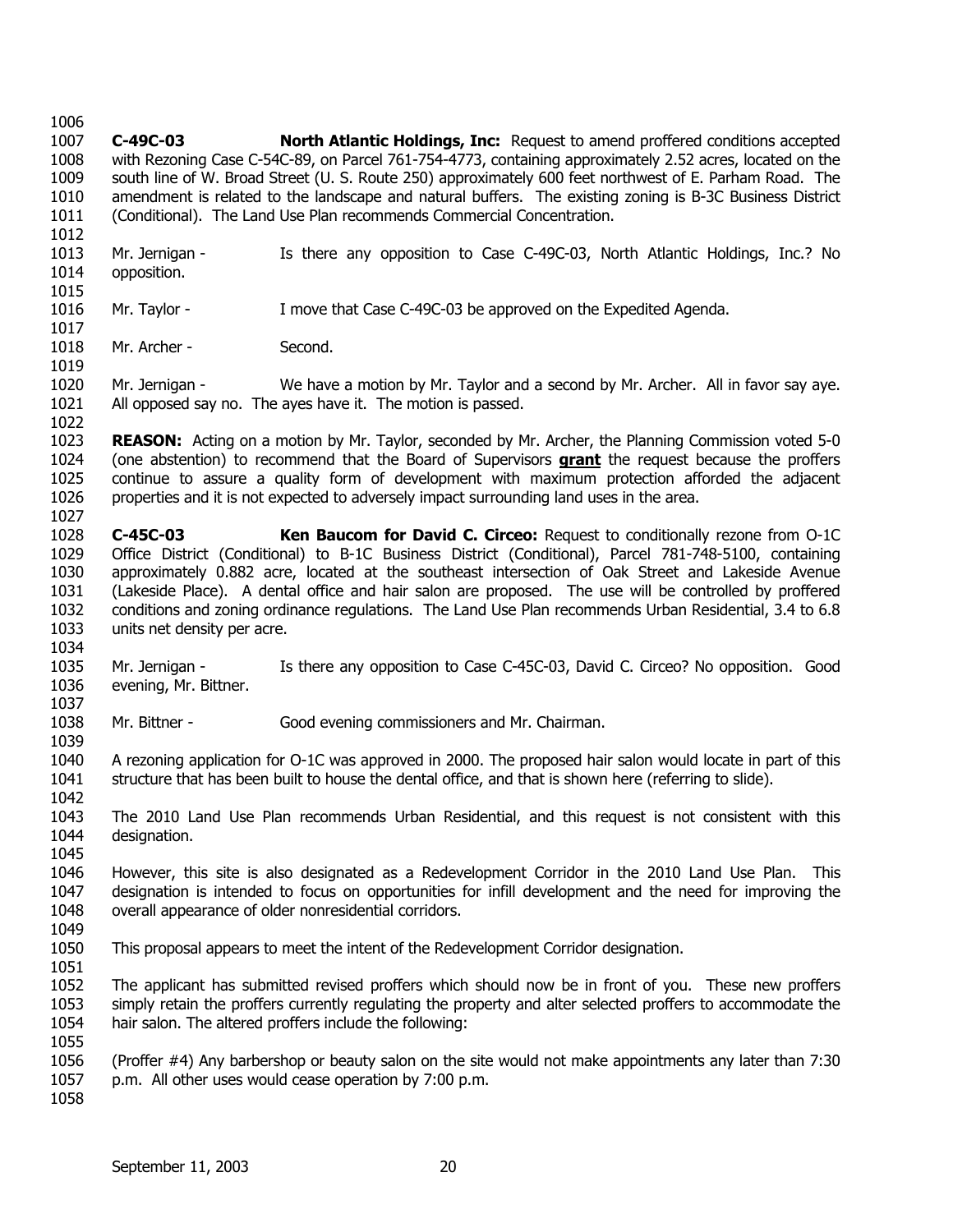- 1059 1060 (Proffer #7) Permitted uses would be limited to only barbershops, beauty salons, and those uses first permitted in the O-1 district. This would accommodate the existing dental office.
- 1061
- 1062 1063 1064 (Proffer #9) has been clarified to state barbershops and beauty salons shall not exceed 1,500 square feet in size within the allowed total square footage of 8,500.
- 1065 1066 1067 1068 Staff also notes that selected requirements of the approved landscape plan for the dental office, notably a seeded lawn, do not appear to be completed at this time. Staff encourages the applicant to complete these items as soon as possible.
- 1069 1070 1071 Staff recommends approval of this application. This concludes my presentation, I would be happy to try to answer any questions you may have.
- 1072 1073 1074 Mr. Jernigan - Are there any questions for Mr. Bittner from the Commission? Thank you, Mr. Bittner. Mr. Archer, do you want to hear from the applicant?
- 1075 1076 1077 1078 1079 1080 1081 Mr. Archer - I don't believe it is necessary, Mr. Chairman. I did get a couple of phone calls, or at least one phone call from a person who represented another one, and they were not so much concerned about this case as they were with some activity that is occurring within the whole corridor. As most of you know, who have visited out there, there is a lot of preferential development out there along Lakeside that is improving that area. This is one of the more modern buildings out there. I don't see that this additional operation would increase any exposure to the building, and it is a very well kept building. All of the parking is on the sides and the rear, and with that, I will recommend approval of Case C-45C-03.
- 1083 1084 Mrs. Ware - Second.
- 1085 1086 1087 Mr. Jernigan - We have a motion by Mr. Archer and a second by Mrs. Ware. All in favor say aye. All opposed say no. The ayes have it. The motion is passed.
- 1088 **REASON:** Acting on a motion by Mr. Archer, seconded by Mrs. Ware, the Planning Commission voted 5-0 (one abstention) to recommend that the Board of Supervisors **grant** the request because it would permit infill development and the proffered conditions will provide appropriate quality assurances not otherwise available. 1089 1090 1091
- 1092

## 1093 **Deferred from the August 14, 2003 Meeting:**

- 1094 1095 1096 1097 1098 1099 1100 **P-8-03 Gloria Freye for Doswell Properties, Inc.:** Request for a provisional use permit under Sections 24-58.2(a) and 24-122.1 of Chapter 24 of the County Code in order to permit 24 hours of service to the general public for a proposed convenience store with fuel pump and restaurant (Great To Go – Store No. 3; POD-119-98), on part of Parcel 747-760-6472, containing 4,400 square feet, located at the northeast intersection of Dominion Boulevard and W. Broad Street (U. S. Route 250). The existing zoning is B-2C Business District (Conditional). The Land Use Plan recommends Commercial Concentration.
- 1101 1102 Mr. Jernigan - Is there any opposition to Provisional Use Permit P-8-03, Doswell Properties, Inc.? No opposition. Ms. Moore.
- 1104 Ms. Moore - Thank you, Mr. Chairman.
- 1106 1107 1108 The item before you tonight is a request for a Provisional Use Permit, to allow a convenience store located at the northeastern corner of W. Broad Street and Dominion Boulevard to operate 24 hours a day. This would include fuel sales and a restaurant.
- 1109

1103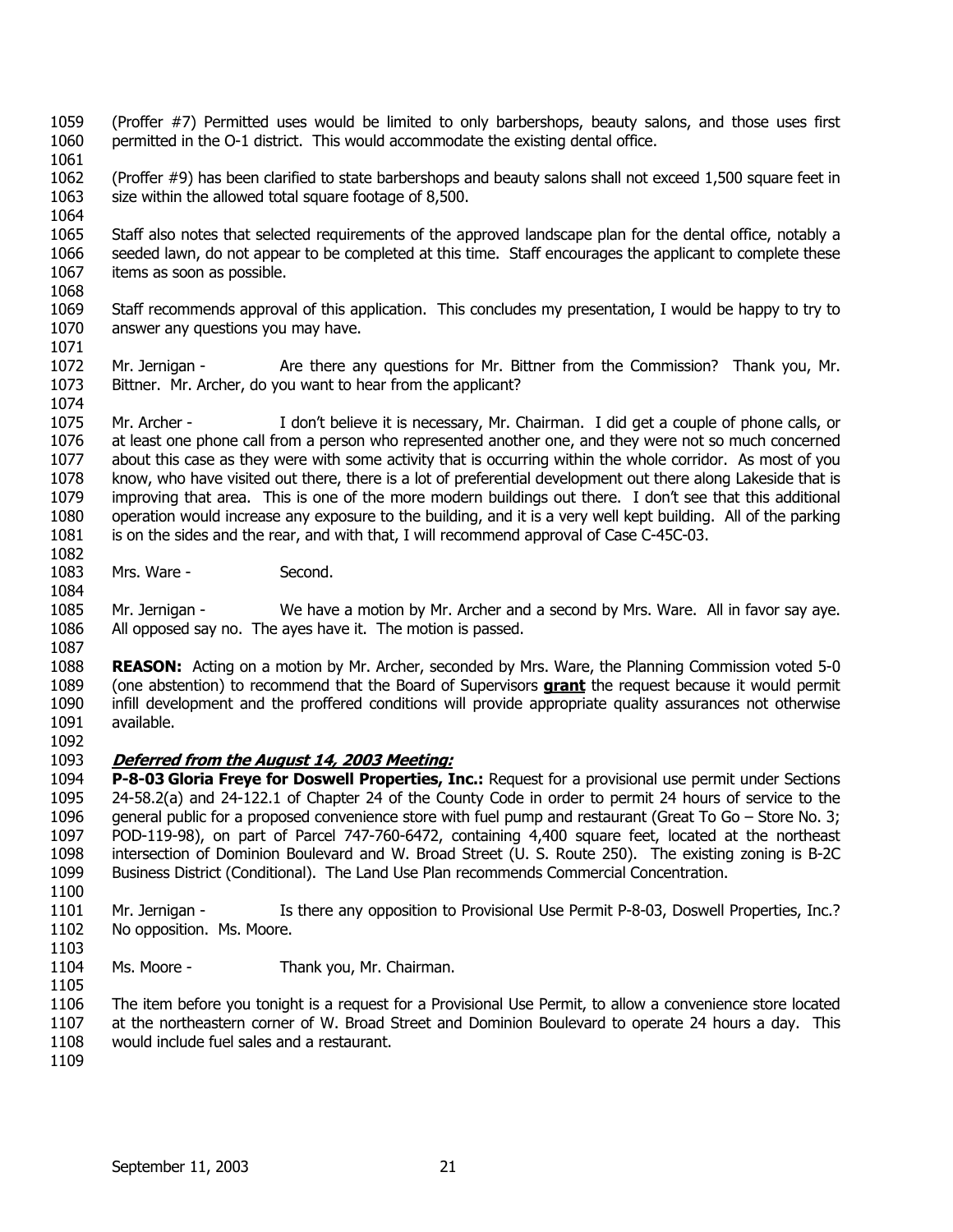1110 1111 1112 The 2010 Land Use Plan designates this site Commercial Concentration. The site is zoned B-2C and is improved with a bank and a convenience store. The request for a provisional use permit pertains only to the convenience store.

1113

1114 1115 1116 1117 This case was deferred at the August 14, 2003 Planning Commission meeting to allow the applicant to meet with the Division of Police to conduct a security survey. This survey has been completed and the applicant concurs with the Police Division's recommendations included in the conditions stated in the staff report. The Police Division has no objections to a 24-hour operation at this location.

- 1118
- 1119 Staff has since recommended the adherence to the Police report and is okay with a 24 operation.
- 1120 1121

Major aspects of the conditions include:

1122

1133

1135

1142

1157

- 1123 1124 • Volume adjustment for outside speakers
- 1125 1126 • The prohibition of tinted windows and the placement of advertisements and other material on windows that would obstruct vision into the facility
- 1127 • The installation of metal or solid core doors
- 1128 1129 The installation of security cameras and video systems to monitor the entrance(s), parking area(s)

1130 1131 1132 In addition, there is a condition that the applicant would comply with the recommendations of the security survey conducted by the Crime Prevention Unit of the Division of Police on August 14, 2003 and August 19, 2003.

- 1134 With these recommendations, staff supports this request.
- 1136 This concludes my presentation, I would be happy to try to answer any questions you may have.

1137 1138 1139 1140 Mr. Jernigan - Are there any questions for Ms. Moore from the Commission? Thank you, Ms. Moore. Mr. Taylor, would you like to hear from the applicant?

1141 Mr. Taylor - I would if he is here. Mrs. Freye, I guess, would like to speak.

1143 1144 1145 1146 1147 1148 1149 1150 1151 1152 1153 1154 Mrs. Freye - Good evening, Mr. Chairman and members of the Commission. My name is Gloria Freye and I am an attorney here on behalf of the applicant. We do thank Ms. Moore for that report and we thank the staff for working with us through this, letting us take the deferral last time so that we could get the security survey done. We thank you, too, Mr. Taylor, for meeting with us out on the property and looking at the security measures that have been put in place and that they have agreed to do with the security survey. We feel that this will be a benefit to the citizens in the area, particularly those in Innsbrook that operate around the clock, and Capital One across the street from this site. We were very glad when the Police did the inspection that they actually applauded the applicant for going beyond the security measures that had even been recommended, and with the conditions under this permit, that this facility will be safer than the other stores in the area that actually are already open 24 hours. So, we thank you for your consideration and we will be glad to respond to any questions you may have.

1155 1156 Mr. Jernigan - Are there any questions for Mrs. Freye from the Commission? Thank you, Mrs. Freye. OK. Mr. Taylor.

1158 1159 1160 1161 1162 Mr. Taylor - Mr. Chairman, I would just like to provide a few comments for the record. I did visit the site and I do want to remark that while I was at the site I was able to see some considerable safety and security provisions, rapid and positive lockdown procedures that are instantaneously available, very experienced managers that are available night time and day time, but the night time people are actually senior managerial officials. The site received a positive Police review. The site itself and the mechanical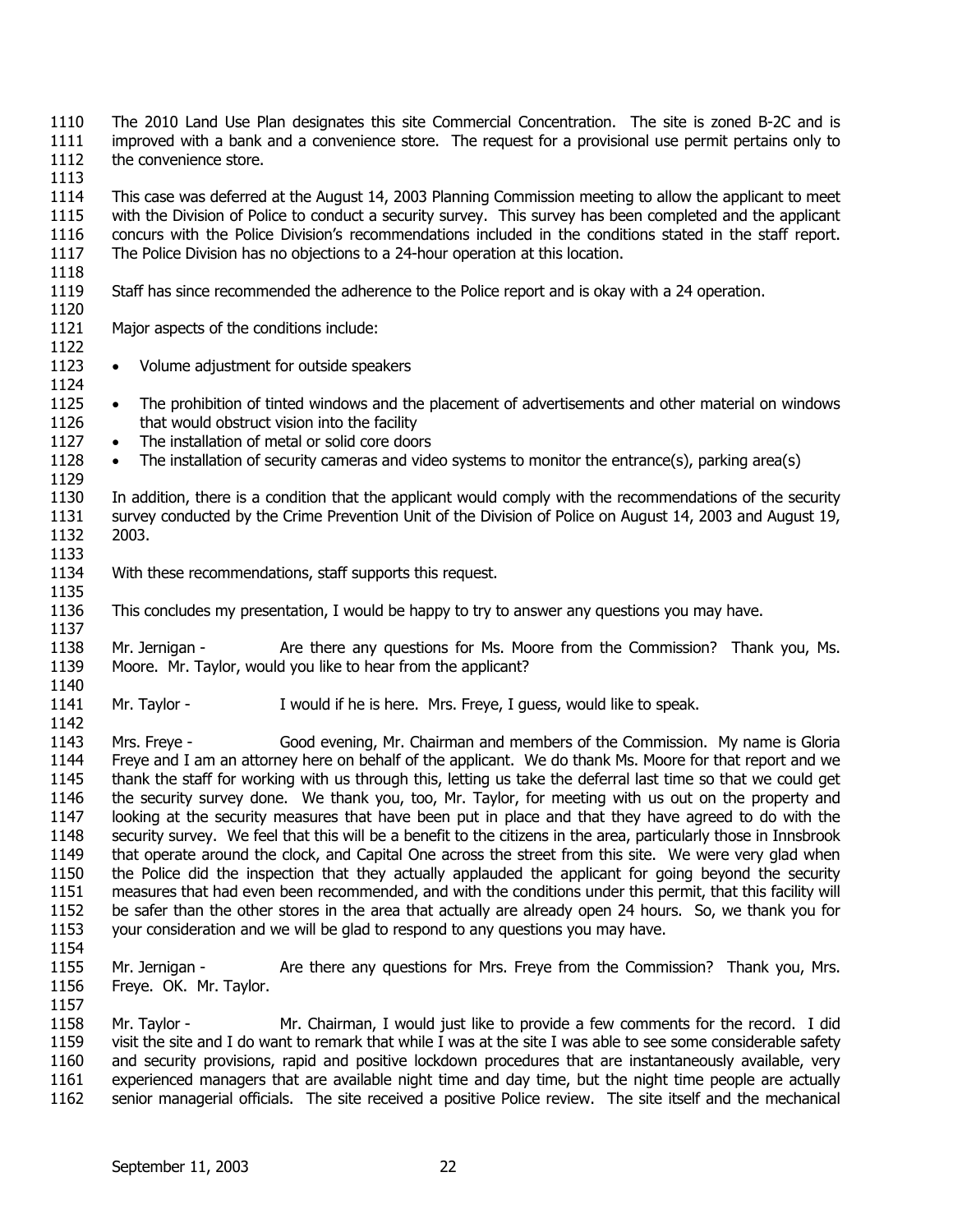- 1163 1164 1165 1166 1167 provisions show significant safety, hardware and site design. It is designed from the beginning as a facility that can be operated with automatic locks and some very quick closure in the area if there is any kind of difficulty. And I think the nature of the neighborhood available makes this facility adjacent to 64 and to travelers, and I think that is a positive benefit, and I think it is consistent with the facilities at other locations that I have seen, so I will recommend approval of P-8-03 for approval by the Board of Supervisors.
- 1168 1169 Mrs. Ware - Second.

1173

1171 1172 Mr. Jernigan - We have a motion by Mr. Taylor and a second by Mrs. Ware. All in favor say aye. All opposed say no. The ayes have it. The motion is passed.

1174 **REASON:** Acting on a motion by Mr. Taylor, seconded by Mrs. Ware, the Planning Commission voted 5-0 (one abstention) to recommend that the Board of Supervisors **grant** the request because it is reasonable in light of surrounding uses and existing zoning on the property and when properly regulated by the recommended special conditions, it would not be detrimental to the public health, safety, welfare and values in the area. 1175 1176 1177 1178 1179

## 1180 **Deferred from the August 14, 2003 Meeting.**

1181 1182 1183 1184 1185 1186 **C-23C-03 Robert Atack:** Request to conditionally rezone from A-1 Agricultural District to R-3C One Family Residential District (Conditional), Parcels 747-764-3839, 747-764-7729, and 747-764-9550, containing approximately 9.71 acres, located at the southeast intersection of Sadler Road and Thorncroft Drive. Single family subdivision is proposed. The applicant proffers a density not to exceed 2.3 units per acre. The Land Use Plan recommends Suburban Residential 1, 1.0 to 2.4 units per acre.

- 1187 1188 1189 Mr. Jernigan - Is there any opposition to Case C-23C-03, Robert M. Atack? We have opposition. Mr. Bittner, you may proceed.
- 1190 1191 Mr. Bittner - Thank you, Mr. Jernigan.

1192 1193 1194 The subject property is designated SR1 in the 2010 Land Use Plan. The applicant proposes a density up to 2.3 units per acre, which is within the recommended SR1 density range of 1.0 to 2.4 units per acre.

1195 1196 1197 1198 1199 Most nearby land uses are single-family residential subdivisions, and much of the Sadler Road corridor is designated SR1 on the 2010 Plan. The established residential neighborhood along Thorncroft Drive is zoned primarily A-1 and characterized by minimum one-acre lots with 150-foot lot widths. The subject property serves as a gateway to the residents along Thorncroft Drive.

- 1200 1201 The proposed subdivision would be an appropriate use and density for the subject property. The applicant has also proffered some positive features, including:
	- A minimum house size of 2,200 square feet,
	- 30-year dimensional shingles,
	- Exposed aggregate driveways, and
	- Irrigated and sodded front yards.
- 1207 1208 In an effort to be consistent with other new development recently approved in the area, staff suggests the applicant address these remaining concerns:
- 1209 1210

1211

- 1. Increasing all lot widths to 85'; and
- 1212 2. Providing a limitation on the number of front-loaded garages.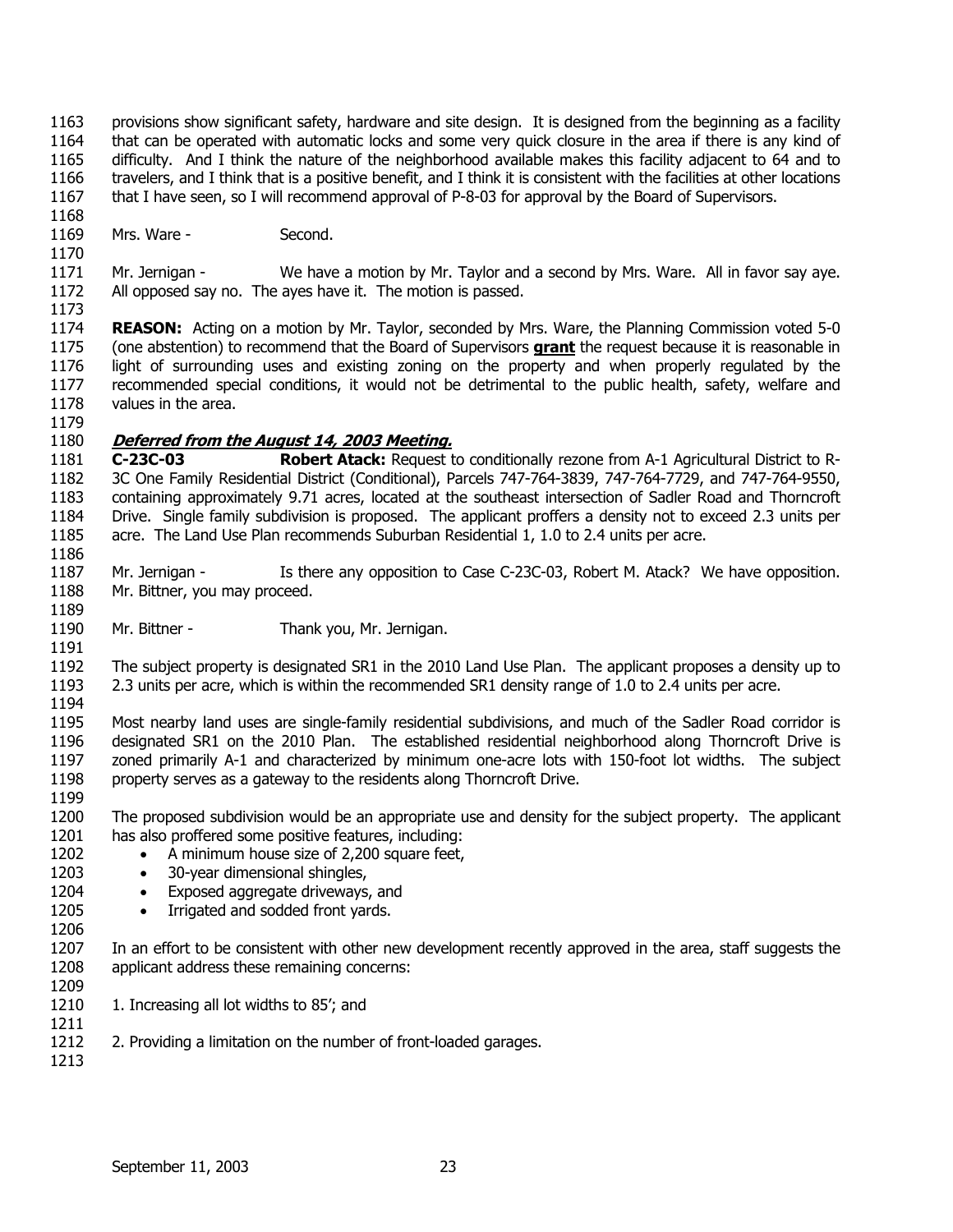- 1214 1215 1216 On September 2, the developer hosted a community meeting for nearby residents to discuss their concerns. Primary concerns included traffic along Sadler Road, stormwater drainage from the subject property, and plans for bringing public water and sewer to the site.
- 1218 This concludes my presentation, I would be happy to try to answer any questions you may have.

1220 1221 Mr. Jernigan - Are there any questions for Mr. Bittner from the Commission? Thank you, Mr. Bittner. OK. Mr. Taylor, would we like to hear from the applicant?

- 1223 Mr. Taylor - Yes, sir. I believe I would.
- 1225 Mr. Silber - Mr. Parker, do you want to reserve some of your time? Some rebuttal time?

1227 1228 Mr. Parker - Please, if I may. I've got a short presentation, so any time I have remaining after my presentation I will have for rebuttal.

- 1230 1231 1232 1233 1234 1235 1236 1237 1238 1239 1240 1241 1242 1243 1244 1245 1246 1247 1248 1249 1250 1251 1252 1253 1254 1255 1256 1257 Good evening. My name is Phillip Parker, Vice President with Atack Properties. We have had a number of meetings recently with the various homeowners in the area. We discussed numerous issues along the lines of traffic, sanitary sewer, public water, storm drainage through the area. The primary concern that came up among all of that in the meetings has been the issue of covenants and restrictions of the existing A-1 parcel. Each individual parcel, when it was sold from S. B. Cox in 1963, had individual lot by lot deed covenants, and there was a lot of confusion related to that. I think that we have come to terms with that and resolved those issues. We worked diligently with staff and the adjoining owners in the area to resolve their concerns relative to this development. I believe the primary concerns that remain with the adjoining owners are relative to the improvements of Sadler Road and Sadler Road Relocated, which is a County project, which we are here to discuss tonight, and I believe most of the adjoining residents are anxious to hear what he has to say. We proffered a number of items on this property to make it an upscale development and upscale neighborhood and create a sense of community, and those upgrades include minimum dwellings of 2200 sq. ft. of finished floor area, attached garages for each home, minimum two-car garage width, brick or stone foundations that would include bay windows and chimneys, quality exterior products including at least half of the homes having brick front elevations to increase the potential aesthetics but increase diversity, 30 year dimensional shingle roofs, exposed aggregate sidewalk and driveways for each of the lots, standing seam metal roofs for all the bay windows and ornamental roofs on return A's, screening of ground mounted HVAC units with landscaping or fencing, sodded and irrigated front yards, brick or stone chimneys, not just the foundation but the entire chimney, two street trees of a minimum caliper of 2-1/2 inch per lot, to be installed within 25 feet of the public right of way. We are proposing a 1.3-acre common area essential to the neighborhood that will enhance the community aspect of this property. We will be putting a foot trail in. It is intended as a passive use to create a sense of community and allow neighbors to get to each others homes without having to cut through someone's yard. All the utilities installed will be underground and irrigated landscape entrance feature to be approved by the Director of Planning is being provided for this neighborhood, and a 25 ft. landscape buffer with no ingress and egress along Sadler Road. We've got a very short frontage along Sadler Road. That primary front is along Thorncroft, as well as recorded declaration of covenants and restrictions for the neighborhood and the establishment of a homeowner's association.
- 1258

1217

1219

1222

1224

1226

1229

1259 1260 1261 1262 1263 1264 We feel, based upon all our efforts, including staff's efforts and the neighbors, that we have come to a point of consideration of this property that is a well developed piece of property, and I believe the homeowners in the area would tend to agree with that. They do have some questions on traffic that I am unable to answer, as the County is currently in the design process or beginning the design process of Sadler Road Relocated. With that, I will answer any questions that the Commission may have.

1265 Mr. Jernigan - Are there any questions for Mr. Parker from the Commission? Thank you, Phil.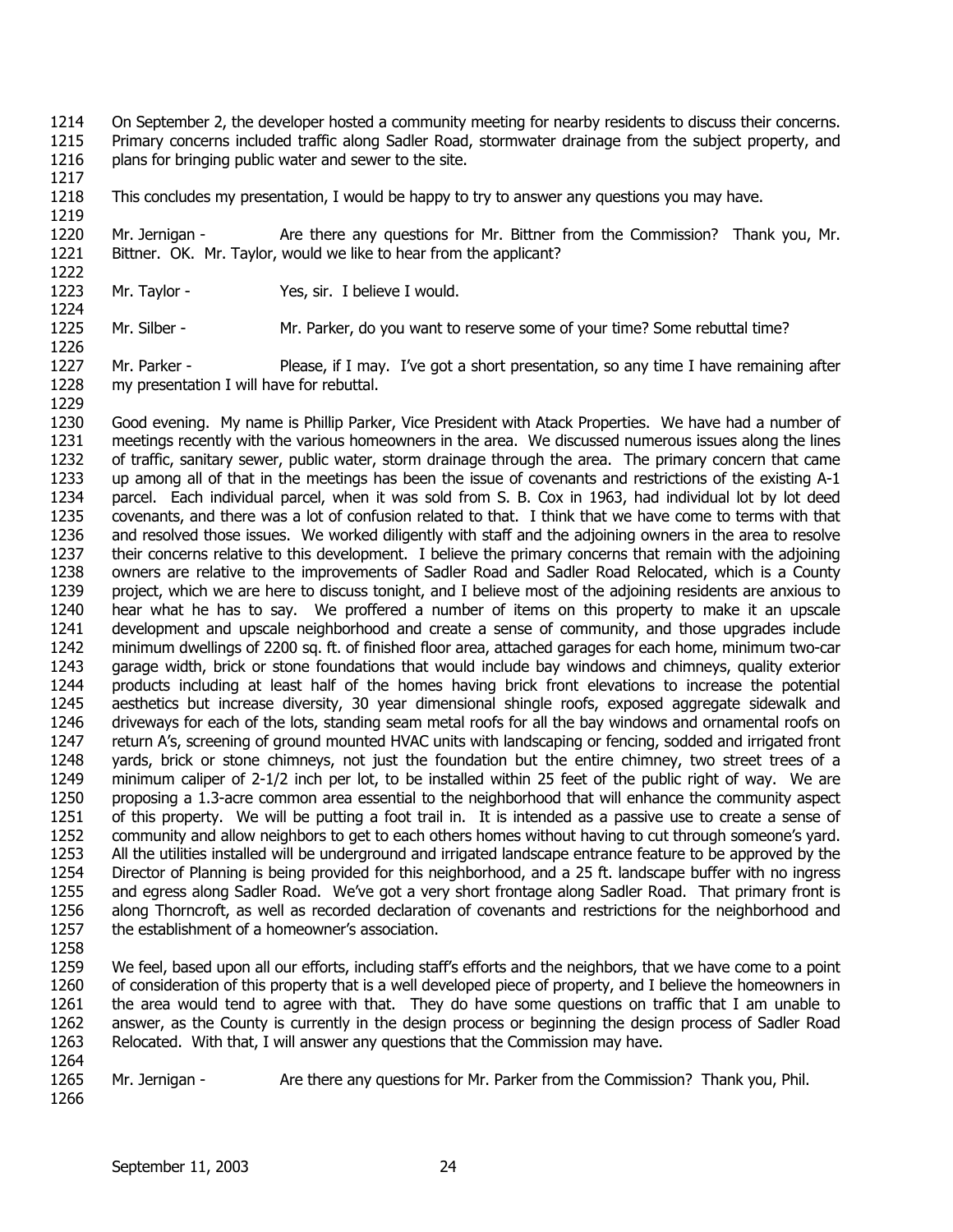Mr. Taylor - I don't have any at this time, Mr. Chairman.

1269 1270 Mr. Jernigan - We have opposition. If you would like to come down, please. Good evening. First of all, state your name and address.

1271

1268

1272 1273 1274 1275 1276 1277 1278 1279 1280 1281 1282 1283 1284 1285 1286 1287 Amarish Jain - Amarish Jain. I live in Cedars at Innsbrook, address is 11108 Red Cedar Terrace, Glen Allen, VA, and I am mostly concerned, as the gentleman said, about the traffic on Sadler Road. I just wanted to give you a little background that the road is quite narrow and the number of developments that have been going on, that is a public safety issue for the residents traveling through as well as moving around that area. The County has approved Neil Farmer's residential development, Sadler Green, Sadler Grove, Sadler Glen, and now you are possibly approving this as well, which means that some of the neighborhoods that are going on actually have bigger roads than this Sadler Road, which is the main artery through this neighborhood, so I think I am just concerned about the reactive mode that the County has been in this regard. We need to have bigger roads before we can start to putting in this additional traffic. In my estimate, it is approximately 400 homes, and you are looking at about times 2, at least 800 cars driving back and forth on such a narrow road, and in fact, some of the, like a McDonald's Farms, you have to leave six and add a little bit more space, but this one has actually a pot hole, and I came here because I am a victim of that small road. My tire got flat because of a pot hole. It is a huge pot hole and a big SUV ran us off of the road, and it cost me, AAA called and all that stuff, so my concern is let's be more active and get the projects on the Board. Is there funding available? What is the due date? Let's get it done before we approve this new development.

- 1288 1289 1290
- Mr. Jernigan Are there any questions from Mr. Jain from the Commission?

1291 1292 1293 1294 1295 1296 1297 1298 1299 Mr. Silber - Let me make one comment. If there is other opposition, I think we'd like to hear from all opposition before we call on the Traffic Engineer, but we do have Tim Foster, our Traffic Engineer here this evening, to address your concerns relative to Sadler Road. I will tell you that the County is aware of Sadler Road. We are sensitive to the issue regarding safety and safe movements of vehicles on that road. The County is preparing to award an engineering contract and in the process of engineering and before too much longer there would be construction out there, but that does take time. It is a number of years down the road. Mr. Foster will address those concerns at the end. Perhaps at this point we can hear from the rest of the applicants.

1300 1301 1302 1303 Mr. Jain - Would we have an opportunity to put up a point? We'd like to know of concrete plans and funding so that we are assured. We have heard this a long time. It has been over two years, so we are very concerned about this, and we want to know more about it.

1304 1305 1306 Mr. Silber - Before you leave this evening, you will have information on the funding and the timing. That will come shortly.

1307 Mr. Jernigan - Thank you. We had someone else to speak. Good evening.

1309 1310 1311 1312 1313 1314 1315 Mr. Flippen - Good evening. My name is William Flippen and I live at 11171 Thorncroft Drive and I did have an issue with the property, because my covenants and stuff when I bought my house said that it could only be houses built, but if anything changed in my covenant, the whole neighborhood would have to agree to it, but since then I have found out that everybody in my neighborhood does not have the same covenants that I have on my property, so evidently as you went before Mr. Cox, he wrote whatever you wanted into your deed, and he let the rest of it kind of go by whatever, but anyway, that is another subject, but that has been addressed.

1316

1308

1317 1318 1319 Now, we were concerned about the wetlands, the pond and stuff that is in this property, and they are supposed to be being addressed right now by the County, and we are also opposed to building a whole lot more out there until the roads are improved, and the developer told us the other night at a meeting we had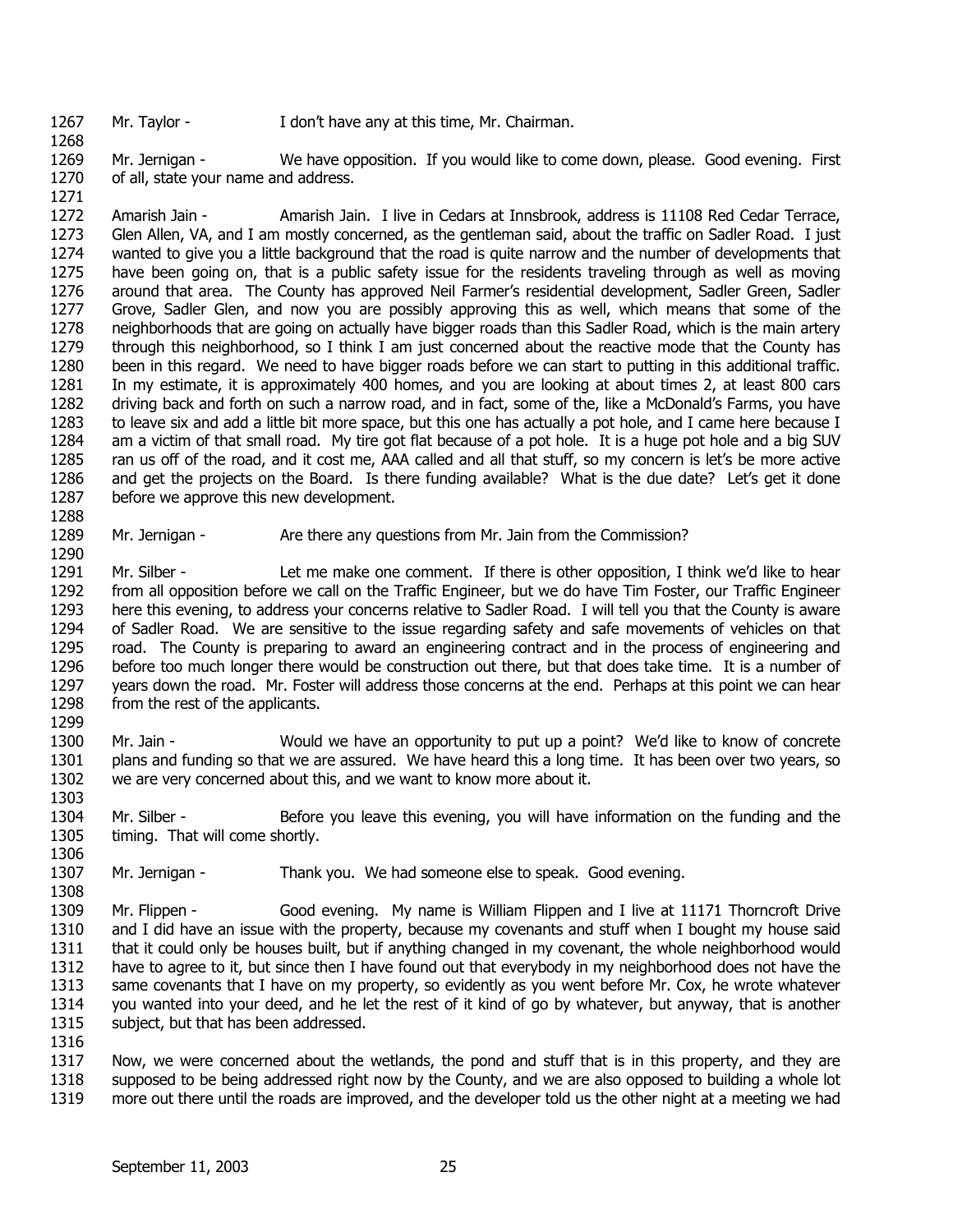1320 1321 1322 1323 1324 1325 1326 1327 1328 1329 1330 1331 1332 1333 1334 1335 1336 1337 that if they do develop this property, Sadler Road, being as bad as it is already, they would have to tear up Sadler Road and close down part of it in order to get the sewer up to his piece of property, which, not only is bad enough now, but as you start to tearing it up, which you have done this past year to put gas lines and all down through there. To me, if you were going to tear it up, you should have put everything you had down there at one time; the gas line, the water line, the sewer or whatever down the road if you are going to develop it. And as a homeowner, a lot of my neighbors, if you are going to bring sewer and water up to this property, I've been out there going on 39 years, and right after Innsbrook and all came out there we were told by the County that we would eventually get sewer and water. Well, in 1979 they built the first building in Innsbrook, and here it is 2003, and we ain't got no sewer and we don't have no water. Not that I particularly want it, but a lot of the neighbors in there, the wells have gone dry. They have to redrill new wells and stuff of this nature and when the power goes off, with a well you don't have no water. You don't have any way of using the bathrooms and stuff like this, but if you do have County water at least you can use the bathroom and all, and they are talking about building a new Sadler Road. It will affect a whole lot of my neighbors, not me, because where they are talking about putting the new road doesn't affect my property, but it will affect my neighbors, and it is a concern about everybody that lives around there. All of these housing projects and all the new building going on**…(break in tape here – machine did not switch tapes)** 

- 1338 1339 1340 1341 1342 Mr. Silber - Down across from the current location that entire situation should be improved with the parking area that they will be building, so that situation can be improved. If they are test driving cars back to your neighborhood, we can make contact with them and encourage them again not to do that. Relative to parking the vehicles, that should be improved when they make improvements across the street.
- 1343 1344 1345 1346 1347 1348 1349 1350 The water and sewer in that area, the sewer is currently in the Sadler Woods Subdivision, and certainly water will be brought closer to you in this development, and you may want to talk to the applicant, and perhaps the applicant can address that when he comes back up in a few minutes. Certainly there is concern that Sadler Road being torn up with installation of water and sewer lines, that that may be the case. I think we can get our Department of Public Works to coordinate with Public Utilities to address that so that it is better coordinated. I appreciate that comment. I think that is a good one and we need to coordinate those efforts.
- 1351 1352 The wetlands and the pond issue, I will ask Mr. Parker to answer when he comes up how his development is going to deal with the wetlands and the pond.
- 1354 Your questions on the covenants may be self addressed.
- 1356 1357 1358 1359 1360 Mr. Flippen - Oh, yes, that has been addressed, but like I said, I thought it was a problem, but it was my problem, but another thing, I'd like to address something to Carmax about these tractor trailers that they park all out in the road and unload the cars. If you are going to unload the cars, you should pull it off of the road onto their property and unload these cars, but they don't unload or load the first tractor trailers I've ever seen. They all do it on the County road.
- 1362 1363 1364 Mr. Silber - Again, that will be corrected when the County improvements are made, and they will be building a storage lot, and they will have room to put all the tractor trailers in on their new storage lot. So, that, hopefully, will be corrected.
- 1365 1366

1367

1353

1355

- Mr. Flippen Thank you.
- 1368 1369 1370 Mr. Jernigan - Thank you, Mr. Flippen. Was there anybody else that wanted to make a comment?
- 1371 1372 Mr. Silber - We have about three or four minutes left, but the Commission can entertain lengthening that, but that is about how much time we have of the 10 minutes.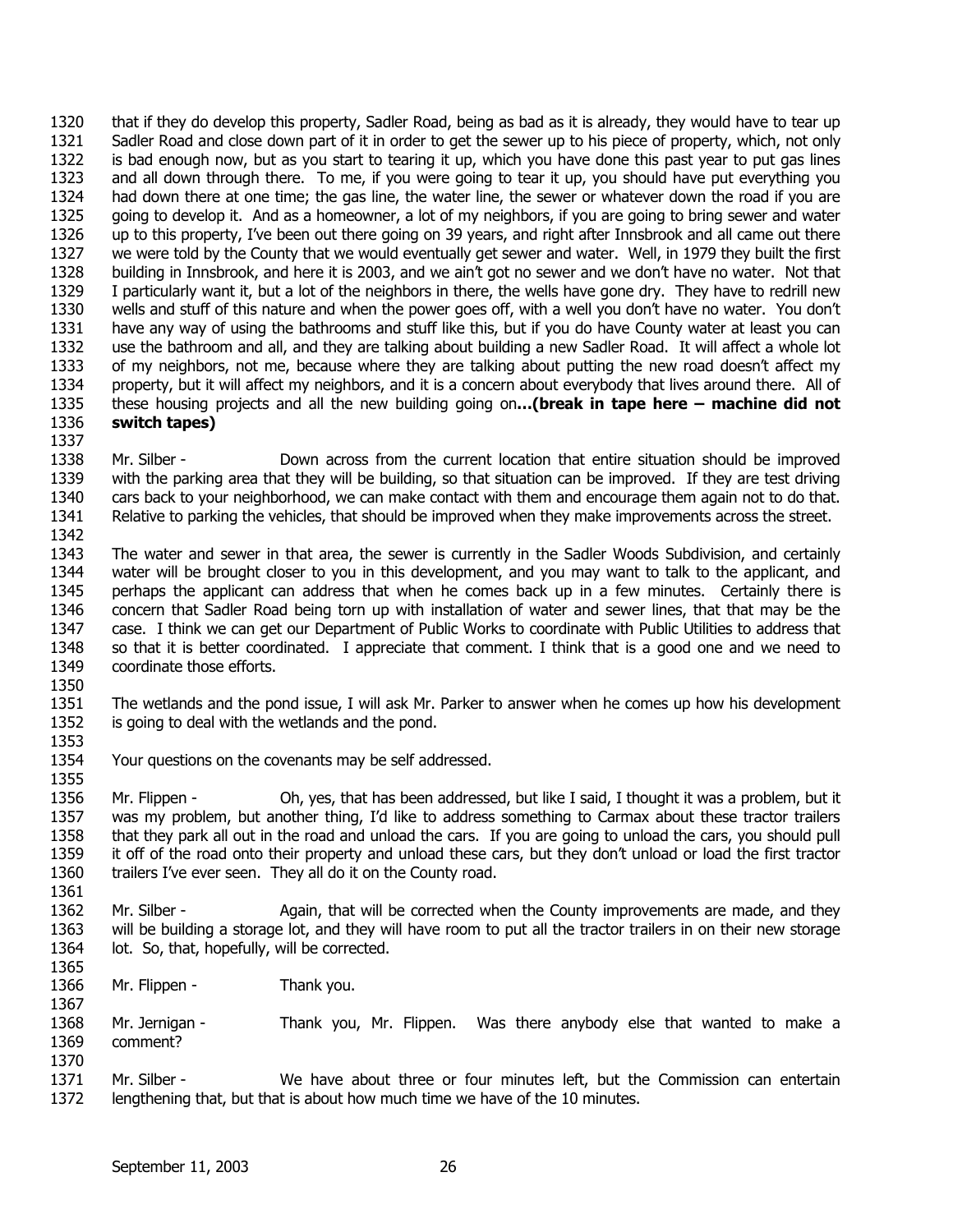1373 1374 1375 1376 1377 1378 1379 1380 1381 Mr. Orbin - Good evening. My name is Larry Orbin. My address is 4420 Sadler Road. Thorncroft Road runs right directly in front of my property. My question is, when you find out about the sewer and water in the new development, I am trying to find out which way the water and sewer is coming from. I have asked this question more than one time. It does not seem like no one knows which way it will be coming, whether it is coming from over near Virginia Electric and Power Company or whether it is coming from further down Sadler Road, and I know that the gas line has been brought in front of my property, all the way down Broad, all the way down to the new development that they have now. So can anyone tell me exactly which way the sewerage and water is coming?

1382 1383 1384

1386

1389

Mr. Silber - I think we will get the applicant to answer that.

1385 Mr. Orbin - **OK.** Thank you very much.

1387 1388 Mr. Jernigan - OK. Thank you, sir. Mr. Foster, would you come up, please. We would like to hear from you now.

1390 1391 1392 1393 1394 1395 1396 1397 1398 1399 Mr. Foster - Yes, sir. For the record, I am Tim Foster, the Traffic Engineer. A couple of things. We did review this plan. There are approximately 22 houses that generates about 220 trips per day, which means a trip is one in and one out. That is two trips. At a crucial peak-hour time, 7 to 8 and 4 to 6, we will have about 13 leave the subdivision and 4 go in; in the afternoons we will have about 15 go in and 11 come out. When we looked at this and looked at how close it was compared to some of the other subdivisions, we do think that most of the traffic will go southbound and in looking at the low volumes during the peak hour and crucial times, we do feel comfortable with this case. Also, there will have to be some improvements on Thorncroft in front of the frontage of the property at the entrance there, so we will get a little bit better road on Thorncroft.

1400 1401 1402 1403 1404 1405 1406 1407 1408 1409 1410 1411 1412 1413 1414 1415 1416 1417 1418 1419 1420 1421 1422 1423 1424 The Sadler Road project, I am going to give you some time frames. I wish I could give you dates. It is very difficult with road projects to give you exact dates because of different things that happen. We have received the engineering studies and proposals. We will be awarding the contract for engineering design in the latter part of October or November. Typically, when we do that, we will have the first public hearing with the citizens in 12 to 18 months after that process. It takes that long, because we don't know how long the environmental documents will take. We don't know how long some of the other items take. We do anticipate that we will have a public hearing either toward the end of 2004 or the beginning of 2005, so it does take about 12 to 18 months, depending on how much environmental work has to be done. That is usually the last thing and the thing that takes the longest. From that standpoint, typically from a public hearing stage, once we go to the public hearing, we could have one public hearing that may work, or we may have several. It really depends on what happens there, and that is a chance for the citizens to look at the plans and proposals and also for us to get back and change them. We do have the alignment of Sadler Road that was discussed. If you can see the hand, we are looking at the possibility of taking it behind these lots here (referring to slide). The reason we are doing that is when we looked at curves here, trying to straighten out this part of Sadler Road and some homes in here, we were getting very close into those houses, where behind it they are further away. We are looking at all options now. That plan will also include what we do with this portion of Sadler Road to make some improvements and also tie it in. I can tell you that we have funding for this project beginning after 2004, so there is funding in place for this entire project and we are moving forward with that. A lot of times we don't know when the funding is going to be in place, even if we have engineering funding, I am very pleased to say that we have funding in place for this project. Sadler Road is going through just about what every road in the County has gone through, growing pains, whether it is Three Chopt Road, Shady Grove Road or even Pump Road. They used to all be like Sadler Road. Even Hungary Road which is a nice four-lane road now, used to be just like Sadler Road, and that is the growing pains, and I am real pleased that I have a project in place and we are moving forward to construct Sadler Road. I know that it might have said it was started a couple of years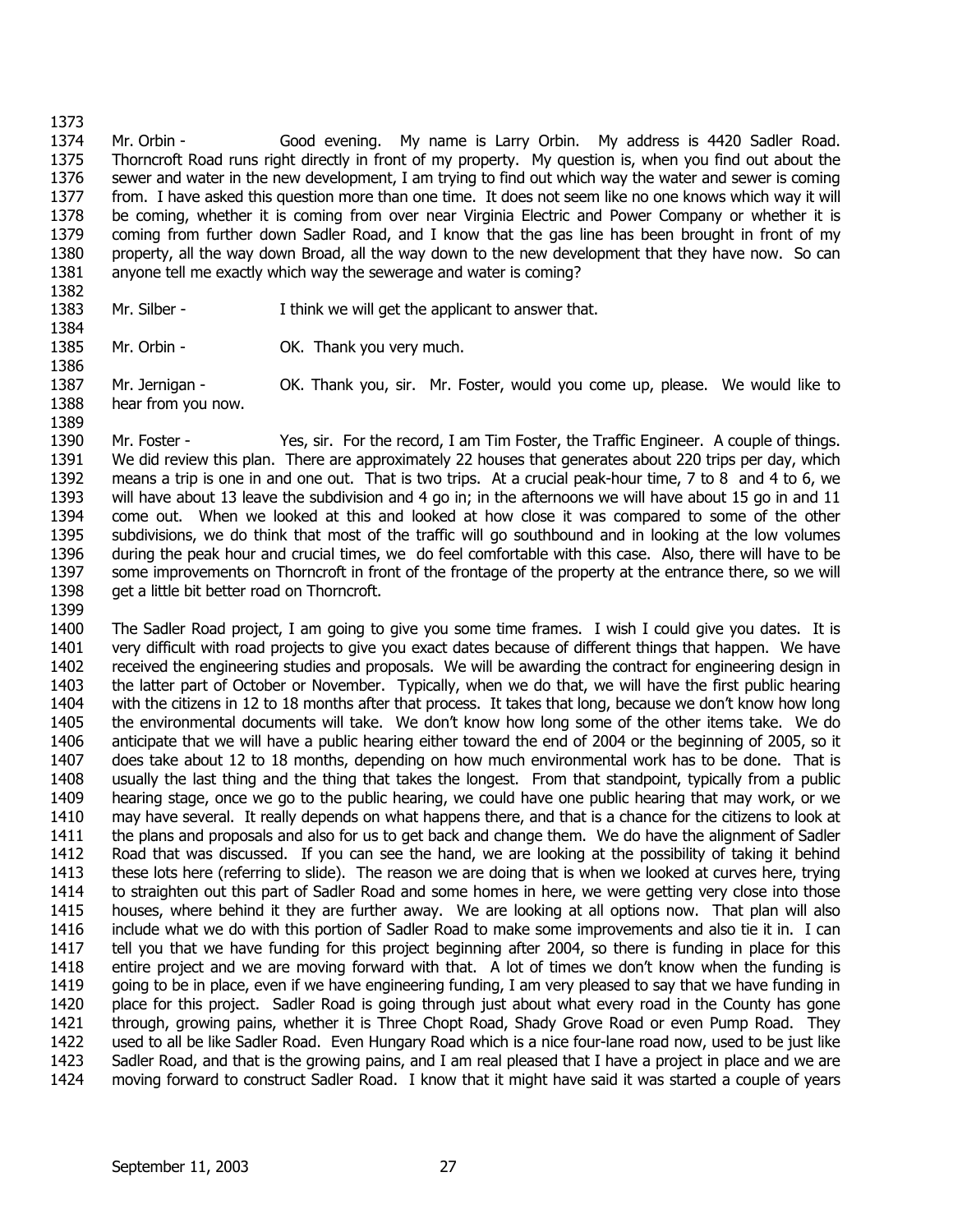1425 1426 ago. There are always funding issues, but we do have funding in place for this project and we are ready to move forward with it.

1428 1429 Mr. Jernigan - Are there any questions of Mr. Foster from the Commission?

1427

1430 1431 1432 1433 1434 Mr. Taylor - Mr. Chairman, I think I have a couple of questions for Tim Foster, because we met with the residents of the area a couple of times, and their concerns are about the alignment and Mr. Foster, if you would, please define the alignment to show where it would come. Would it come from the intersection of Ireland and Sadler and go over to Sadler in the triangle near Wonder Lane? Right?

- 1435 1436 1437 1438 1439 1440 1441 Mr. Foster - Yes, sir. We are looking at the possibility and we have some studies of this, of taking the road here, at Wonder Lane, and actually curving it around this way, and coming in behind here (referring to slide) to look at that. We will also be looking at this alignment here, too, but when we looked at the preliminary alignments, just drawing some alignments on a plan, we start to getting real close to all of these houses…there are several houses here that front Sadler Road (referring to slide), and straighten up these curves properly. We were getting very close to the front of these houses (referring to slide), so we will be looking at both of them, but the plan that is more feasible is actually coming behind.
- 1442 1443 1444 1445 1446 Mr. Taylor - When it was discussed at our meeting that we had with the residents, it was exactly that alignment that would be the preferred alignment from the Wonder Lane over to Ireland Lane. That would leave the present alignment of Sadler Road, it would become Old Sadler Road?
- 1447 1448 1449 1450 1451 Mr. Foster - Well, we don't know what the name of it would be, but essentially it would be. We would have more time for that and be sure that we don't leave just a piece of road down there. I think with this public hearing process and also with our design process, we have to look to make sure that we service that road, too.
- 1452 1453 1454 1455 Mr. Taylor - One of the concerns that came up, Mr. Foster, is drainage along Sadler Road along Thorncroft Road, so the one concern is in doing that, I really feel that there needs to be some concurrent improvements along Old Salder Road, as we finish up that project.
- 1456 1457 1458 1459 1460 Mr. Foster - Yes, sir, and I will make sure that the Director of Public Works gets that information and that when we go through this we will look at that, and we will be having public hearings with the citizens in the area to make sure that what we are proposing is something that they want, too. This is our first brush at it, if you will, and once we get some design plans, we will be going out for…
- 1461 1462 1463 1464 1465 Mr. Taylor - There were other things that they brought up and I don't know if they were road issues or traffic issues, and that is something that I didn't think, or had already been discussed, and that is Carmax is using Sadler Road as a test track. They take the cars and it is right adjacent to it and they go down Sadler Road. And I thought once upon a time we had an agreement with Carmax that they would not use Sadler Road to test their vehicles. Is that correct or am I wrong?
- 1466 1467 1468 1469 1470 1471 1472 1473 1474 1475 1476 Mr. Foster - It is my understanding that we did ask them and I have asked them before myself not to use it. Mr. Taylor - Do we have a record on file? Mr. Foster - That I do not know. That one never came through me. Randy, are you familiar with that? Mr. Silber - I am not sure where it came through.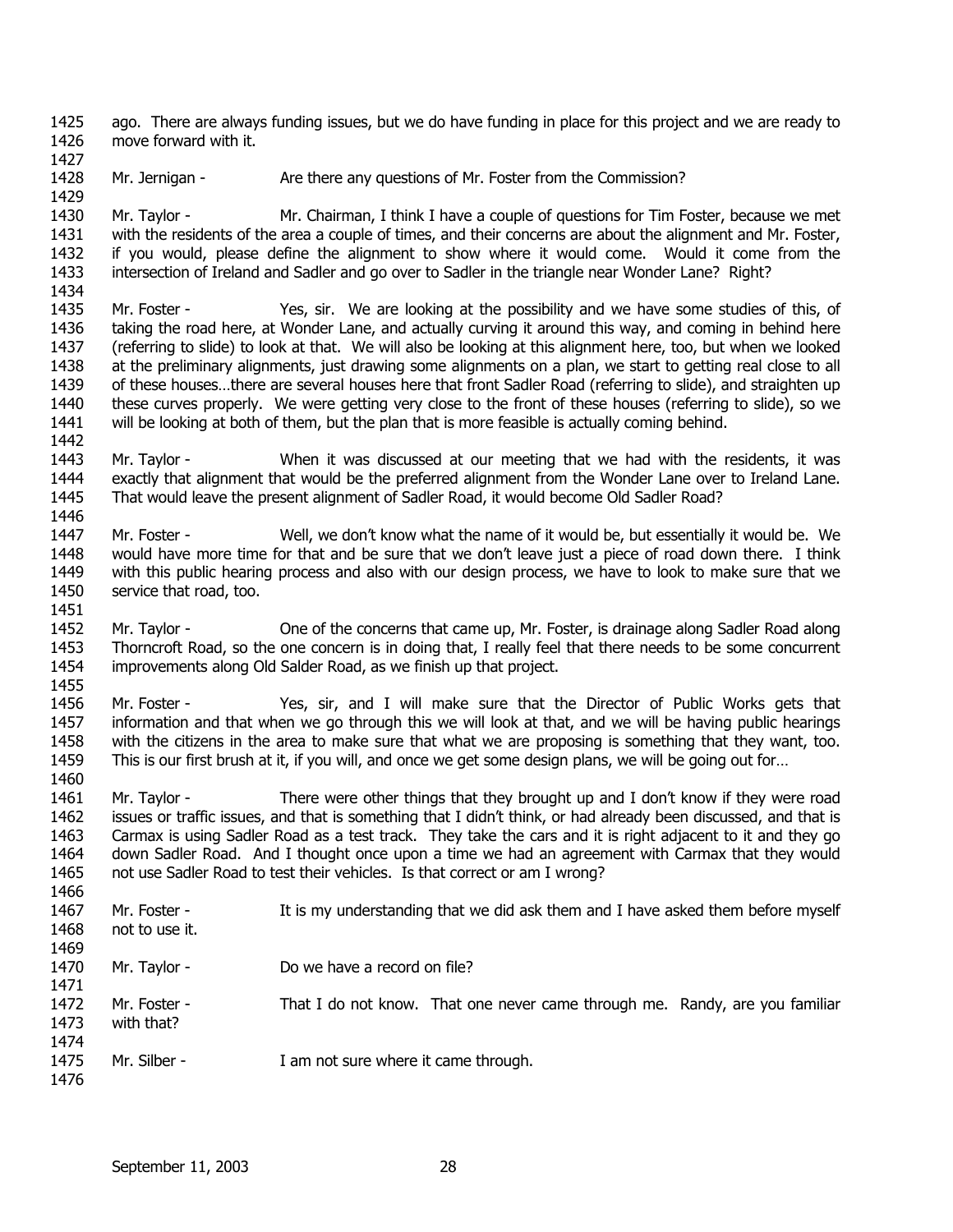1477 1478 1479 1480 1481 1482 1483 1484 1485 Mr. Taylor – What I think we at least need to do to help the people out – just with the volume that we have now – is to send a letter and ask Carmax to do two things: one is, don't use Sadler Road as a test track. The other thing I would ask them to do is please don't use trailer trucks on there. The other report that we got is driving trailer trucks up and down there and parking and unload, and I think the new facility that they have should preclude that kind of action, so I would ask that we send a letter with those two points and see what we can do to reduce the impact on the people from that standpoint, while we are in this. I hear what you are saying with the road and I think that is delightful, because there will be a fourlane road.

- 1486 1487 1488 1489 Mr. Foster - Part of it will be and we are still looking at it. We are looking at it in this area here (referring to slide) because this is where everybody is coming up to, and having a four-lane undivided road here, once it gets to Wonder Road, it will go down to a (unintelligible) in there.
- 1490 1491 1492 1493 Mr. Silber - Mr. Foster, if I have added up the time period that you have given us, these 12 month periods, are you saying that we would be going to construction or completing construction in like 36 months or 48 months?
- 1494 1495 1496 1497 1498 1499 Mr. Foster - It would be more like going to construction. It really depends on the environmental document, how quick that can be done, and then it would depend on the public hearing process. If the public hearing process, as well, can be done, the process would be done 12 months after the first one. If we have to go back to public hearing to make changes, it could be closer to 18 months, so it really depends on the public hearing process after that. The good thing is the project is funded, and that helps us move along, too.
- 1501 1502 1503 1504 1505 1506 1507 Mr. Taylor - And with that same set of funding, let's see, Mr. First Speaker, Mr. Flippen, he brought up the fact that there are some significant drainage issues on and along Thorncroft, because of the way the water goes over towards the lake, over towards Dominion Boulevard. Is there anything we can do from a public works point of view to look at that drainage and improve it. I really think something in terms of an added conduit or whatever could drain the water that they are apparently suffering from, after rains and shortly after a period before it can settle in. Is there some kind of storm drain that we can get over into the boulevard area, into the lakes over there? Is there anything we can do?
- 1508 1509

1510

- Mr. Silber Mr. Taylor, I am not sure Mr. Foster can address drainage issues.
- 1511 1512 1513 1514 1515 1516 1517 1518 Mr. Foster - What I was going to say, Randy, is that Mr. Jennings of our Traffic Engineering, was at the meeting the other night, and we have relayed that information to our design division and Mr. Thompson, and I know they have somebody looking into that. So, I will follow up on that to see where we are on that, but I do know we relayed two things, several things to them. One of the things was to get road maintenance to go out and check the road and see what needs to be paved and if they are doing that, and also the drainage situation, which we have relayed to our design section, Mr. Thompson, and I know they have somebody looking into that. I don't have the answers for that tonight, but I know that we did relate that information to them.
- 1519
- 1520 1521 1522 1523 1524 1525 1526 1527 1528 1529 Mr. Taylor - The other thing, as Mr. Flippen said, with regard to the water, he would hope that there is some way that we can bring in some kind of water, because the people that live there have been on wells, and some of them have called me, and the well has been giving out in the past couple of dry years, and I tried to explain our normal process is to put the water in when we put the roads in, and where we put the roads in terms of where we put the water, but in this particular instance, I think we've got the opportunity coming from the Dominion Boulevard side, or coming from the Sadler Road side, and I wonder if there is any way we can influence or provoke a study of just exactly what the alternatives are with the way towards providing either with Mr. Parker's project or separately, water lines that the residents could hook into.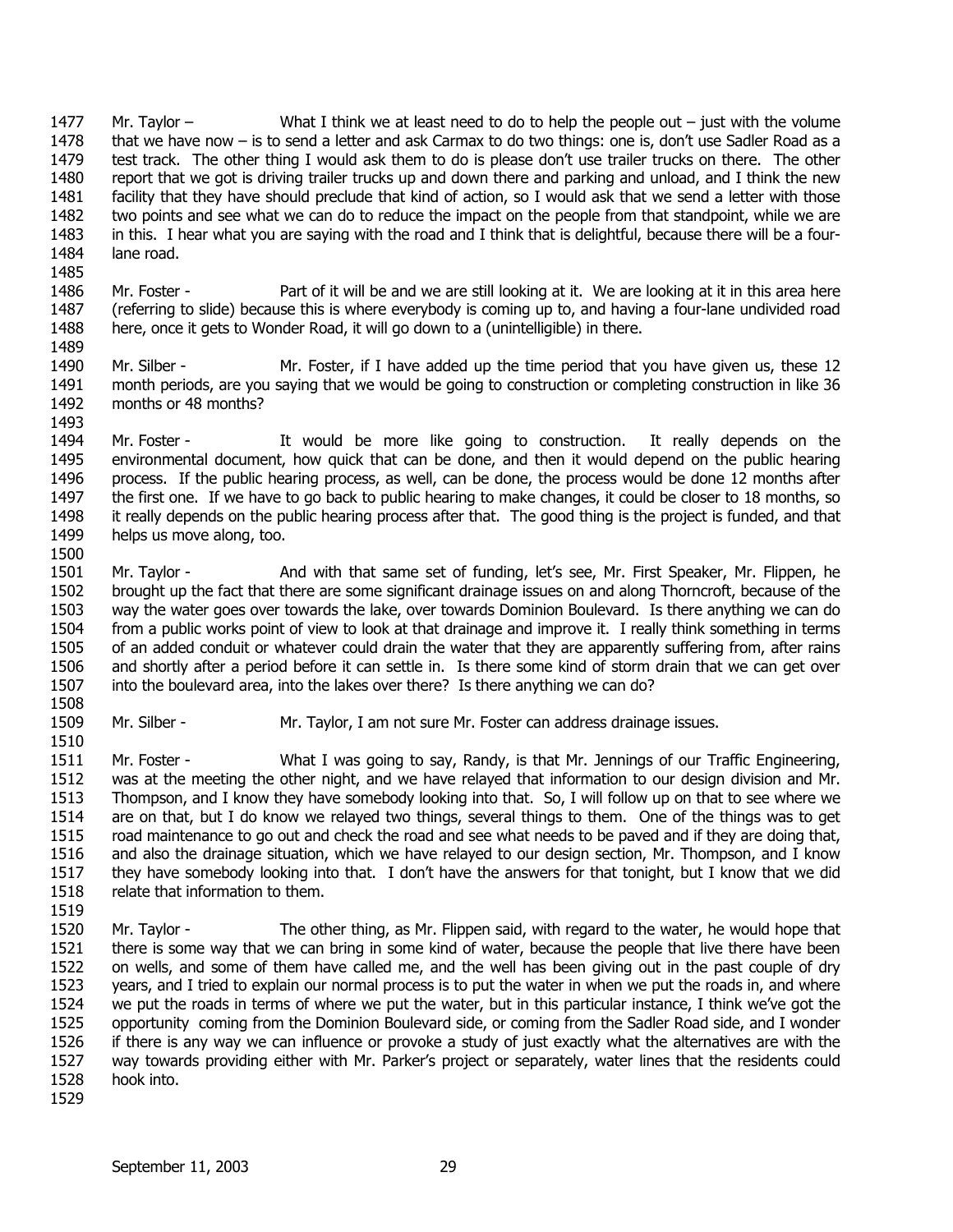- 1530 1531 1532 Mr. Foster - Yes, sir. What I would do is I would recommend, I would actually recommend that question to Randy to be able to contact our Utilities Department to see what kind of coordination could be done on that. That would be something…
- 1534 1535 1536 Mr. Taylor - There were no people from Utilities there that night and this is the first time it has come up, and now with some of the problems that they are having, some of the wells frankly are going dry.
- 1537 1538 1539 Mr. Foster - Yes, sir. I think that is something that since the developer has to bring water to the site that the Utilities Department can look into.
- 1540 1541 Mr. Taylor - I know he will bring it, and maybe one way or the other we can bring water to the site.
- 1543 1544 Mr. Jernigan - OK, Mr. Parker.

1545 1546 1547 Mr. Parker - Mr. Taylor, I may have to answer your questions first, and then reply to some of the questions that were mentioned by…

1548 Mr. Taylor - Mr. Parker, I wish you could answer all of my questions.

1550 1551 Mr. Parker - I'd like to.

1552 1553 1554 1555 1556 Mr. Taylor - With regard to drainage, the first issue that has come up has been the issue of how drainage, how you will effect drainage in the way, and I would appreciate it if you would explain to everybody just what will happen and what your plans are in revising the marsh conditions that exist in there.

- 1557 1558 1559 1560 1561 1562 1563 1564 1565 1566 1567 1568 1569 1570 1571 1572 1573 1574 Mr. Parker - The property in question is bounded right here (referring to slide), Mrs. Robinson lives here, the Flippens live, I believe right here (referring to rendering). Thorncroft Road is high in this area, and then it begins to roll down and it gets to a low point in the (unintelligible) of Stonecroft Road, right at the Flippen's residence. Currently, there is a new residence constructed on this lot (referring to rendering) and this R-2A area which remains undeveloped for a reason. It is low, and that low sits right across Thorncroft Drive and then feeds down along behind the Thorncroft and Mrs. Robinson and the Resnick property is here (referring to rendering), and out this way over to Dominion Boulevard, then into the system that is in Innsbrook storm system into Innsbrook Lake. The Innsbrook Lake takes a drainage area almost all the way back up into this area (referring to rendering) and they designed it to carry that system, but the area that is the concern of the Flippens and Ms. Resnick and Mrs. Robinson is down along this area, back through here (referring to rendering), where they do have water standing in the back and each of these owners has had issues with the Corps of Engineers. Mr. Morrissey had issues with them as they were putting in the septic seals and Mr. Flippen had some issues when he was trying to put a driveway in. It is wet. It is low. That whole entire area is. The drainage on the subject property, however, there is a ridge that runs right along here, and the majority of that drainage comes down through the existing pond right here, then leads down through here, and goes on back through this way and ties into the storm system in this proximity of Dominion Boulevard. We will make the necessary road and drainage improvements required along Thorncroft Drive and our proposed property.
- 1575

1533

1542

1549

1576 1577 1578 1579 1580 1581 1582 Mark, could you turn that one on for me? (Referring to rendering) You can see the common area is below the pond. I was going to try to show where the pond was. As you come in the Atack property, the existing property is the third and fourth lot and our proposal is to drain that pond, fill it with compacted fill and eliminate the standing water problem in that area. I have got the required permit from the Corps of Engineers and DEQ, and we are preparing those documents in order to go through that process, subject to the zoning. That would resolve a lot of the concerns in that area, but a lot of the drainage that comes through, behind the Flippens and the Rasnick's actually comes from back on the other side of Thorncroft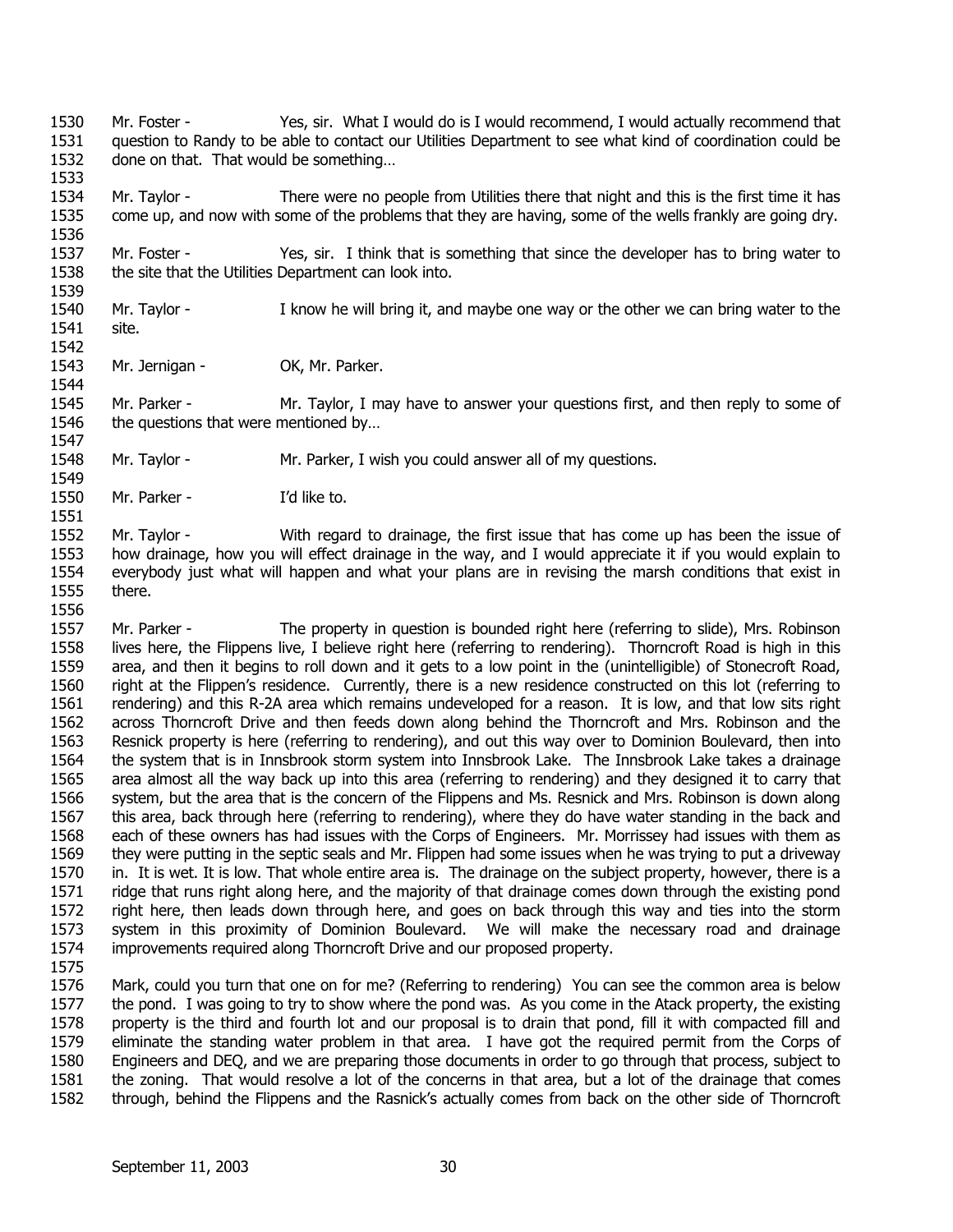1583 1584 1585 1586 1587 1588 1589 and goes under an undersized culvert under Thorncroft and then moves down through the back of their property, where a lot of dead fall, debris resides. According to the Department of Public Works today, a different meeting that I was in, we discussed this, they have been out on that property and looked at it, the back areas of the Thorncroft property, and there are a lot of trees, brush, a lot of brush that has been dumped there from people cleaning their yards, etc. I don't know exactly what the resolution is from Public Works, but they are working on a resolution in the area as a global issue, not relative to what we are proposing.

1591 1592 1593 1594 1595 1596 1597 1598 1599 1600 Mr. Loving questioned the location of sanitary sewer and public water to our subject property. Public water is at the Sadler Grove Subdivision, right at Wonder Lane. We would be required to bring a properly sized water line up Sadler Road to serve the parcels that front Sadler Road, as well as that property, and the size of that line would be based upon the Public Utilities review of the entire water system in that area. Availability for use to the adjoining owners of each of those roads, if that line comes up through and water is available, they will be able to make taps, set meters and have public water that will be made available. The location of that line would be determined by the Utilities Department, however, I can assure you that I would expect we would have that water line as close to the shoulder of the road as possible, because I know their positions on maintenance, etc. would be to minimize impact to that road today or in the future.

1601 1602 1603 1604 1605 1606 1607 1608 1609 1610 1611 1612 1613 1614 1615 1616 Regarding public sewer, we would prefer to bring it from the Sadler Woods development, where there is an existing man hole, to the terminus of the road in Sadler Woods. I can't think of the street now, but that would sacrifice two off-site easements. I feel, I have been told that I will be able to obtain one of the easements by that owner, and the other I have not come to terms with yet, and I will be continuing efforts to resolve that easement. Should that easement not go through, we have spoken with the Utilities Department and sewer could be brought, if necessary, again from the Sadler Grove Subdivision. It would be on the opposite shoulder of Sadler Road, as the water line, thereby minimizing impact coming up to the property, and again, connections would be made available to those people that front the improvement. Further, any work in Sadler Road would be governed by the Department of Public Works, meaning as we come through and would open that road to build up the improvements, we would also be required to repair any damages and/or typically (unintelligible) other parts of the roadway as approved by the construction division of the Department of Public Works, with their work and the right-of-way permits. That is separate from the subdivision construction plan process required of the contractor to meet with the construction division to get that permit, and at that point in time it is determined by the Department of Public Works what improvements are required and we are obligated to do so.

1617 1618 1619 1620 I believe I have answered all the questions regarding the drainage, water, sewer, (unintelligible) Sadler Road, and I have discussed our intentions with the pond. It is an open water condition today. The property is currently vacant, and I think in the best interest of the County, removal of that pond would serve the entire area.

1622 Any other questions?

1621

1590

1623 1624 1625 1626 1627 1628 Mr. Taylor - No. That sounds very good. It sounds to me, and I have expressed to the neighbors, that the more you do in terms of development, the more we work with the County, the better the situation will be for the people who are living there, both in terms of drainage, roads, wells and availability of utilities. Is that pretty much your sense, too?

1629 1630 1631 1632 1633 1634 Mr. Parker - I agree. I won't call this a subdivision because it is not... Mr. Glover - I am going to engineer this thing before you get through. Mr. Parker - I'd like not to, but I agree with your statement. Yes, sir.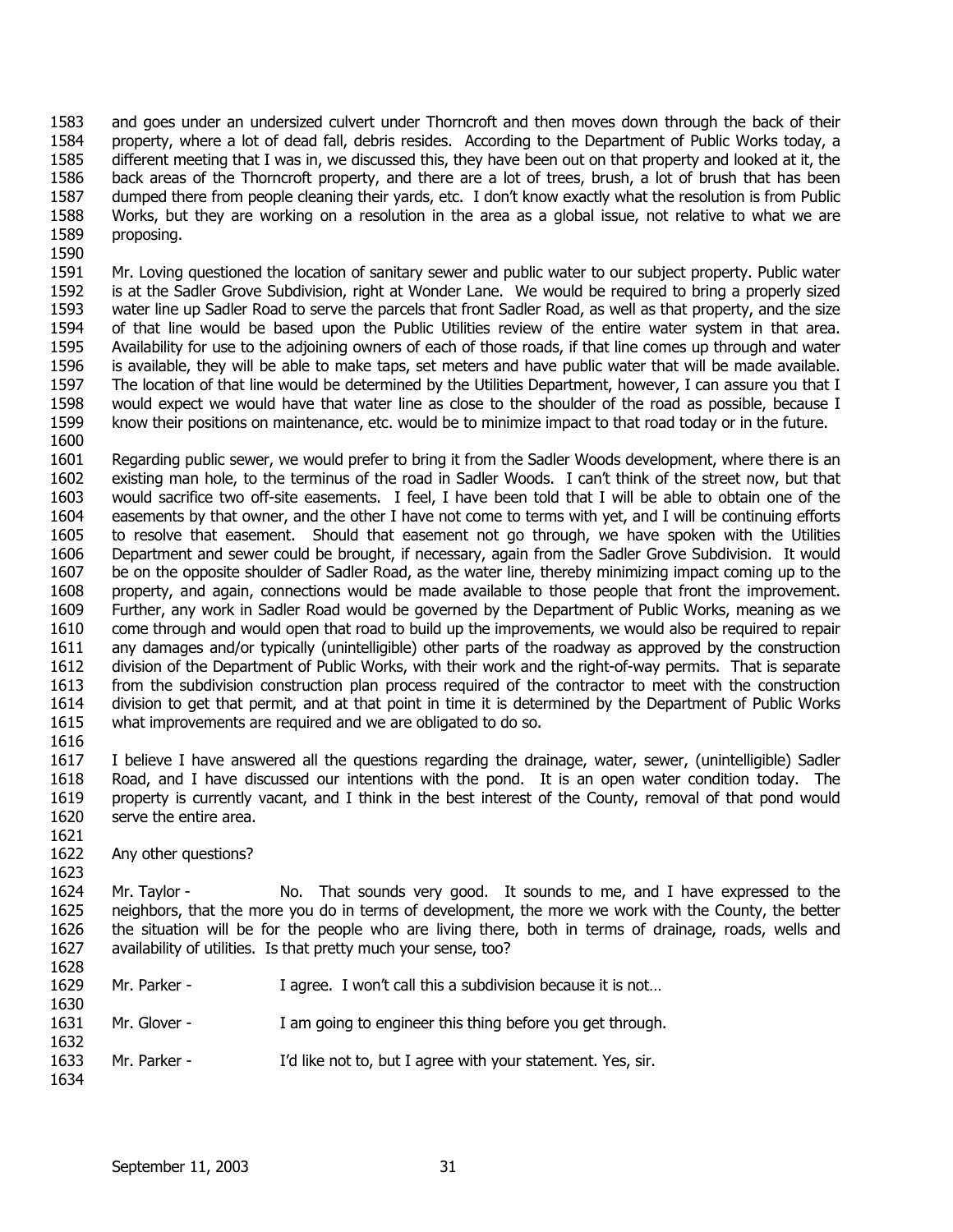1635 1636 1637 1638 1639 1640 1641 1642 1643 1644 1645 1646 1647 1648 1649 1650 1651 1652 1653 1654 1655 1656 1657 1658 1659 1660 1661 1662 1663 1664 1665 1666 1667 1668 1669 1670 1671 1672 1673 1674 Mr. Jernigan - Mr. Parker, I have one question. I know you have some other things going on right now. What is your time frame if this is approved? What would you look at as a groundbreaking date? Mr. Parker - If you want to look at it from that perspective, the earliest would be 12 months from today at the very earliest. The due process of going through the zoning process, the construction plan process, the subdivision process typically runs on an expedited process six months, but I would foresee no earlier than 12 months from today. But as it relates to traffic, staff recommends that this meets the criteria for the road system. This is 22 lots. A lot of the other subdivisions are 100 lots at a time. Mr. Jernigan - OK. Thank you. Mr. Taylor - Mr. Parker, one more issue with regard to lot width. Your lot width, what were the statistics again? Mr. Parker - The average lot width is 85 ft. The minimum is 80. We have six lots that, I believe six, six lots that are 80 ft. in width and lots up to 130 plus feet in width. It is a very unique piece of property the way it sits, and with the environmental considerations of the property. Mr. Taylor - One of the comments we have by staff is they hoped some of those lots could be widened. Is that a reasonable expectation that we might be able to hope for as we go forward? Mr. Parker - Technically, I thought we had resolved that issue. I was surprised to hear it come up again tonight. We worked with staff diligently on that and expressed the issues relative to the minimum lot width. We have got six lots out of 22 that are under 85, 80 to 82 ft. in width due to the limitations of the site and I request approval as it is shown. Mr. Taylor - We will expect you to do your best as you squeeze them out. OK. Thank you very much. Mr. Jernigan - OK. Thank you very much, Mr. Parker. Mr. Taylor - Mr. Chairman, I am ready for a motion. I move approval of Case C-23C-03, Robert Atack. Mr. Archer - Second. Mr. Jernigan - We have a motion by Mr. Taylor and a second by Mr. Archer. All in favor say aye. All opposed say no. The ayes have it. The motion passes. **REASON:** Acting on a motion by Mr. Taylor, seconded by Mr. Archer, the Planning Commission voted 5-0 (one abstention) to recommend that the Board of Supervisors **grant** the request because it is reflective of the type of residential growth in the area. 1675 1676 1677 1678 1679 1680 1681 1682 1683 1684 1685 1686 1687 **AT THIS TIME THE COMMISSION TOOK AT 15-MINUTE BREAK, 9:00 P.M. THE COMMISSION RECONVENED AT 9:15 P.M. P-11-03 Glen Thompson for An Tu Nguyen:** Request for a provisional use permit under Sections 24-58.2 and 24-122.1 of Chapter 24 of the County Code in order to increase the number of billiard tables from two (2) to four (4), on part of Parcel 768-742-4600, containing 1,629 square feet, located on the south line of Rigsby Road approximately 60 feet east of Pinehaven Road Pine Acres subdivisions. The existing zoning is B-2 Business District. The Land Use Plan recommends Office.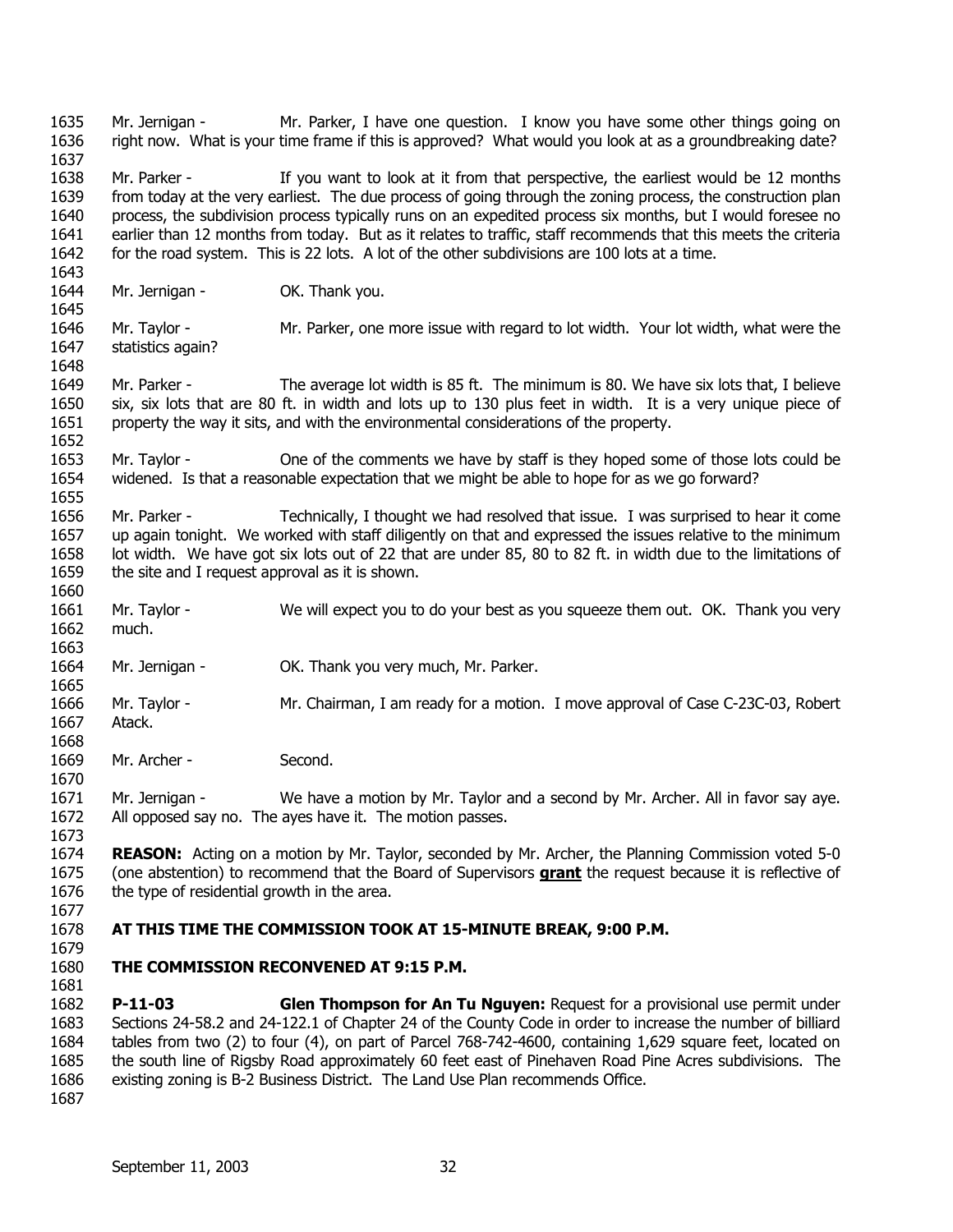1688 1689 1690 1691 1692 1693 1694 1695 1696 1697 1698 1699 1700 1701 1702 1703 1704 1705 1706 1707 1708 1709 1710 1711 1712 1713 1714 1715 1716 1717 1718 1719 1720 1721 1722 1723 1724 1725 1726 1727 1728 1729 1730 1731 1732 1733 1734 1735 1736 1737 1738 Mr. Jernigan - Is there any opposition to Provisional Use Permit P-11-03? No opposition. Ms. Moore. Ms. Moore - The B-2 District permits up to two (2) billiard tables and allows operation of these tables until midnight. These regulations may be exceeded by the issuance of a provisional use permit. The existing and proposed use is not consistent with the Land Use Plan's recommendation for Office use. However, it is consistent with the existing tearoom establishment and the commercial developments located within the vicinity of the site. The establishment does not offer food or alcoholic beverages. To maintain an orderly operation, the applicant has agreed to several conditions, including: • There would be a maximum of four (4) billiard and/or pool tables permitted on the site; • The operator of the facility would work with the Crime Prevention Unit of the Division of Police to conduct a security survey; • The windows of the facility would be kept clear of advertisements, posters, blinds or shades and other material to maintain visibility into the business; and • No alcohol would be served on the premises. With the approval of the conditions listed in the staff report, staff recommends approval of this application. This concludes my presentation. I would be happy to try to answer any questions you may have. Mr. Jernigan - Are there any questions for Ms. Moore from the Commission? Mr. Vanarsdall - Ms. Moore, if he were to decide to serve alcohol, then how would we get the other seven security issues in? Have you found out about it? Ms. Moore - If requested, they would have to go through the Provisional Use Permit and with that, at that time, analyzed by the Police Division again. Mr. Vanarsdall - When he went to the ABC Board to get the license, that automatically triggers that? Ms. Moore - Right, and actually he'd have to go through this provision to get the Provisional Use Permit, prior to the ABC granting them such license. Mr. Vanarsdall - OK, thank you. I don't have any more questions. Mr. Jernigan - **OK, thank you, Ms. Moore. Mr. Taylor** Mr. Taylor - Is there anybody you want to hear from, Mr. Chairman? Mr. Jernigan - There is no opposition. Mr. Taylor - No opposition. All right. Then, I move approval of Case P-11-03, Glen Thompson for An Tu Nguyen, in accordance with the comments of the staff and their recommendations and their conditions in the staff report. Mr. Archer - Second.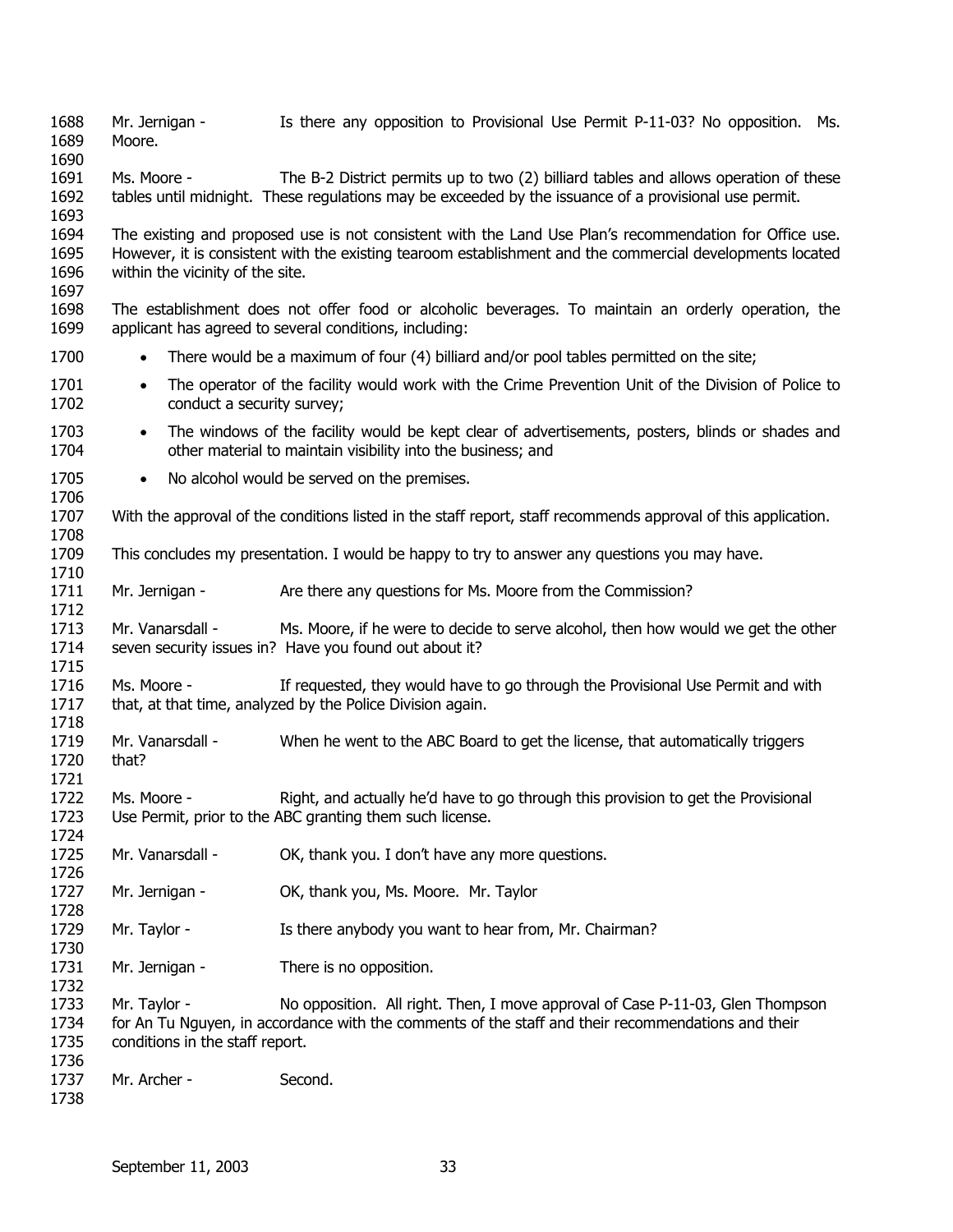1739 1740 Mr. Jernigan - We have a motion by Mr. Taylor and a second by Mr. Archer. All in favor say aye. All opposed say no. The ayes have it. The motion is passed.

1741

1747

1757

1742 **REASON:** Acting on a motion by Mr. Taylor, seconded by Mr. Archer, the Planning Commission voted 5-0 (one abstention) to recommend that the Board of Supervisors **grant** the request because it is reasonable in light of surrounding uses and existing zoning on the property and when properly regulated by the recommended special conditions, it would not be detrimental to the public health, safety, welfare and values in the area. 1743 1744 1745 1746

# 1748 **Deferred from the August 14, 2003 Meeting:**

1749 1750 1751 1752 1753 1754 1755 **C-24C-03 James Theobald for Springfield Land Development Group:** Request to conditionally rezone from A-1 Agricultural District to B-3C Business District (Conditional), part of Parcels 730-766-8989 and 730-765-7288, containing approximately 16.0 acres, located between I-64 and West Broad Street (U. S. Route 250). An automotive sales development is proposed. The use will be controlled by proffered conditions and zoning ordinance regulations. The Land Use Plan recommends Mixed Use. The site is also in the West Broad Street Overlay District.

1756 Mr. Jernigan - Is there any opposition to Case C-24C-03? We have opposition. OK, Mr. Bittner.

1758 1759 1760 1761 Mr. Bittner -Thank you, Mr. Jernigan. This proposal would rezone 16 acres from A-1 to B-3C for development of an automobile dealership on the north side of West Broad Street at the Goochland County line.

1762 1763 The proposal could also allow additional outparcel retail development.

1764 1765 1766 A revised site layout and building elevation were submitted earlier this week. They should be included in the packet just handed to you. We also have those new site plan elevations with us tonight.

1767 The site is also within the West Broad Street Overlay District.

1768 1769 1770 Staff does not support this application for several reasons including that it is not fully consistent with the Mixed-Use designation.

1771

1776

1780

1783

1772 1773 1774 Staff would prefer a larger-scale project with more varied uses developed in coordination with adjacent properties.

1775 This application would encourage individual parcel-by-parcel development of a strip commercial nature.

1777 1778 1779 This proposal is also not consistent with the envisioned image for the West Broad Street Overlay District, which encourages a mixture of land uses with adequate buffering, screening and landscaping to help reduce the visual impacts of development.

1781 1782 The vision for this area, designated as a Special Strategy Area in the County's Comprehensive Plan, is to provide a land use pattern that is more inclusive of large-scale coordinated projects.

1784 1785 1786 This proposal fails to address a primary goal of the area to encourage "well-planned and coordinated large tract development."

1787 1788 1789 In addition, this application does not include any provisions to address necessary transportation infrastructure improvements created by the pressure of new development in this area.

1790 1791 For these reasons, staff cannot recommend approval of this application. I'd be happy to answer any questions you may have.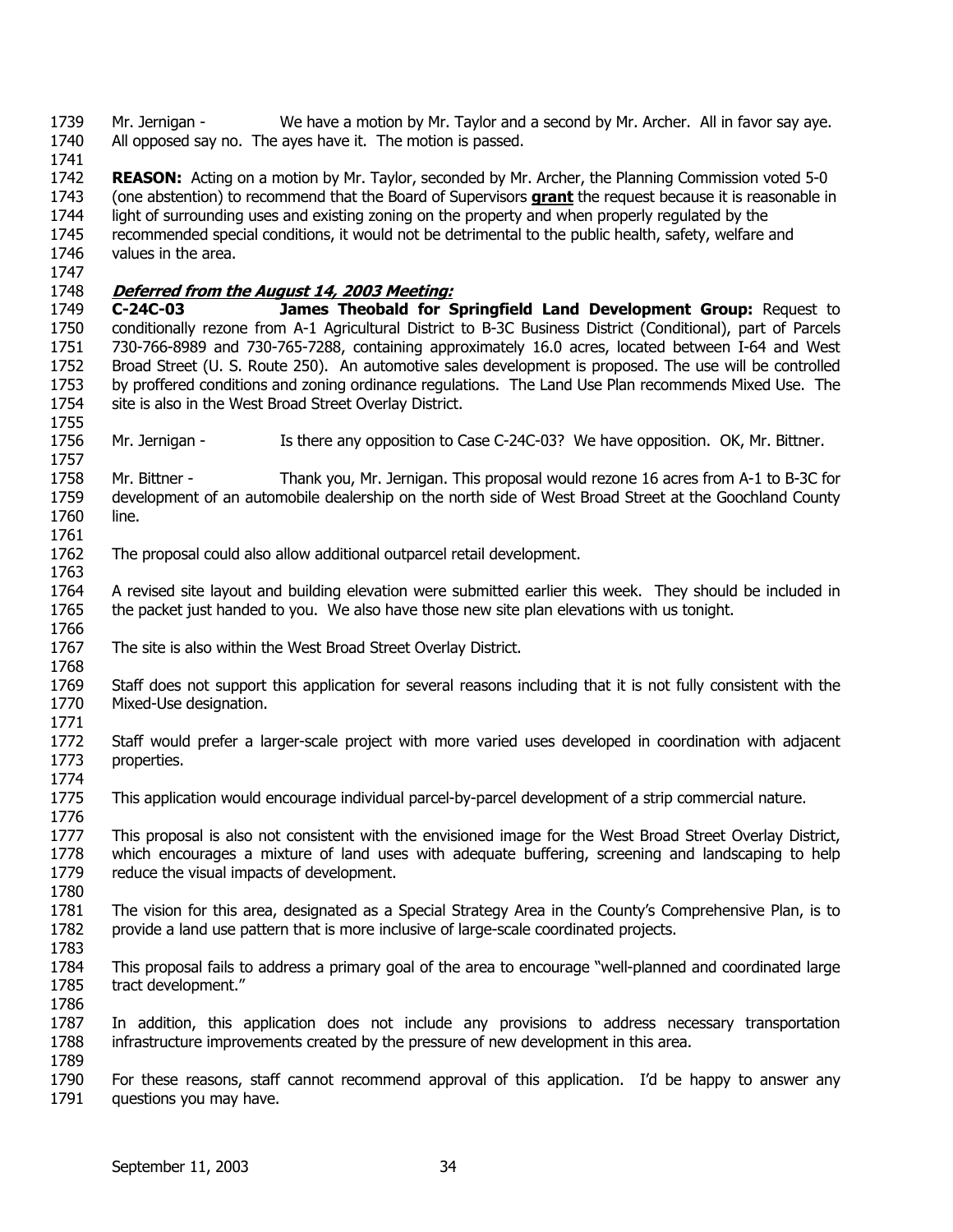1797

1793 1794 Mr. Jernigan - Are there any questions for Mr. Bittner from the Commission? Thank you, Mr. Bittner. OK. Mr. Theobald. Good evening.

1795 1796 Mr. Theobald - Good evening.

1798 1799 Mr. Silber - Mr. Theobald, would you like to reserve some time for rebuttal?

1800 1801 1802 1803 1804 Mr. Theobald - I believe two minutes, Mr. Silber. Thank you. Mr. Chairman, ladies and gentlemen, my name is Jim Theobald. I am here this evening on behalf of Hayes Automotive Group requesting the rezoning of approximately 13 acres from A-1 to B-3C consistent with mixed use designation of your Land Use Plan.

1805 1806 1807 1808 1809 1810 1811 1812 1813 1814 1815 1816 1817 1818 This request is on West Broad Street near Short Pump Town Center, which comprises 1.4 million square feet of retail uses. That is exactly where car dealerships need and want to locate if they are to grow and prosper. If they can't locate here, I am not sure where they would be welcome. The Board of Supervisors approved a nearly identical request for Dominion Chevrolet in Case C-27C-98, which is only four or five parcels to the east of this site. The proffers in this case substantially those to the Dominion case. We have set forth essentially the same list of use restrictions, but have further eliminated fast food restaurants and check cashing businesses. We have proffered the concept plan that you see before you, which has been prepared by Jack Shady, which is absolutely unique and designed to be more retail like in appearance consistent with other retail development up and down Broad Street. What you see is a unique display of cars in the oval section surrounded by landscaping out on Broad Street. The two green areas to the corners are future potential outparcels that would further screen the field of parking behind them. You see a unique business design that has a nice flow to it, and again, certainly consistent with other retail development along Broad Street. We have proffered the same architectural standards in addition to proffered elevations. Is that Exhibit B here, Mark? (Referring to rendering).

1819

1820 1821 1822 1823 We have addressed the impact of repair and body work in our proffered conditions, the storage of vehicles. We have addressed lighting, loading, hours of operation and building heights. We have also provided for a connection to the East to the extent the desired East/West road becomes a reality. We have also restricted direct access to our out parcel.

1824

1825 1826 1827 1828 1829 1830 1831 1832 1833 1834 1835 1836 1837 1838 1839 1840 1841 1842 1843 The County's Land Use Plan calls for mixed-use development for this property, which is subject to the West Broad Street Overlay District. The mixed-use designation, of course, includes business and commercial uses. If Dominion Chevrolet was said to be consistent with the Land Use Plan, and it was, I am not sure why this request has been deemed to the contrary. Some apparently fear that a motor mile might develop in this area, but I just don't think that is a valid reason to deny the zoning case. Our system does not provide the opportunity to say one is OK but two is not, especially when the use is consistent with the Land Use Plan. Who gets to decide just how many office supply stores, shoe stores or barber shops are enough in Henrico County? Well, the answer is the market place does that. I honestly don't understand the preoccupation with uses that might occur as stated in the staff report, as though car dealerships might be vacating their existing premises. That is also not a reason to deny a rezoning request. Our businesses should be encouraged to expand for the benefit of their owners, the customers and the County at large, but the message set forth in the report is that the dealerships have to stay where they are, no matter what the limitations. This request, coupled with the Edward Rose request that you will hear next for apartments, is over 20 acres larger than that which comprised the Dominion Chevrolet and Summit property case. But, somehow, in the staff report, that case was deemed to comply with the large tract development, goals and policies of the Land Use Plan. But, as you just heard, for some reason this does not. And I don't know how to explain that. I am not sure how development on this part of West Broad Street can be premature, when you have approved and wholly supported over a million square feet of new retail a stone's throw away.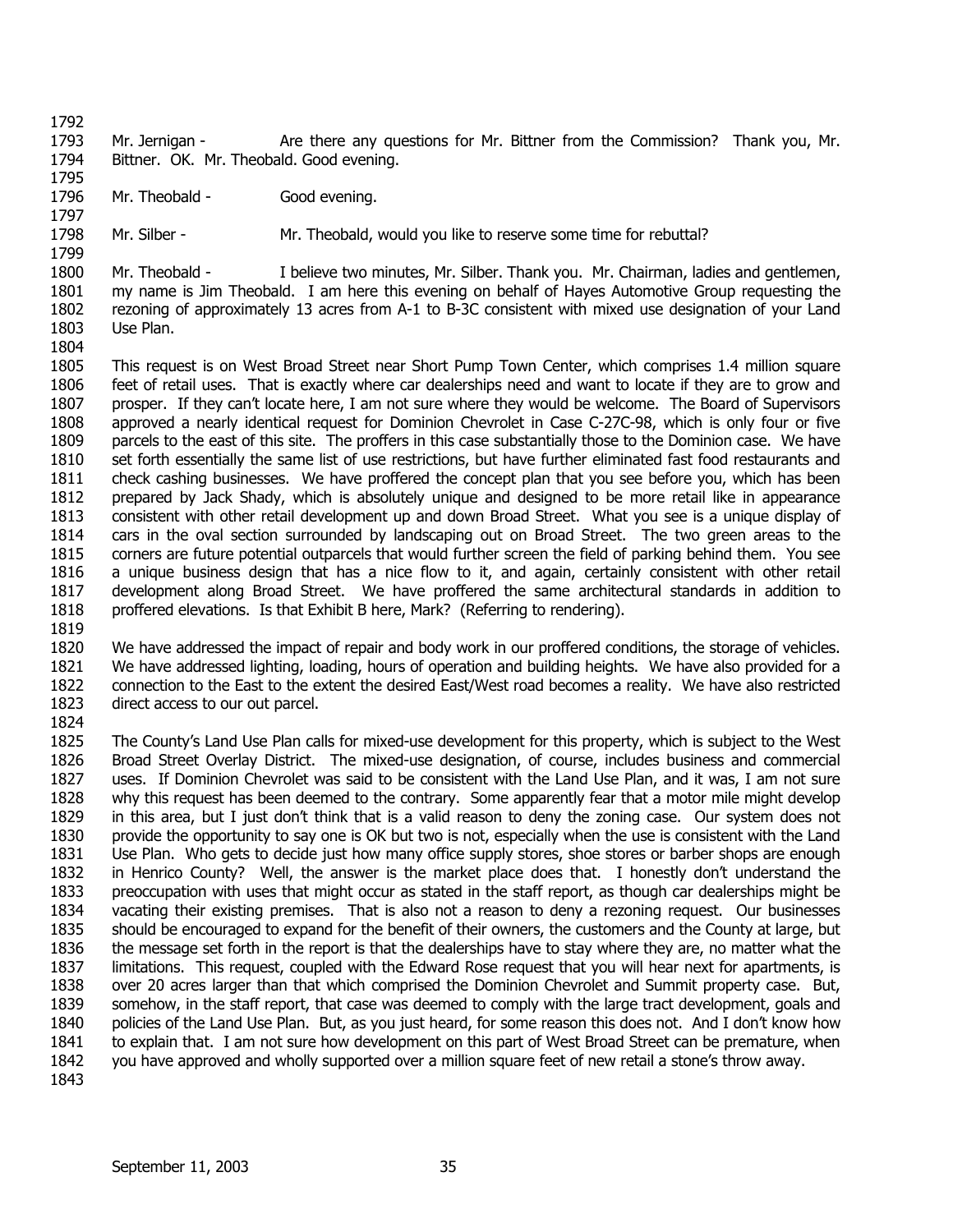1844 1845 1846 1847 1848 1849 1850 1851 1852 1853 1854 1855 1856 Haynes will employ some 200 people at the proposed facility and has been a good corporate citizen in Henrico County for over 40 years. They expect growth sales in excess of 100 million dollars a year, with a 10 to 12 million dollar a year payroll. They currently pay Henrico County taxes in the form of personal property tax, real estate property tax, business license tax, rental tax and sales tax in the amount of some \$320,000 per year, which number is expected to double if the new facility is approved. Their investment in land and buildings at the new site is expected to be in the neighborhood of some 10 million dollars, alone generating over \$100,000 in real estate taxes. We will also participate in the extension of water and sewer to the site in order to provide necessary infrastructure at their expense, not the County's. This is a reasonable request. The current A-1 zoning on this property not being a reasonable classification any longer, given area development. It is also consistent with the Land Use Plan and the approved zoning close by, and deserves your favorable recommendation to the Board of Supervisors. I would ask that you embrace this request and support a long-standing Henrico County business, as you have embraced others. I would be happy to answer any questions that you might have.

1858 1859 1860 Mr. Jernigan - Are there any questions for Mr. Theobald from the Commission? Thank you, Mr. Theobald. Al, do you have anything?

1861 Mr. Taylor - No, sir. I don't have any questions and I have gone over the staff report.

1863 1864 1865 Mr. Jernigan - Let me ask you one thing. I know they are a little tight there, but do they also own property next to Moore Cadillac?

1866 1867 1868 1869 1870 Mr. Theobald - Yes, sir, they do, and I think we had gotten a POD approved on that site, but given some of the requirements of their franchise, that site is very narrow and very deep, and it is currently under contract with Moore Cadillac, who has been looking to expand as well. They are right beside and they can perhaps better utilize that site.

- 1871 Mr. Jernigan - Do you know what the acreage is?
- 1873 Mr. Theobald - I don't recall. Just under 10 acres.

1875 1876 Mr. Jernigan - **OK. Thank you.** That is all I had. All right. We have opposition. Who would like to speak first? Come on down, please, sir. How are you?

1878 1879 1880 Mr. RickGrizell - I am doing fine, sir. My name is Rick Grizell and I live at 13200 Old Three Chopt Road, which is right down the road from this parcel towards the mall and everything.

1881 1882 1883 1884 1885 1886 1887 1888 1889 1890 1891 1892 1893 1894 It is not that I am in opposition to it, as much as I have questions, and one of the questions that I have is property values. And I think Mr. Bittner brought that up, the fact that when you have piece-meal properties like that, or properties put in, in that order and stuff, does that devalue the properties that say, would be behind the Haynes Auto place? Would that devalue that property, because it puts the car dealership between it and the Interstate. Would that devalue that property in any way? The other thing is that I had talked to Mr. Randy Silber, well, one time about something. I had been approached about some property that our family owns and things, and it was someone that was interested in a convention center site there on that area, which I thought was more conducive to that, because it would feed the restaurants and feed the mall. It would feed as far as the public anyway. If that area could be developed that way, the motels would be put along the 288 area and it would also feed off the Interstate, but you'd have a convention center site there that would be, I think, conducive to that area. It wouldn't affect the density as far as the schools are concerned and things, and I just felt like a convention center site there would add value to the property and also add value to the mall. It would feed the mall and the restaurants and other things that are going to be put there.

1895

1857

1862

1872

1874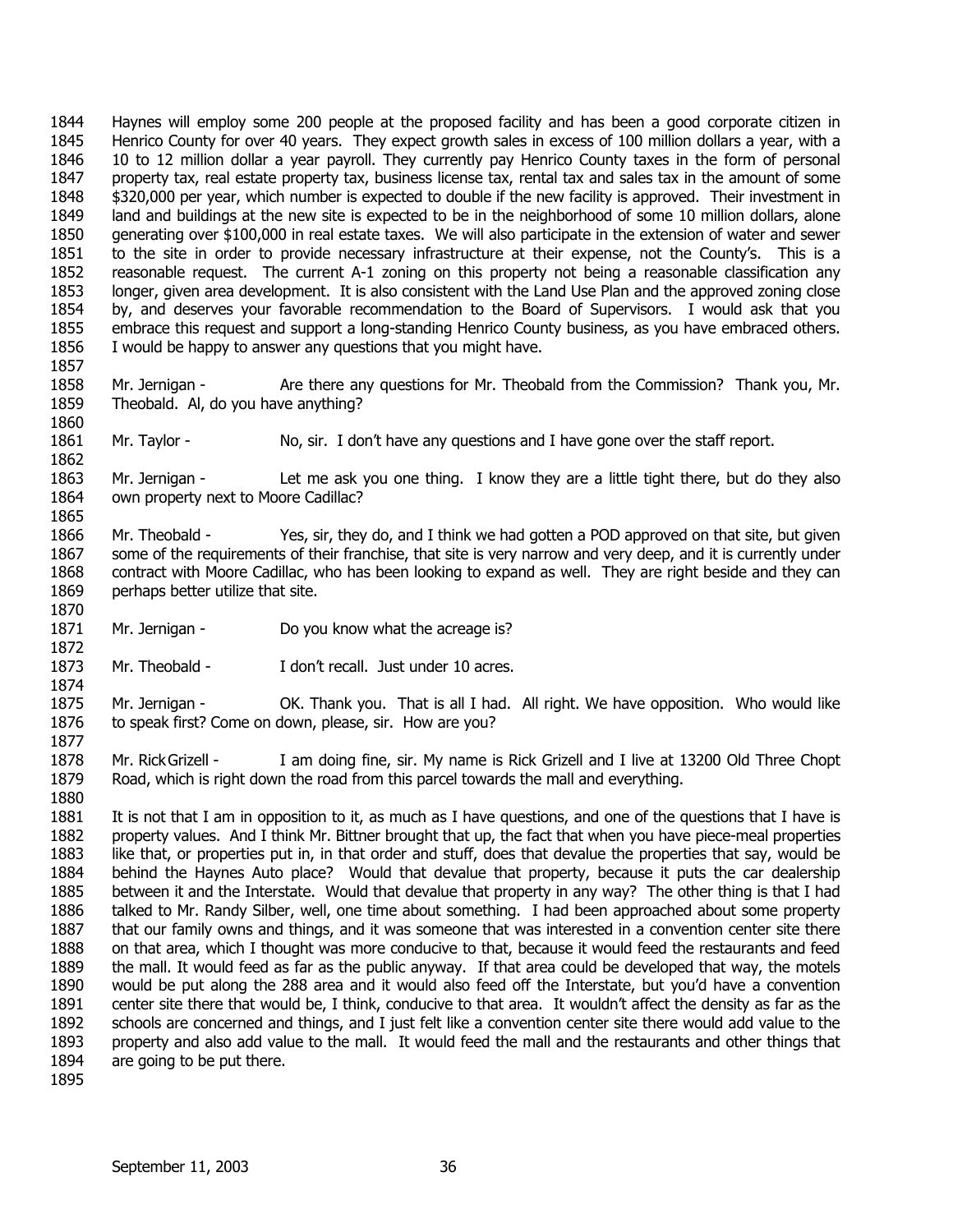1896 1897 1898 1899 1900 1901 1902 1903 1904 1905 1906 1907 1908 1909 1910 1911 I am concerned about the property values, and, of course, my family is concerned about it. If I can have a little bit more at ease, feel a little bit more at ease as far as what this is going to do to the property values in that area, and I think Mr. Bittner brought that up and I think that was a good thing to bring up, the fact that when you have…Randy had showed me the Master Plan and what it called for and things, and I thought the Master Plan had a lot of good thought with dividing up a road that was possibly submitted that was going to be dividing 64 and Broad Street, that would run, I think, parallel with that. Wasn't that correct? And I think that lends itself to taking a lot of traffic off of 250 and a lot of those things, and I think we have to look at all of those things. There is a boulevard. I think that makes good sense, but I am concerned about the property values and I am also concerned about the Master Plan for the whole area and what this does to the Master Plan. I think the Master Plan that I saw that Randy showed me had a lot of good thought put behind it, and I think it was more conducive to the area. Again, the only thing I was considering and had been approached about was a convention center site there, including our property, because it would feed the existing buildings, and where the County is going, and also bring revenue to the County, as far as more revenue, as far as sales and things like that, and it would be a continued people supply at that mall, and that was the only thing that I had to bring up. Thank you.

- 1912 1913 1914 Mr. Jernigan - Are there any question for Mr. Grizell from the Commission? Thank you, sir. We have someone else to speak. Good evening.
- 1915 1916 1917 Mr. James Bond - Good evening, Mr. Chairman, members. My name is James Bond, and my address is 3533 Grand Meadows Place, and I am president of the Grand Meadows Homeowners Association.
- 1918 1919 1920 1921 1922 1923 1924 1925 1926 1927 Our concern really addresses a lot of issues. We have had meetings with the neighborhood. We have talked to the neighbors and we have addressed this issue when it was one item, which included both the Haynes and the apartments. It has now been separated and I think Mr. Theobald referenced the other one. Now our concern was for both of those items and we will be talking about the other item when it comes up. We strongly support staff's recommendation. We feel there are a lot of issues to be resolved. We also, we are not necessarily opposed to Haynes, but anybody going out there, what we are concerned about is the development from Pouncey Tract to the County line. This is one part of it and if things don't fit, then they shouldn't be approved. It doesn't mean it shouldn't be declined, deferred, looked at, but they should fit the Master Plan, and it is very clearly evident that it does not. The staff recommendation clearly indicates that.
- 1928
- 1929 1930 1931 1932 1933 1934 1935 1936 1937 1938 1939 1940 Our concern is one of residents. We are not talking about business to business. We are talking about the people that live in that community and what their concerns are. Again, for both items we are concerned about traffic. Traffic, again, for any of the developments going out there needs to tie into a Master Plan, not a piece-meal plan where we will do one item this week and one item next week. They need to really be tied together. Progress out there is going to come. We know that. But it needs to be done in a fashion that is conducive to the residents who live out there, and to the businesses who build there, and, in our opinion, where we are today is the best source for recommendations as to how that could proceed, your own staff's recommendation. They looked at it very carefully. They looked at it thoroughly. They have not waivered on their position since it first came up, the two deferments until now. Nothing has changed. Splitting the items still does not make it any better. So, again, our concern is for the entire area and we strongly urge you to support your staff's recommendation. Thank you.
- 1941 1942 1943 Mr. Jernigan - Are there any questions for Mr. Bond from the Commission? Thank you, Mr. Bond. Did we have anybody else to speak in opposition? OK. Mr. Theobald.
- 1944 1945 1946 1947 1948 Mr. Theobald - Two quick comments. If there is one thing that we aren't concerned about in this case as being a negative factor is property values in the West Broad Street Corridor. The West Broad Street Corridor is hot as a firecracker. There are certainly brokers in the audience that could, I think, sway Mr. Grizell's feelings as to what the property values will do out there. This will do nothing but continue to enhance property values in that area, and they are out of sight.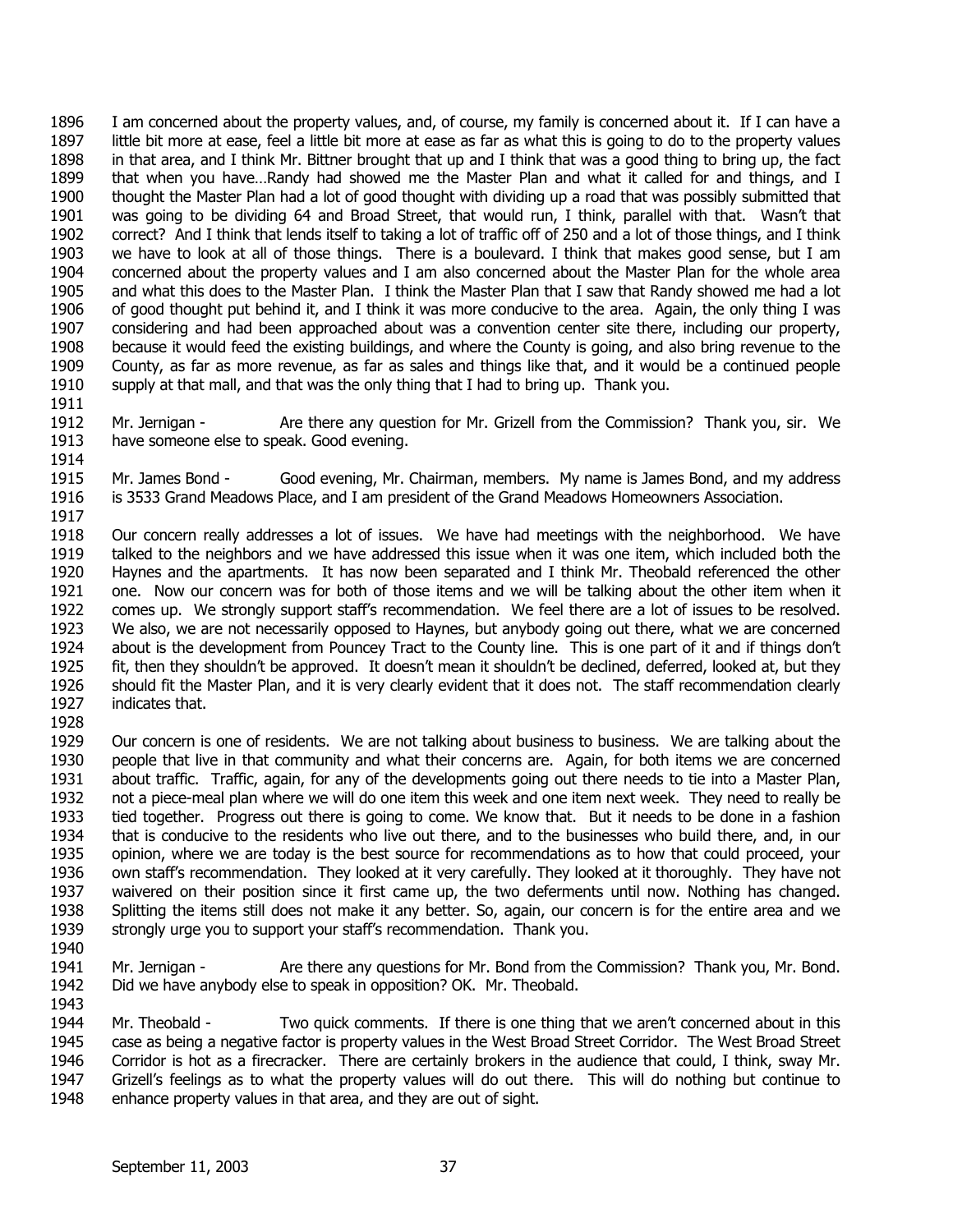1950 1951 1952 1953 1954 1955 1956 1957 I respect Mr. Bond's comments, but, frankly, it is consistent with the Plan. The Plan calls for mixed use development. Mixed use development calls for business, multifamily, meaning apartments, and office in this area, and if you can find many 55 acre tracts of land, which is the combination of the Haynes case and the Rose case on this section of West Broad Street anymore, good luck. You have to aggregate all of the parcels that are left. There are one or two-acre parcels, other than Pruitt's Farm, so when you can find 55 acres in the Master Plan and zone it all at once, in my opinion, you can't help but meet the large tract development standard in the Land Use Plan. It is consistent with the Plan and I hope that you will favorably consider this request? Do you have any questions? I would be happy to answer it.

1958 1959

1960

Mr. Jernigan - Any questions for Mr. Theobald from the Commission?

1961 1962 1963 1964 1965 Mr. Archer - Mr. Theobald, Mr. Bond, I believe it was, indicated that, I think I heard him say that it was not so much of not being in favor of the case as it is to adhering to concerns that are in the staff report. Do you see anything that can be done to come close to maybe what he is talking about? Changes or…

1966 1967 1968 1969 1970 1971 1972 1973 1974 1975 Mr. Theobald - Mr. Archer, in all candor, as I expressed, the staff report is directly opposite to the comments made in the Dominion Chevrolet and the Summit Properties case, so, what was OK in one case is suddenly now not OK in this case. The proffers are nearly identical in the two cases, the land use plan designation is the same in these two cases, and yet one was said to comply. This one does not. One was said to comply with large tract development. This one does not, and I don't get it. I think they are being held to different standards. I don't know what else I could proffer. I have asked staff specifically if there was anything else that I could proffer, and the answer was "It wouldn't change the recommendation at this point" and I just don't, frankly, buy the assumption set forth in the staff report. I don't think those are reasons to deny zoning. I don't think that they should be in the staff report.

1976 1977 Mr. Jernigan - Any more questions for Mr. Theobald? Sir, you will have to come to the podium.

1978 1979 1980 1981 1982 1983 1984 1985 1986 1987 1988 1989 Mr. Bond - When you get to the details as to who is deciding what is what, I would be a novice. We've got experts here and we've got an expert here. One, we've got two clear distinctions as to what is right. Staff is interpreting one way, if I am correct, and Mr. Theobald another. It seems to me that, you know, a staff recommendation, if it is not correct, needs to be corrected. If his is correct, then we need to correct…but they are not together. It seems we ought to be able to agree as to what that land use is, how it is defined, and go from there. It also seems to me that the County or staff and so forth has the right, if not the obligation, to change positions as we go through. If something was done one time, it doesn't mean it could be done forever and ever and ever. We have to look at what is there, and what is the best use. So, if we have got a strong difference, which we do, between staff and the developer, maybe they just need more time to try to work it out, but to approve it against staff's recommendations, because it does not accommodate any developer or any builder, doesn't seem appropriate.

1990 1991 Mr. Jernigan - Thank you, Mr. Bond.

1992 1993 1994 1995 1996 1997 1998 1999 2000 2001 Mr. Silber - Perhaps I can address that. I am not sure that is something the applicant should try to address. Let me say this, that the area along West Broad Street from I-64 to the Goochland County line is an area of the County that is designated as a very special and unique area. We studied it some time ago and designated the area as a Special Strategy Area in the Comprehensive Plan and established a set of guidelines that was to guide development and establish a pattern of development that we determined was necessary, and that was going to be very high quality form of development. In addition to that, we established a special zoning overlay for this area, called the West Broad Street Overlay District, and that is in addition to the underlying zoning. It is an additional zoning layer on top of it, and that zoning classification has regulations and guidelines that goes along with that as well. The County amended its Land Use Plan to designate this area as a Mixed-Use development area, and I think that leads to some of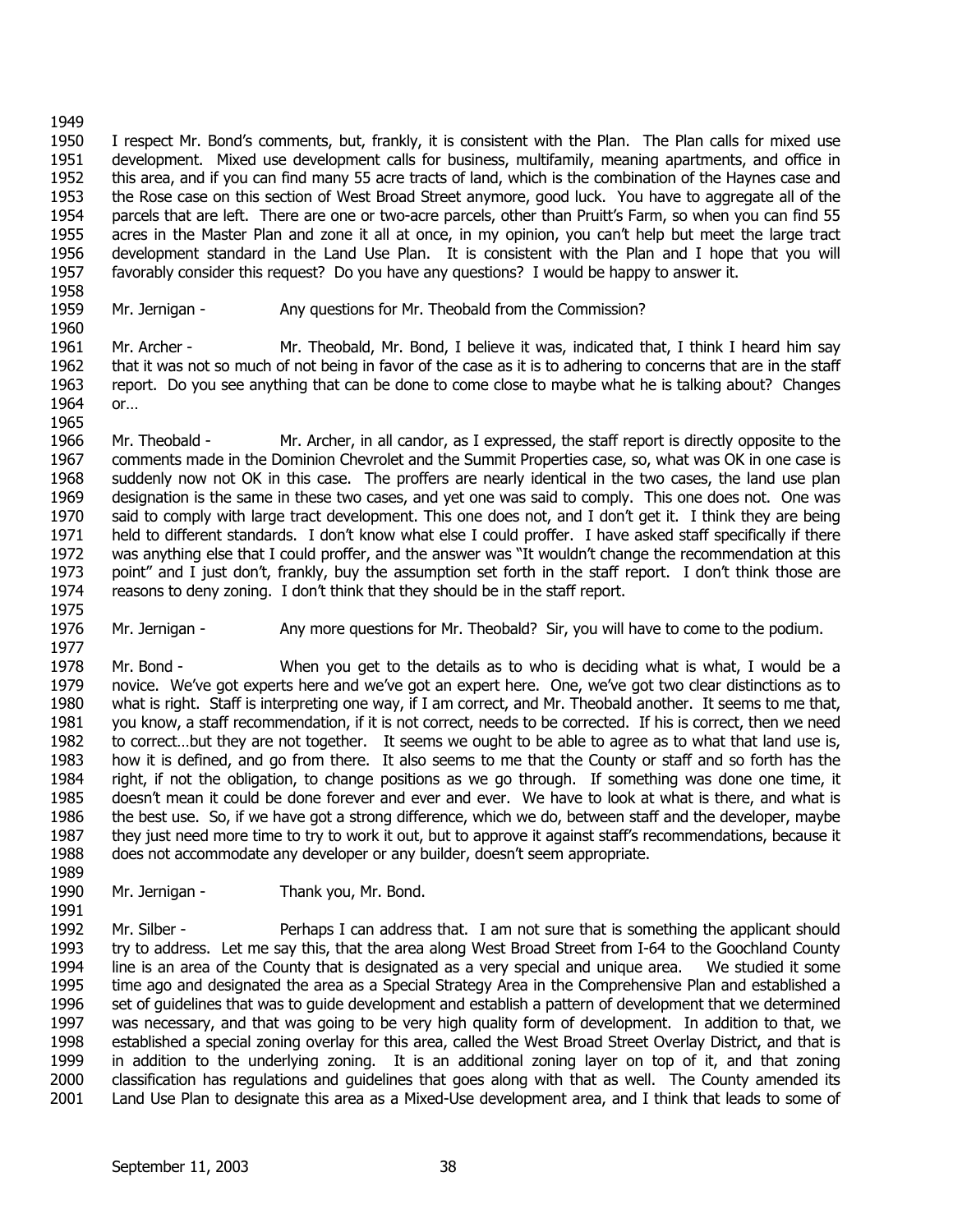2002 2003 2004 2005 2006 2007 2008 2009 2010 2011 2012 2013 2014 2015 2016 2017 2018 2019 2020 2021 2022 2023 2024 the confusion, because mixed-use can be thought of in many different ways. Mr. Theobald has described mixed-use by having a dealership and an apartment complex. He says there is my mix. I think that the County feels that we are looking at something different. We are looking at a larger scale development. We are looking for a larger mass. We are looking for a greater mix of uses, and I'd like to just read, for example, the definition in the Land Use Plan, the 2010 Land Use Plan for Mixed-Use Land Use. It reads: "An area where a combination of land uses, such as office, office service, business, multifamily residential, which could be condominiums, or townhouses), and high technology uses are planned and coordinated to achieve an overall balance among the various uses and where such development shall generally consist of large tract unified high-quality development, phased with a provision of necessary infrastructure improvements." What we are looking for is a very high quality mixed-use project that will compliment the quality development that we have achieved in the area, and yes, we have a dealership and apartment complex in the area. But, now we also have a Short Pump Town Center, very high quality, and we think there is great potential here for this part of our County. When I say great, I am talking about extraordinary possibilities here, of a quality and mixed-use development that can interject pedestrian interaction and flow between developments, and I think that our expectations are higher than a dealership and apartment complex. It is not to say anything about these two particular businesses. We think these two businesses are outstanding businesses, and we want to continue to have them do business in Henrico County. We'd like to be able to accommodate them if we can, but I think in this particular situation, this is not what we are talking about of mixed use development. So I think, depending on how Mr. Theobald looks at it, it may be just a little bit different than the way we are looking at it, but staff does not feel that this complies with the intent of the Land Use Plan, nor the Goals and Objectives and Policies of the Comprehensive Plan, nor the guidelines established with the Special Strategy Area. So, for those reasons, the staff is recommending this not be approved.

2026 Mr. Jernigan - All right. Mr. Taylor.

2025

2027

2028 2029 2030 2031 2032 2033 2034 2035 2036 2037 2038 2039 2040 2041 2042 2043 2044 2045 2046 2047 2048 2049 2050 2051 2052 2053 2054 Mr. Taylor - Mr. Silber, that is really a hard act to follow, but I share your views. I worked with Mr. Theobald when we found the previous site and I thought it was a great place for Haynes Jeep, and yet, at this particular point in time, with this particular parcel, I share really many of the concerns expressed in the staff report. This area that we are talking about is an extraordinary parcel, a parcel of very high quality, unique quality. It is governed by the West Broad Street Overlay, and, very frankly, on that particular part of the County, Henrico County is running out of room. For this to be the County next door, it would be perhaps a mile away and a world apart. But, I have to say I share the same concerns expressed in the staff report. Approving this application would really encourage individual parcel by parcel, piece by piece development of a strip commercial nature. That is not what we want, and it is not consistent with the West Broad Overlay District as it was developed. The Comprehensive Plan sought to develop a large, important tract for specific reasons, as Mr. Silber described it, and this, we feel, will have the greatest impact on property values and in keeping with the Master Plan, and on this particular week, after we just looked, in the past week, at the opening of Short Pump Town Center, I think we all, who have shopped there, visited there, have a completely new appreciation of development in the West End, and just looking at the figures, I think the figures that I heard was for the first period, first cycle, they had made 18 million dollars, thousands of people, difficult to get a parking spot. Our lives in West Henrico County have really changed in the last week. Not that the last week changed it, because this is a project, Short Pump Town Center, has been a long time in coming, but really now that we realize the development that we see, we are really truly unique to have a facility of that type, and I think that it is incumbent on us to keep that development standard alive, and it is difficult to look back. In fact, there is no looking back on what we had before, but the application that we have really doesn't include provisions for necessary transportation and infrastructure nor is it consistent with the West Broad Street Overlay, and these are all very critical issues, because of the fact that we are now seeing, as we look at the development that we have, we are looking at the end of the horizon as we look at the Goochland border, and we must be careful to maintain the same quality of development that we have at Short Pump Town Center as we begin to look west. And, furthermore, looking ahead we've got to work with our colleagues in Goochland and recognize and have them recognize what they need to do to support what we have done over here. And this says nothing about the new roads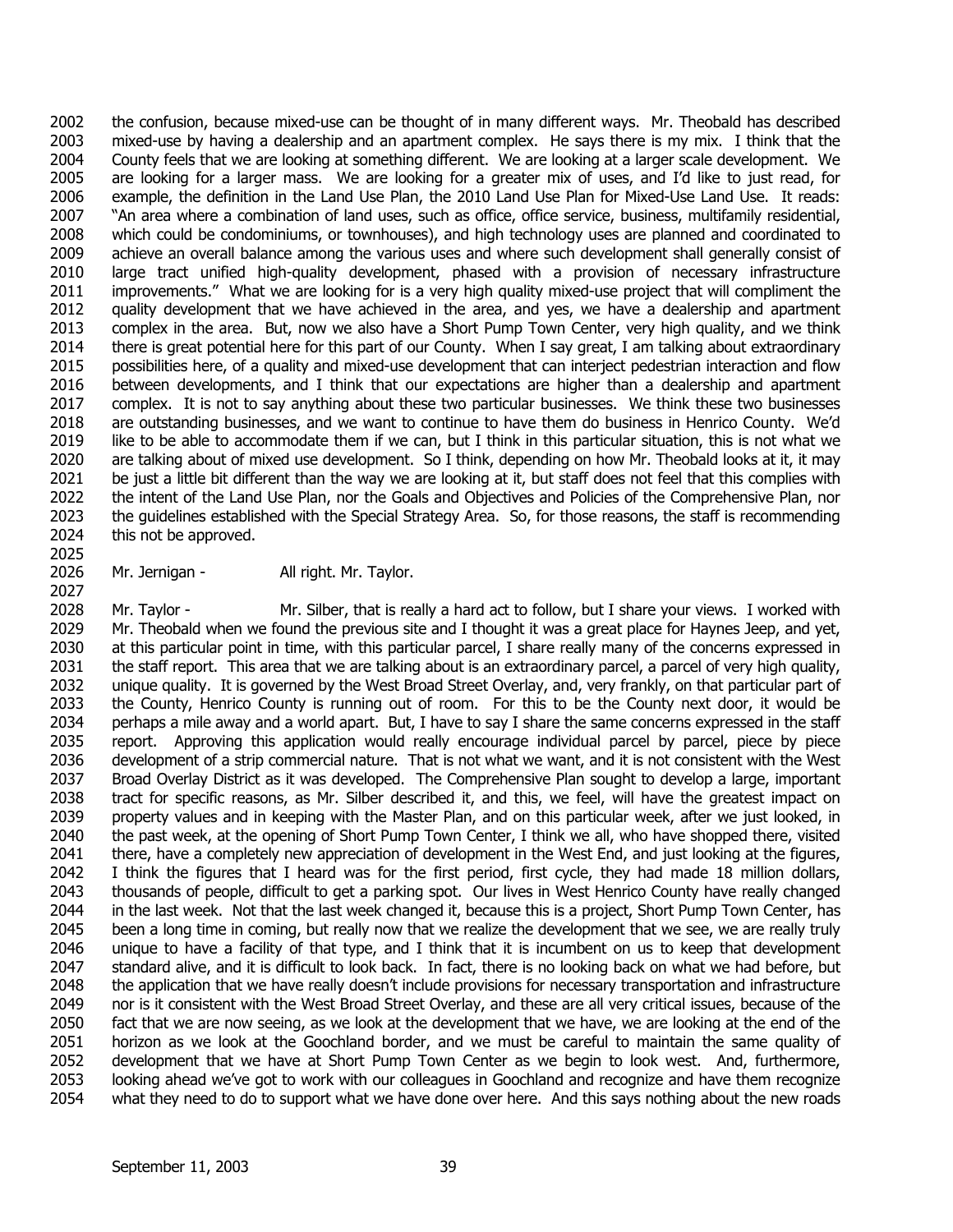2055 2056 2057 2058 2059 2060 that are going to come from Powhatan and points west, points south, with the opening of 288, so these issues are really very important matters that have significant implications for the future, and the infrastructure of the County, and with all of that said, and having worked very hard with Mr. Theobald on the last case in supporting Haynes Jeep, I cannot support this, and with that I recommend denial of Case C-24C-03.

2061 Mrs. Ware - Second.

2062

2065

2063 2064 Mr. Jernigan - We have a motion by Mr. Taylor and a second by Mrs. Ware. All in favor say aye. All opposed say no. The ayes have it. The motion is denied.

2066 **REASON:** Acting on a motion by Mr. Taylor, seconded by Mrs. Ware, the Planning Commission voted 5-0 (one abstention) to recommend that the Board of Supervisors **deny** the request because it would encourage individual parcel-by-parcel development of a strip commercial nature, it is not consistent with the vision of the Mixed-Use classification of the Land Use Plan nor the intent of the Special Strategy Area, and it does not include any provisions to address necessary transportation infrastructure improvements created by the pressure of new development in this area. 2067 2068 2069 2070 2071 2072

2073 2074 2075 2076 2077 2078 2079 2080 **C-48C-03 James Theobald for Edward Rose Properties, Inc.:** Request to conditionally rezone from A-1 Agricultural District to R-6C General Residence District (Conditional), part of Parcels 730- 766-8989 and 730-765-7288, containing approximately 39.064 acres, located between I-64 and West Broad Street (U. S. Route 250). A multifamily residential development is proposed. The applicant proffers no more than three hundred seventy eight (378) residential units shall be constructed on the property. The R-6 District allows a density up to 19.8 units per acre. The Land Use Plan recommends Mixed Use and Environmental Protection Area. The site is also in the West Broad Street Overlay District.

2081 2082 2083 Mr. Jernigan - Is there any opposition to Case C-48C-03? We have opposition. Mr. Bittner, you may proceed.

2084 Mr. Bittner - Thank you, sir. 2085

2086 The site is vacant and designated Mixed-Use and Environmental Protection Area on the 2010 Land Use Plan.

2088 It is also within the West Broad Street Overlay District and adjacent to the previous case to the south.

2090 2091 Staff does not support this application for many of the same reasons it does not support the adjacent automobile dealership rezoning.

2093 2094 Staff would prefer a larger-scale project with more varied uses developed in coordination with adjacent properties.

2096 2097 2098 This proposal is not consistent with the envisioned image for the West Broad Street Overlay District, which encourages a mixture of land uses with adequate buffering, screening and landscaping to help reduce the visual impacts of development.

2100 Staff also does not encourage the development of additional multi-family apartment units.

2102 2103 2104 Relative to other jurisdictions in the region, Henrico County has a greater percentage of apartment-unit households. Staff does not see a current need for more.

2105 2106 Finally, this application does not include any provisions to address necessary transportation infrastructure improvements created by the pressure of new development in this area.

2107

2087

2089

2092

2095

2099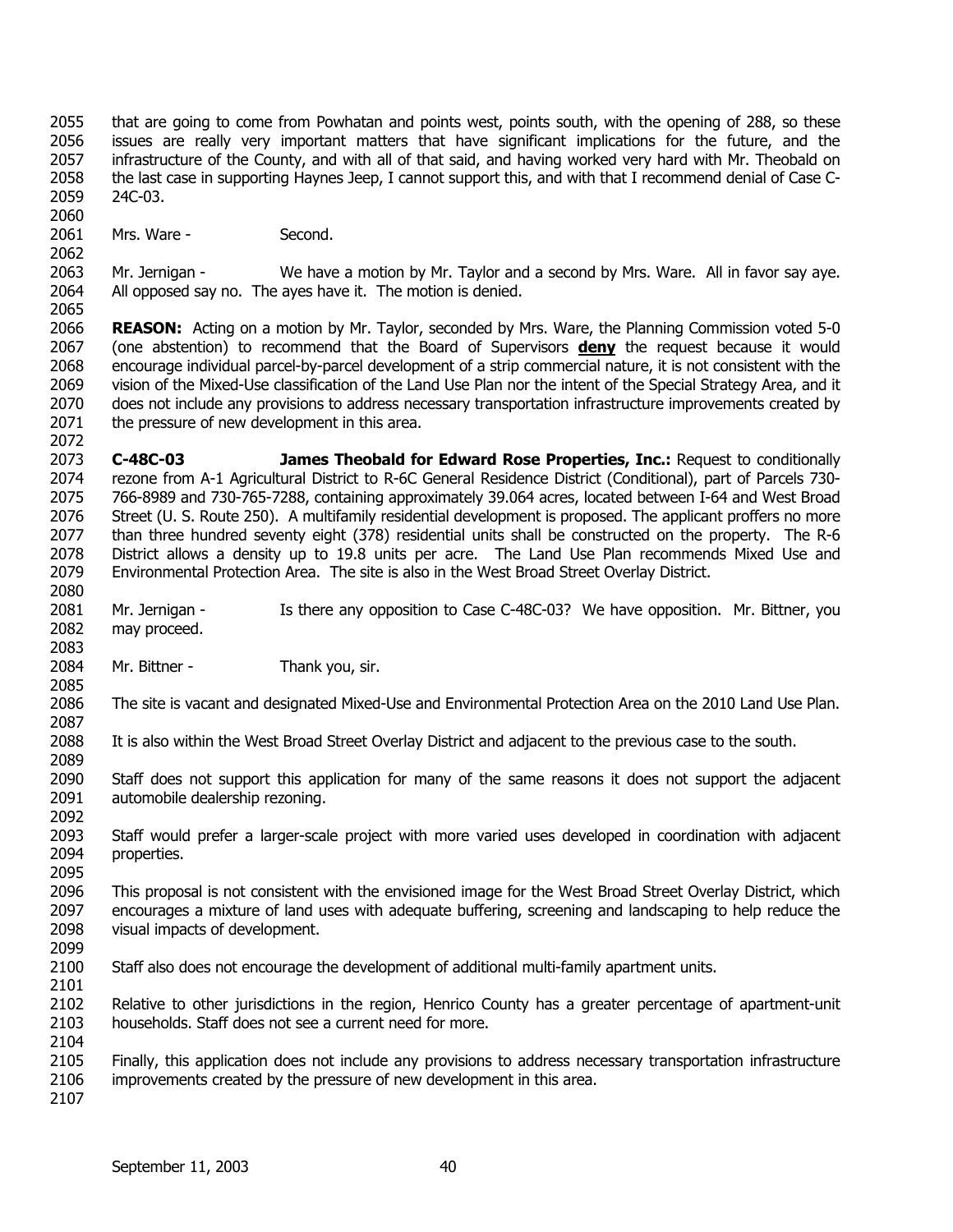2108 2109 For these reasons, staff cannot recommend approval of this application. I'd be happy to answer any questions you may have.

2110

2111 2112 2113 Mr. Jernigan - Are there any questions from Mr. Bittner from the Commission? Thank you, Mr. Bittner. OK. Mr. Theobald.

2114 2115 2116 2117 2118 2119 2120 2121 2122 2123 2124 Mr. Theobald - Mr. Chairman, if I could just reserve perhaps two minutes, I'd appreciate it. For the record, Mr. Chairman, ladies and gentlemen, my name again is Jim Theobald and I am here this evening on behalf of Edward Rose Properties, which is one of the nation's largest and respected developers, owners and managers of multifamily communities. This is a request to rezone approximately 39 acres from A-1 to R-6C, consistent with the mixed-use designation of the Land Use Plan, which specifically includes multifamily housing as a desirable use. The R-6 category is being requested only if the property includes the joint access road, which you see on this site plan, which are sort of the bookends of the Haynes Dealership (referring to rendering). The idea there is that your Ordinance requires R-6 zoning in order to travel across that strip to access the B-3 as opposed to R-5. However, the density of this R-6 request is capped by proffered conditions that 9.5 units per gross acre, and we believe to be about 12.3 units per acre net of floodplain, which is well below the permitted R-5 density of 14.5 units per acre.

2125

2126 2127 2128 2129 2130 2131 2132 2133 Inasmuch as the Board of Supervisors approved a nearly identical request for Dominion Chevrolet and Summit Properties, that being for a car dealership in front with out parcels, and apartments in the back in Case C-27C-98, which, again is about three or four parcels to the East. I must necessarily draw a comparison where appropriate in an effort to try to persuade you to afford my clients an equal opportunity to do business in Henrico County. This property is but a stone's throw away from the 1.4 million square foot Short Pump Town Center, which was also approved by the County, and successfully opened just last week.

2134 2135 2136 2137 2138 2139 2140 2141 2142 2143 2144 2145 2146 2147 2148 2149 2150 2151 2152 2153 The apartments behind the Dominion Chevrolet case were approved at 14.5 units per acre, on a gross basis, versus the 9.5 units per acre, on a gross basis, in this request. We have similarly provided identical proffers to the Summit Properties case, but for certain issues that were unique to that case, just some drainage issues that impacted a particular neighbor in that other case. If we could go to the conceptual plan, please (referring to rendering), Mark. I am sorry. Let's leave this up for just a minute. This plan shows a well designed laid out arrangement of our building. They have been spread out to take advantage of the various features applicable to this site in terms of some wetlands, some proposed water features. These units, the living space of all of these units face these amenities with the backs of these units toward the bedroom side that would overlook the parking that would be accessory to the building. This plan shows how we take advantage of the numerous water features that are existing and to be established on the site. We have some pictures of some existing projects, developed by Edward Rose in the Richmond area. (Referring to renderings) That is Trophy Club Apartments. If we can go to the next one, please. You can see that a trademark of Edward Rose Development is the use of water features for aesthetic impact as shown on these pictures, and there is one more, if you want to take off the first two. That is the clubhouse and pool area. Now, if we could have the elevations I would appreciate it. Thank you. The elevations, which have also been proffered, provide for a minimum of 45% brick. We have some materials here (referring to materials). There was no brick proffer, by the way, in the case for Summit Properties. We have limited the unit mix to mitigate the number of school-aged children and based on our experience, and other of our projects, we'd expect there to be approximately 25 elementary students, six middle school students and 10 high school students generated by this development of 378 units.

2154

2155 2156 2157 2158 2159 2160 We have proffered a minimum of 60 covered parking spaces, minimum unit sizes of 750 sq. ft. for onebedroom apartments and 950 sq. ft. for two-bedroom apartments, and 1340 sq. ft. for three bedrooms. There were no minimum square footages proffered in the Summit case. We have proffered amenities to include a swimming pool, tennis courts, clubhouse with a fitness room, and a business center and pedestrian walking paths.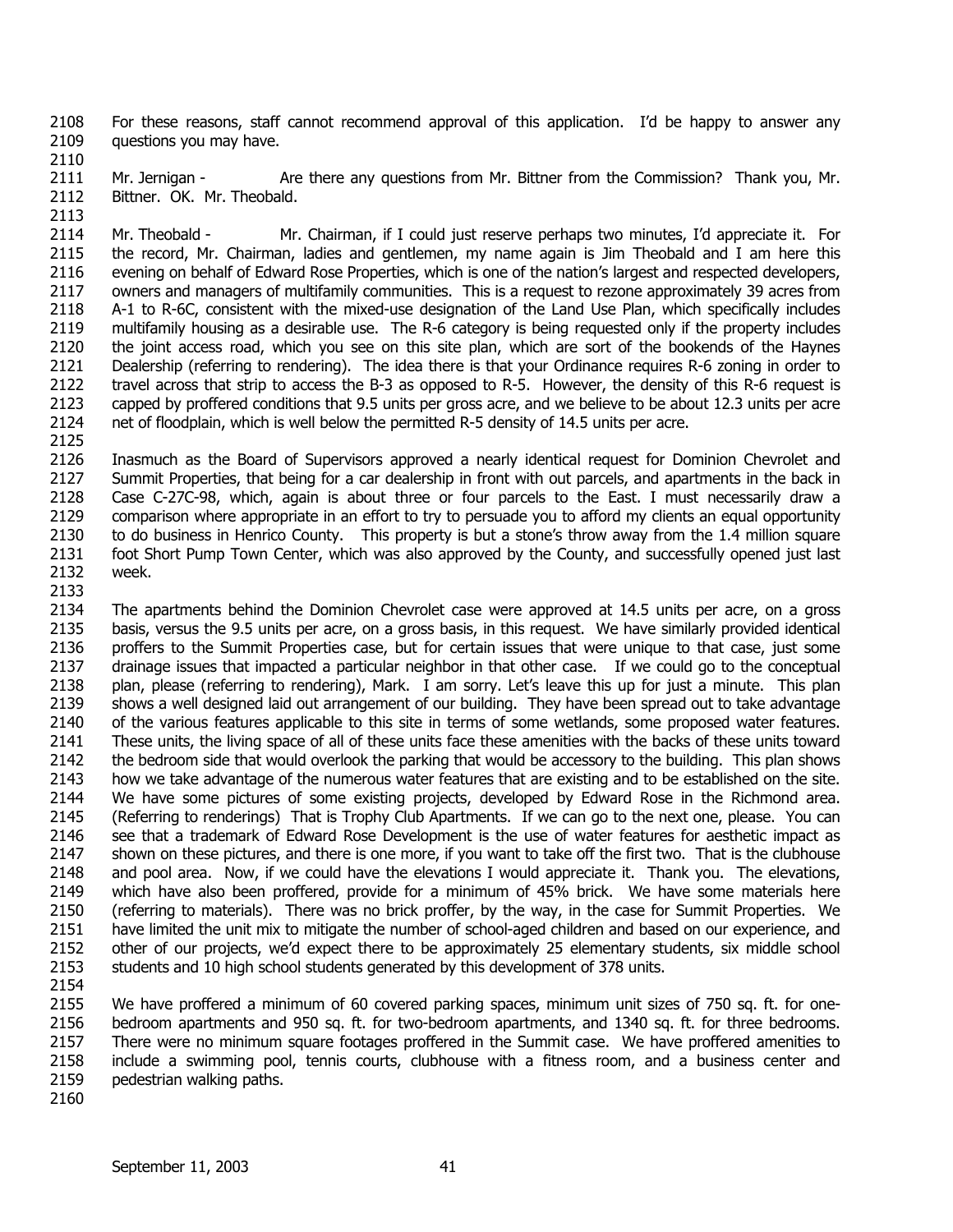2161 2162 2163 2164 2165 2166 2167 2168 2169 2170 2171 2172 2173 2174 2175 2176 2177 Some of our unit amenities will include full size washer and dryer hookups, pre-wiring for multi-line high speed data transmission, cable TV, and each unit has either a balcony or a patio. Some of these units will have fireplaces, ceiling fans and vaulted ceilings in units at the upper levels. We have also proffered to provide a connection to the County's proposed access road running east toward Pouncy Tract Road should it become a reality. Again, your Land Use Plan designates the area for mixed-use development and is subject to the West Broad Street Overlay District. Mixed-use designation includes multifamily specifically in combination with other uses, such as with the commercial project in the front. The West Broad Street Overlay District does not regulate uses contrary to some of the implications in the staff report, but merely provides additional quality development standards with which this project will comply. This development, when combined with requests for the Haynes dealership, comprises some 55 acres of land, which, by any definition, is a large tract of development, particularly when the parcels along West Broad Street are typically only an acre or two in size. These proffered conditions assure a high-quality development, consistent with, and in many cases exceeding the conditions for Summit Properties development. The developers will provide all necessary infrastructure, extending water and sewer to the site, at no cost to the County. We are consistent with the Land Use Plan, particularly as it was applied to the Dominion Chevrolet and the Summit Properties case.

2178 2179 2180 2181 2182 2183 2184 2185 2186 2187 2188 2189 2190 2191 Staff has raised the question, "Do we need any more apartments?" Well, I don't believe that that is an appropriate basis on which to make a zoning decision. I would note that Richmond is  $11<sup>th</sup>$  in the nation in terms of corporate headquarters that locate here. From 1990 to 2000, Henrico County experienced an increase in population of some 20%. It is expected to grow another 10% from 2000 to 2010. As you are aware, with the opening of Short Pump Town Center, there is an influx of employment opportunities, which should be good news for us all. This property is in the very heart of that area that is being developed. These apartments are designed to primarily attract young, suburban professionals. There is also a distinct increase in the number of single individuals, particularly in the 21-34 age bracket, who are seeking housing in this particular area, according to the U.S. Census. The average occupancy for all apartments in this area is approximately 93%. You should know that Edward Rose Properties is a family held company, who develops, owns and manages his own portfolio. They rarely sell projects. The last project they sold was in 1986. The company was started over 80 years ago by one of the largest and most respected builders in the country.

2192 2193 2194 2195 2196 The economic impact of this development will be significant. The anticipated expenditure for this completed project is in the range of 25 million dollars. This means approximately a quarter of a million dollars a year in real estate taxes alone to Henrico County, not to mention the revenue generated from employment due to construction and the building materials.

2197 2198 2199 2200 In summary, this request represents the development of the highest quality. It is consistent with your Land Use Plan. It is consistent with the approved rezoning close by and I respectfully request your recommendation of this case to the Board of Supervisors, and I'd be most happy to answer any questions.

2201 2202 2203 Mr. Jernigan - Are there any questions for Mr. Theobald from the Commission? Thank you, Mr. Theobald. All right. Mr. Bond, would you like to speak.

2204 2205 2206 2207 2208 2209 2210 2211 2212 2213 Mr. Bond - Yes, please. Thank you, Mr. Chairman. Again, for the record, my name is James Bond. The address is 3533 Grand Meadows Drive. We have, again, our Association has looked carefully at this and I guess, again, we strongly support staff's recommendation as far as the best use. In listening to some of the comments Mr. Theobald made, it looks like there have been some positive comparisons between these apartments and the other apartments. Therein lies some of the problem. You don't need another apartment. His question was, "Who determines if you need apartments?" When I think, staff, in looking at how the land is used, and the Planning Commissioner turns up what they approve the land use for and makes that decision. It is not so much do we need apartments, but what is the best use of the land that is available, and in this case, it is not apartments. If you do want to combine the impact, his numbers, and I can't question his numbers, although I would think they are probably a little bit low as far as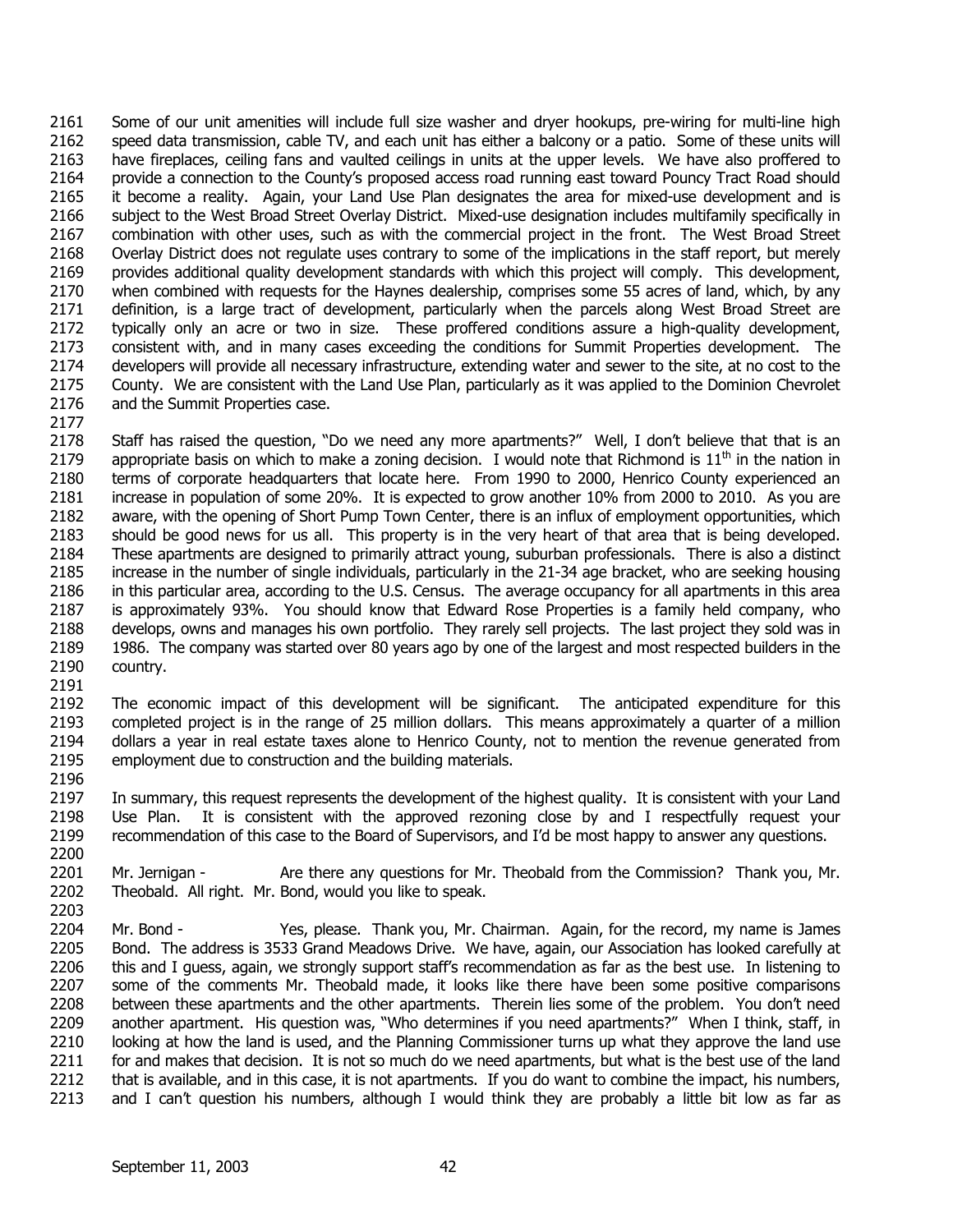2214 2215 2216 2217 2218 2219 2220 2221 2222 2223 2224 elementary schools, but I will yield to his numbers of 25 elementary children going to the neighborhood school. Well, that is 25 additional from the other apartments, and (unintelligible) growing, which means that elementary school which is closest to the proposed apartments, and the boundary of that elementary school is 64 to the Goochland line back up. So it means that all of that development in the additional apartments is going to put additional pressure on the school system, to either have that school system expand, put in trailers, or it is going to redistrict. So, there is a responsibility and someone who should say enough is enough whether it is apartments or all of this. The school issues are very, very important issues. The quality of the apartments is really not an issue. In fact, it is not the best use for the land, and, again, I would go back to staff's recommendation, if it is not the best use and it doesn't fit, then let's try to come up with something that works better. Thank you.

2225 2226 Mr. Jernigan - Thank you, Mr. Bond. Are there any questions for Mr. Bond from the Commission? Thank you. All right. Mr. Theobald.

2228 2229 2230 2231 Mr. Theobald - Just one final comment for the record, Mr. Jernigan. I would say that I do object to the comments in the staff report in this and the other case suggesting that denial might be in order for failure to pay the "voluntary cash proffers for infrastructure costs." That is all I had to say. Thank you.

2232 Mr. Jernigan - Thank you, Mr. Theobald. Mr. Taylor.

2233 2234 2235 2236 2237 2238 2239 2240 2241 2242 2243 2244 2245 2246 2247 Mr. Taylor - All right, Mr. Chairman. My turn. As with the previous case, I share the concerns with the application expressed in the staff report. This is the same as the last case, basically it is a land use issue, and staff and I feel that the proposal is not consistent with the County's vision for the West Broad Street Overlay District. This vision encourages a mixture of land uses with adequate buffering, screening, and landscaping to help reduce the visual impact of the development. Relative to other jurisdictions in the region, Henrico County really has a greater percentage of apartment unit households and at the present time it doesn't seem to be a current need for more. At the same time, we have a need to conserve major tracts of land for other purposes. In addition, this application does not include provisions to address the necessary infrastructure and improvements created by the pressure of new development in the area, particularly the planned bridge extending Gayton Road across Route 64, which is on the near horizon. These are major issues, I guarantee you, but this is a week where we have seen dramatic changes in all of our lives, and because these have such broad implications for the future and the provision of necessary infrastructure in this section of the County, I must recommend denial of Case C-48C-03 to the Board of Supervisors and I so move.

2248

2250

2227

2249 Mrs. Ware - Second.

2251 2252 2253 Mr. Jernigan - We have a motion by Mr. Taylor and a second by Mrs. Ware for denial. All in favor say aye. All opposed say no. The case is denied.

2254 **REASON:** Acting on a motion by Mr. Taylor, seconded by Mrs. Ware, the Planning Commission voted 5-0 (one abstention) to recommend that the Board of Supervisors **deny** the request because it is not consistent with the vision of the Mixed-Use classification of the Land Use Plan nor the intent of the Special Strategy Area, and it does not include any provisions to address necessary transportation infrastructure improvements created by the pressure of new development in this area. 2255 2256 2257 2258

2259 2260

Mr. Silber - Both of those cases will be coming before the Board of Supervisors on October 14

- 2261 2262 at 7:00 p.m.
- 2263 Mr. Jernigan - Thank you.
- 2264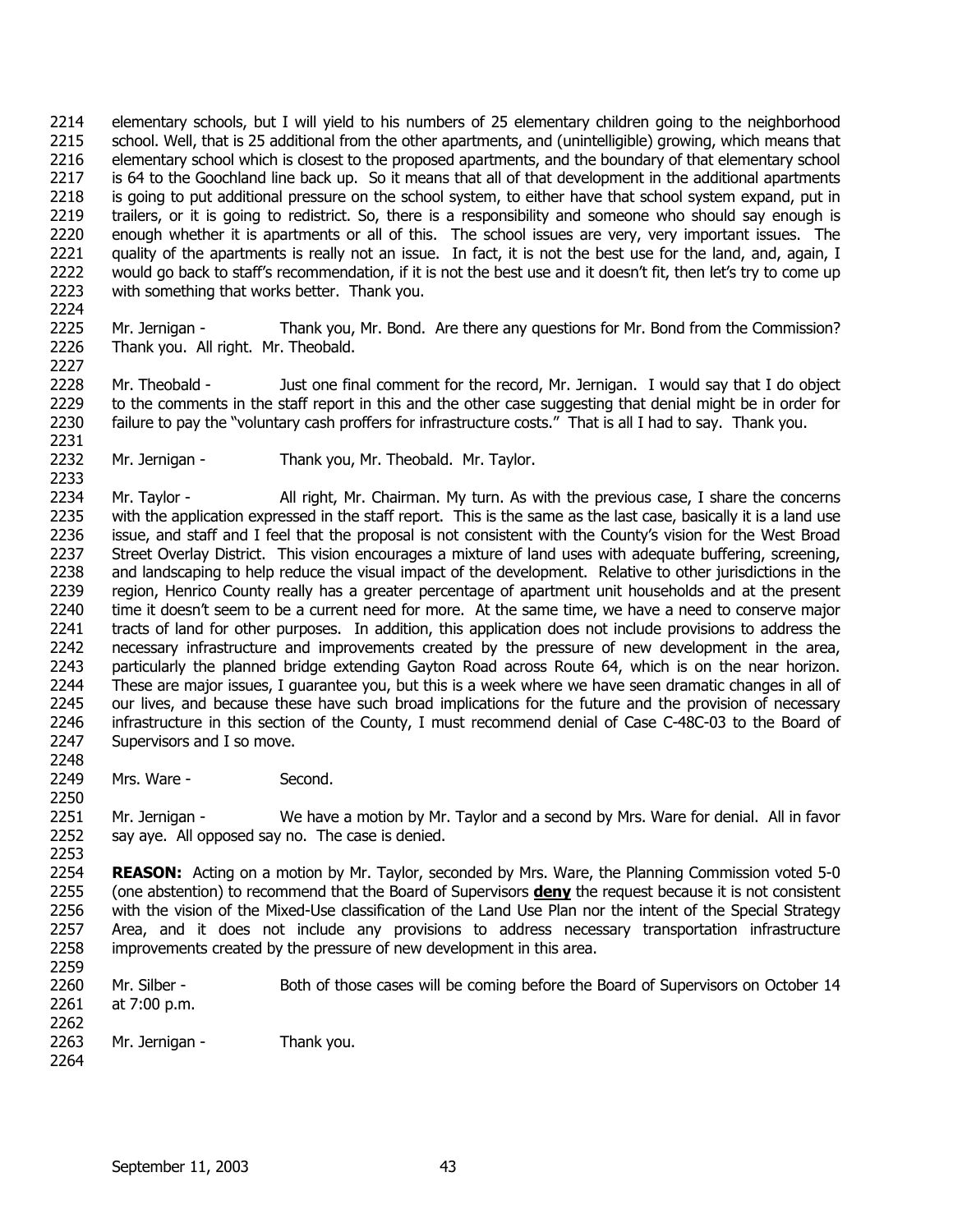Mr. Silber - We have two quick remaining items, one involves a Discussion Item at the end of the agenda. It was not on the agenda yesterday. If you are referring to the agenda we faxed, it is not on that. It is on the September  $11<sup>th</sup>$  agenda. 2265 2266 2267

2269 2270 2271 **DISCUSSION ITEM:** Consideration of change to the Planning Commission, Rules, and Regulations and Calendar relative to filing deadline for new applications for rezoning and provisional use permit requests.

2272 2273 2274 2275 2276 2277 2278 2279 2280 2281 Mr. Silber - This goes back to some of the discussion items that we had this evening following the work session. This would speak to, and I've got a copy of the rules and Regulations and the Calendar. Whether the Commission just wants to take this under advisement and act on it at the next Planning Commission meeting, or if you would like to discuss it, that is fine, too. But, what we are suggesting is increasing the period between the filing deadline for rezoning application and provisional use permit to the time in which it would appear on the agenda. Currently, the Rules and Regulations say it is a six week period of time and staff is suggesting that this be changed to eight weeks. So, I have for you copies of that revision to the Planning Commission Rules and Regulations. You will note on Page 5 of the Rules and Regulations a very minor change, Page 5, No. 3, it is changed so that it says the applications must be received by the Planning Office at least eight weeks prior to the Commission's regular meeting.

2283 Mr. Taylor - What page?

2268

2282

2284

2290

2293

2295

2297

2299

2304

2306

2308

2317

2285 2286 2287 2288 2289 Mr. Silber - Page 5, Condition 3, and we have also revised for your consideration the calendar that would show those changes, filing deadlines, by moving them two additional weeks, so they are eight weeks from the meeting date. Now, this would start, if you so adopt this, at the January meeting, which have a filing deadline of November 20, 2003 for the January 15, 2004 Planning Commission meeting, just for rezoning and provisional use permits. Any thoughts or comments from the Commission?

2291 2292 Mrs. Ware - Can we take this under advisement and discuss it when we get together at the Plan of Development meeting?

- 2294 Mr. Silber - That would be a good idea.
- 2296 Mr. Archer - T concur with that.
- 2298 Mr. Jernigan - Do we need a motion?

2300 2301 2302 Mr. Silber - No. The remaining item involves two sets of minutes, the Work session Minutes of August 14, 2003 and Planning Commission Minutes of August 14, 2003.

2303 Mr. Jernigan - Are there any corrections to the Work Session minutes of August 14?

2305 Mr. Vanarsdall - If there are none, I move we approve them as written.

2307 Mr. Taylor - Second.

2309 2310 2311 2312 Mr. Jernigan - We have a motion by Mr. Vanarsdall and a second by Mr. Taylor to approve the Work Session Minutes of August 14, 2003. All in favor say aye. All opposed say no. The ayes have it. The minutes are approved.

2313 2314 2315 2316 Mr. Jernigan - How about the Planning Commission Minutes of August 14, 2003? Are there any corrections? Mrs. Ware - On Page 71, Line 2498, it should be "hosted" not "posted."